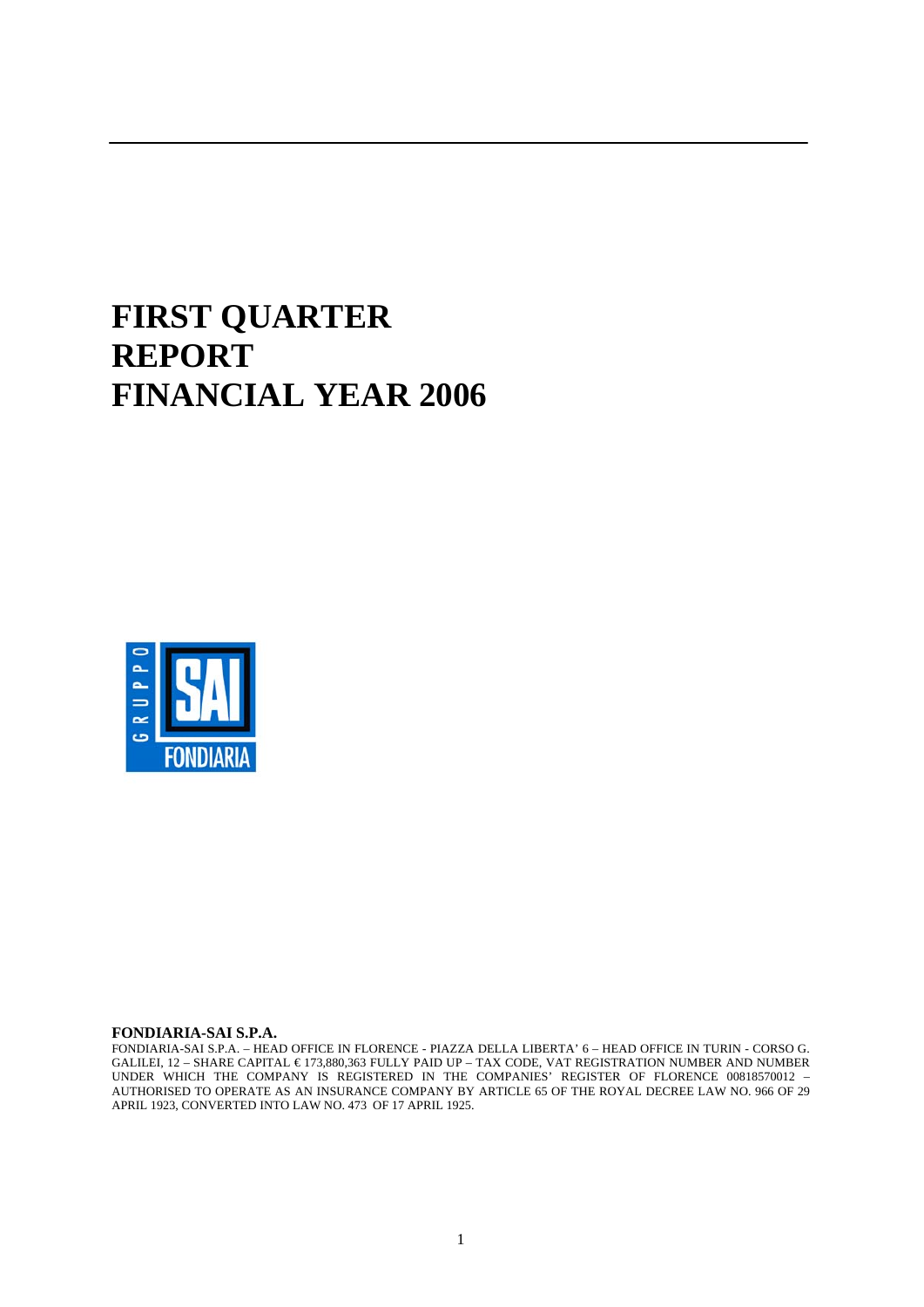# **BOARD OF DIRECTORS**

Salvatore Ligresti Honorary Chairman Jonella Ligresti\* Chairman Giulia Maria Ligresti<sup>\*</sup> Vice Chairman Massimo Pini<sup>\*</sup> Vice Chairman Antonio Talarico\* Vice Chairman Fausto Marchionni<sup>\*</sup> Managing Director and General Manager Andrea Broggini Mariella Cerutti Marocco Maurizio Comoli Francesco Corsi Carlo d'Urso Vincenzo La Russa\* Gioacchino Paolo Ligresti\* Lia Lo Vecchio Enzo Mei Giuseppe Morbidelli Cosimo Rucellai Salvatore Spiniello Ezio Toselli Oscar Zannoni

# **BOARD OF AUDITORS**

 Benito Giovanni Marino Chairman Giancarlo Mantovani ale Auditor Marco Spadacini Auditor Alessandro Malerba Alternate Auditor Maria Luisa Mosconi Alternate Auditor Pierino Rosati Alternate Auditor

Alberto Marras Secretary to the Board and to the Executive **Committee** 

# **INDEPENDENT AUDITORS**

DELOITTE & TOUCHE S.p.A.

# **REPRESENTATIVE OF THE SAVINGS SHAREHOLDERS**  Sandro Quagliotti

# **GENERAL MANAGEMENT**

Fausto Marchionni

#### \*Members of the Executive Committee

The Chairman, Jonella Ligresti and the Managing Director, Prof. Fausto Marchionni in addition to representing the company as stated in article 21 of the Company's bye-laws, shall be vested with all the powers of ordinary and extraordinary administration, to be used with a single signature and with the possibility of conferring mandates and powers of attorney, with the exception of the following exclusively:

- transfer and/or purchase of immovables with a value greater than € 10 m for each transaction;

- transfer and/or purchase of shareholdings with a value greater than € 25 m for each transaction and controlling shareholdings;

 $\frac{1}{2}$ - taking on financing at a sum greater than  $\epsilon$ 50 m for each transaction;

- issue of non-insurance guarantees in favour of third parties.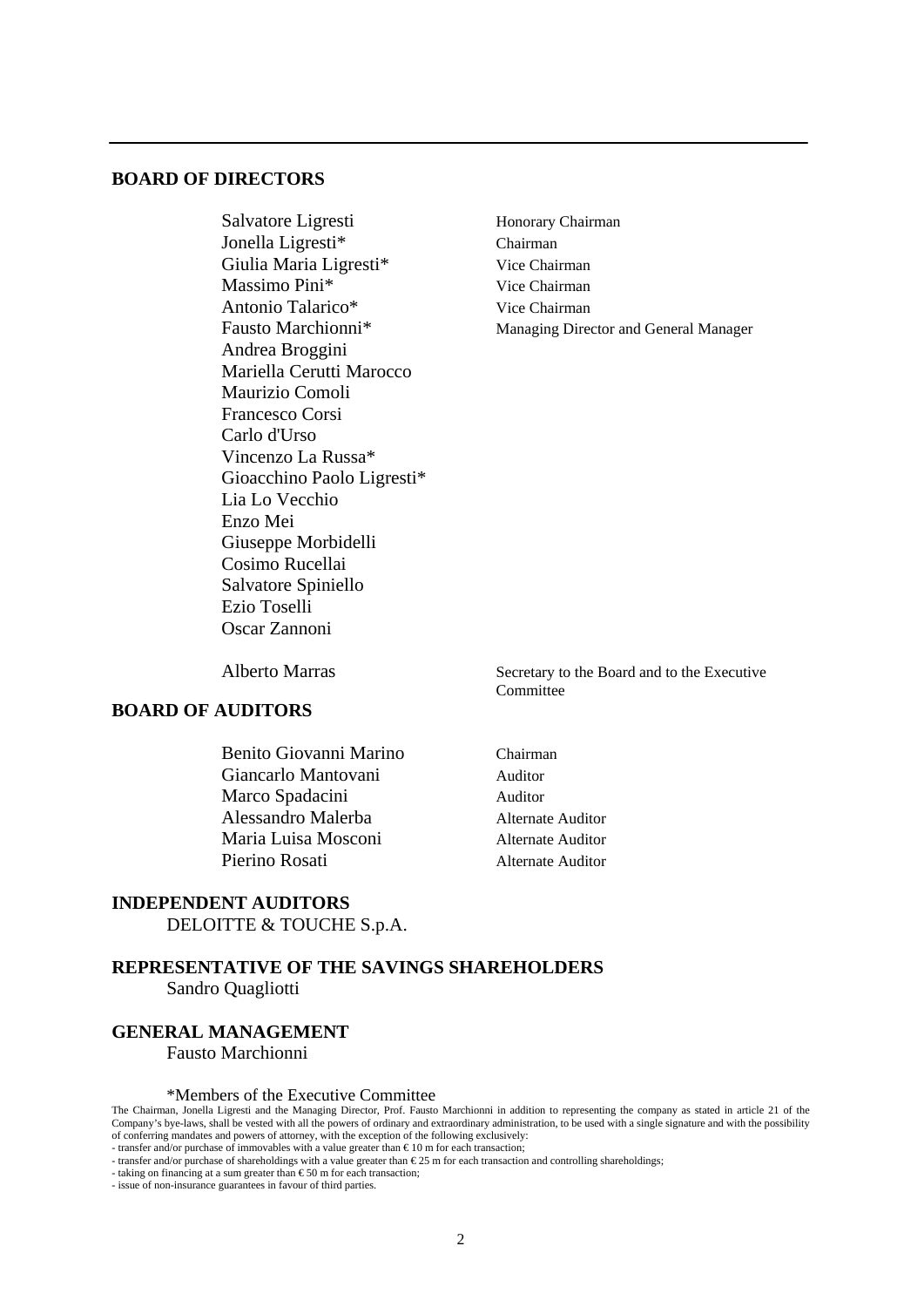All the powers not already vested in the Chairman and Managing Director are conferred upon the Executive Committee, with the exception of those expressly reserved to the Board by law or statute and without prejudice to the said Board's exclusive competence for each resolution concerning transactions with related parties as identified by the Board.

The Board of Directors was appointed by the meeting on 28 April 2006. The Board's term will end at the same time as that of the Board of Auditors, with the meeting to approve the financial statements for 2008.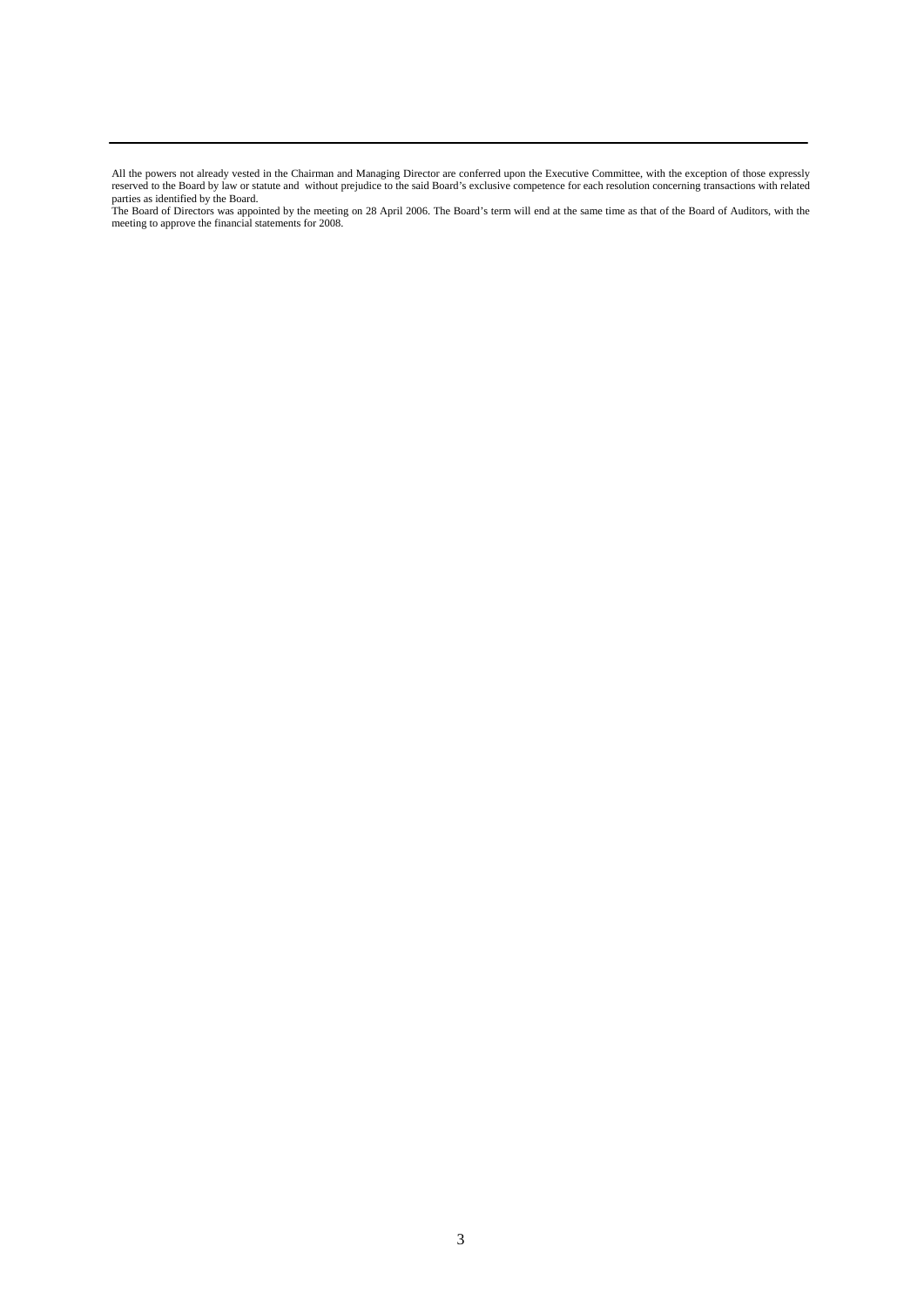# **CONTENTS**

| MACROECONOMIC TREND AND THE                                                                                                                        |
|----------------------------------------------------------------------------------------------------------------------------------------------------|
| BASIS OF CONSOLIDATION10                                                                                                                           |
| VALUATION CRITERIA 11                                                                                                                              |
| <b>FINANCIAL AND ASSET</b><br>- INFORMATION ABOUT THE<br>- INVESTMENT<br>MANAGEMENT16<br>- OWN SHARES, SHARES OF THE<br><b>HOLDING COMPANY AND</b> |
| <b>SUBSIDIARIES OF THE HOLDING</b>                                                                                                                 |
| MANAGEMENT TREND21<br>NON-LIFE INSURANCE<br>- LIFE INSURANCE BUSINESS27<br>- PROPERTY SECTOR31<br>- OTHER ACTIVITY34<br>- OTHER INFORMATION35      |
| <b>SIGNIFICANT EVENTS OCCURRING</b><br>AFTER THE END OF THE QUARTER38                                                                              |
|                                                                                                                                                    |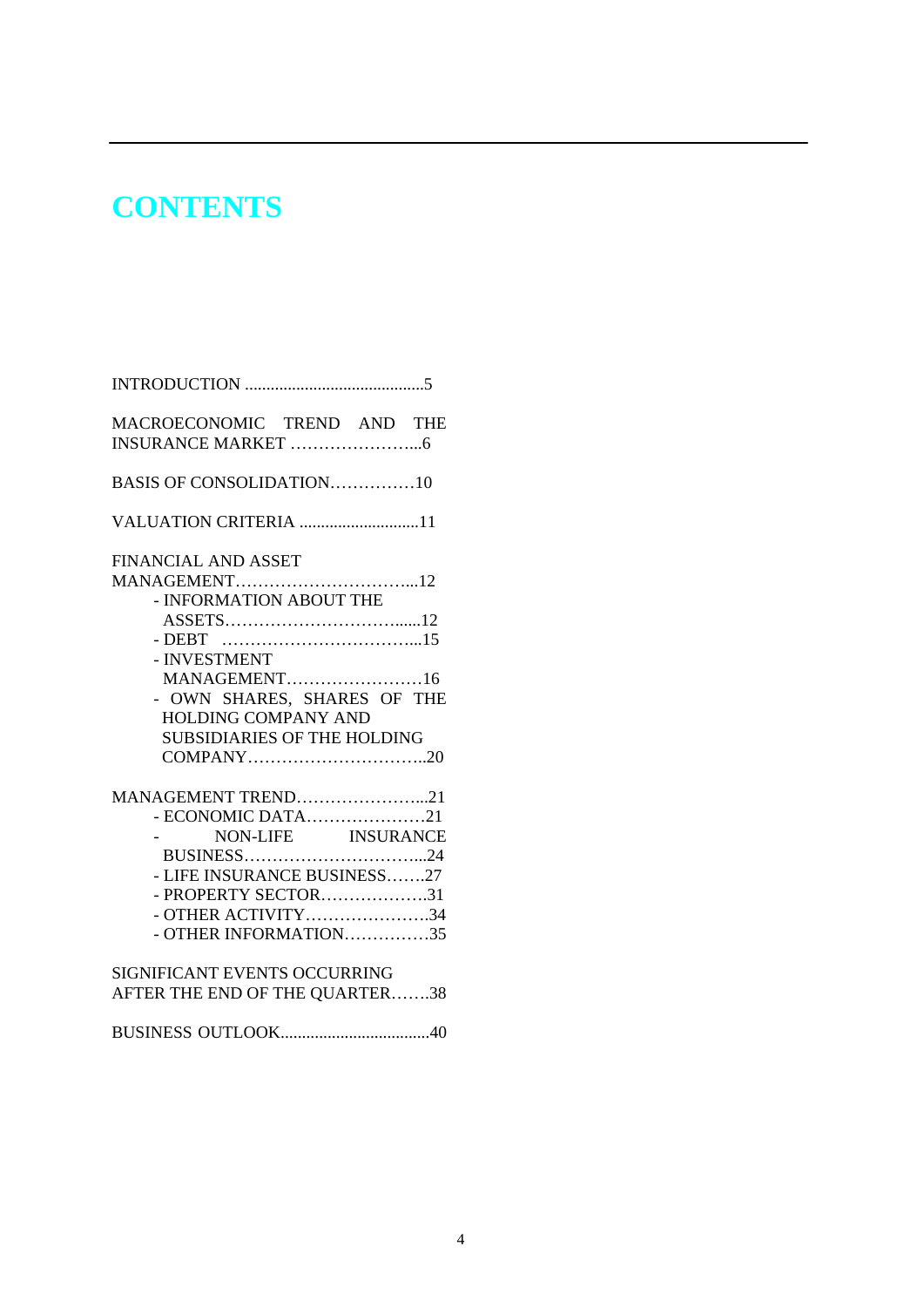### **INTRODUCTION**

The quarterly report as at 31 March 2006, produced on a consolidated basis, is in conformity with the provisions contained in regulation no. 11971 dated 14 May 1999, as amended and supplemented by CONSOB Resolution no. 14990 of 14 April 2005.

Specifically:

- This quarterly report was produced in accordance with the IAS/IFRS international accounting principles issued by the IASB (International Accounting Standard Board) and to date approved by the European Union, and previously used in the consolidated financial statements as at 31 December 2005;
- the information supplied is that stipulated in annex 3D to the stated regulation no. 11971;
- The profit and loss account and the statement of net financial position were prepared taking note of the ISVAP document concerning the instructions on the production of consolidated financial statements in accordance with Provision 2404 of 22 December 2005;
- all the accounting information and statements are prepared on a consolidated basis. the economic data are compared with those for the same period in the previous financial year; the data on assets and the financial data are compared with the situation existing at the close of the previous financial year. For ease of comparison, the economic data relating to the 2005 financial year have been redetermined and re-classified in accordance with the IAS/IFRS international accounting principles.

The economic and assets statement for the quarter is not audited by the independent auditor.

All the values set out are expressed in million or thousand Euro with the normal roundings.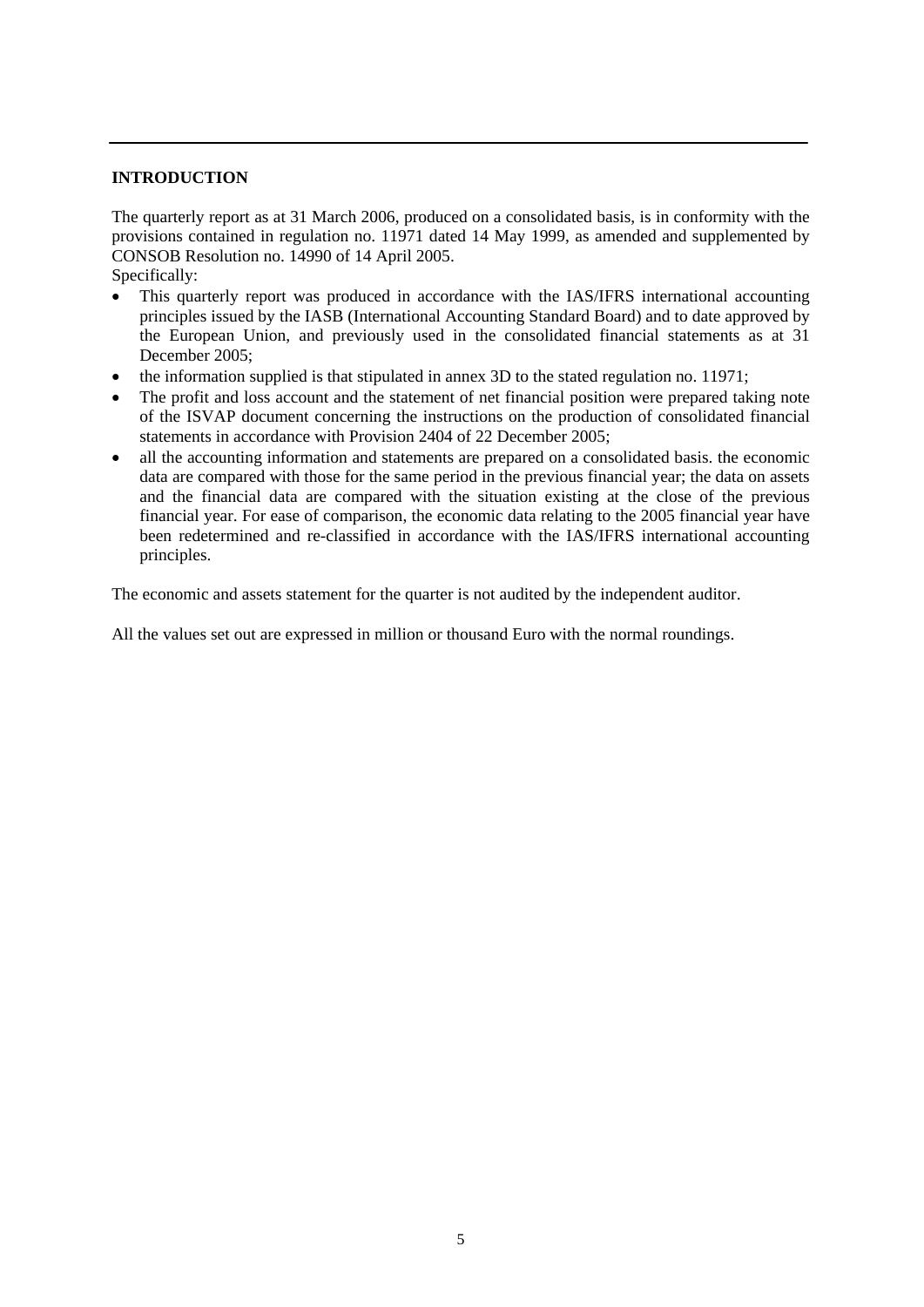# **MACROECONOMIC TREND AND THE INSURANCE MARKET**

#### **International macroeconomic scenario**

The economic data for end 2005 and the first few months of the current year confirm the increasing economic growth in the euro area.

During the last quarter of last year, extra-EU exports increased significantly, with year over year growth of about  $+9\%$ , driven both by an increased global demand and by a slight depreciation in the effective exchange rate.

For 2006, the sustained international trend and the dynamic foreign demand could continue to boost exports. At the same time, generally favourable financial and profitability conditions should stimulate investment decisions, despite the recent increases in official interest rates, rising to 2.50% in March, an increase of 0.25%.

Despite a moderate growth in full-time employment and considerable stagnation in salaries in real terms, there are encouraging indications in the area of consumer spending. Security for the economic outlook of households has once again begun to grow, confirmed by the increase in retail sales, which, from November 2005 to January 2006 grew by over 2.5% compared to the previous year.

Based on this trend, economic activity in the euro area should return to growing at a slightly increased pace compared to last year's slowdown. An increase in the GDP in the first quarter 2006 has been estimated at 0.5%, with a slightly higher increase (+0.6%) in the second and third quarters, supported by domestic demand arising from investment spending.

#### **The Italian market**

In Italy, after a relatively weak trend in the last three months of last year, the economy should gradually strengthen during 2006, as demonstrated by several indicators. This strengthening should be mainly driven by domestic demand, in terms of consumer spending and investments.

With reference to Italian industry, ISTAT data for the end of February 2006 demonstrate a positive trend, recording a month over month increase of 1.9% in turnover (+8.1% year over year) and 4.3% in orders (+14.1% year over year). it is worth noting that orders have reached their peak since December 2000. The trend regarding Italian consumer confidence, recorded in April 2006 by ISAE (Institute of Analysis and Economic Study) tells a different story: security for the economic outlook of Italian households has returned to the lowest levels recorded in October 2005, the seasonallyadjusted index reached 106.1, falling by 3 points compared to march (109.1). Adjusted also for erratic factors, the indicator of the total retail sales fell from 108.4 to 106.1. It was difficult to measure this figures in the first half of April and therefore, it is possible that the fall recorded could also have been affected by uncertainties regarding the election period.

However, the opinion regarding the general economic climate of the country have slightly improved, above all due to the more favourable expectations for the evolution of the labour market, able to compensate for the deterioration of the Italian economic situation.

Opinions regarding the inflationary trend have been consolidated further. In the first quarter, the national consumer price index for the entire country reached 2.1% (with a month over month change of +0.2% compared to February 2006).

The difficulty in stabilising this trend was affected by: the decrease in the year over year growth rate in prices of energy goods in the month of March, despite the significant increase in oil prices for the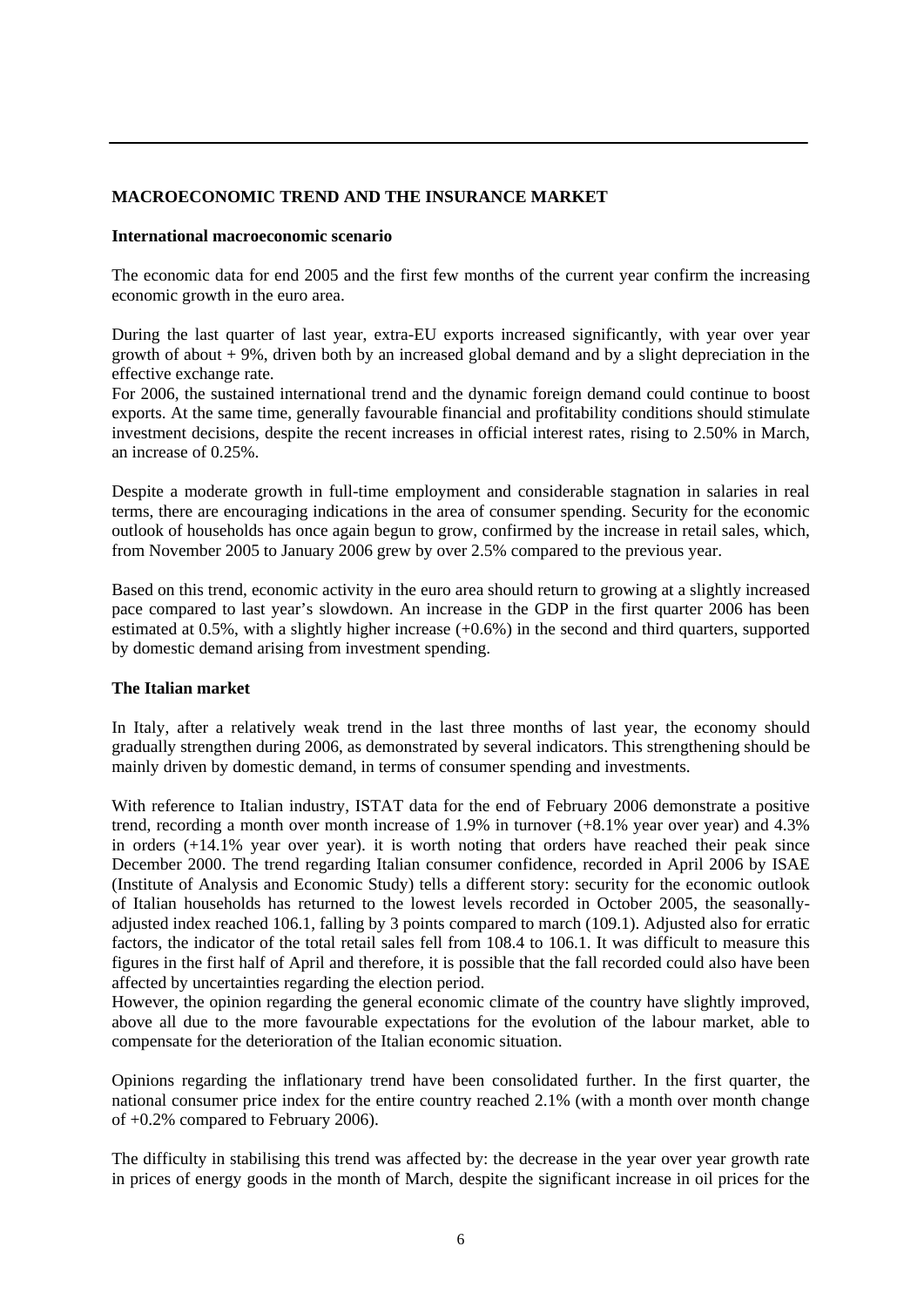period, also due to the delay (and the gradualness) with which the increase in price at the origin is transferred onto the final goods. Secondly, from the slowdown recorded in the services sector.

The outlook for inflation for the next few months is uncertain, due to the expected increases in the cost of energy products.

Lastly, signs of prudence emerge regarding the outlook on future opportunities for saving, and on the cost-effectiveness of making significant investments, such as purchasing long-term goods in general, and cars and homes in particular. For the latter, in particular, it is noted that in March 2006, mortgage interest rates reach 4% (4.04%), a level which had not been reached for 33 months.

#### **The insurance sector**

2005 was, in absolute, the most serious year in terms of victims and damage caused by natural disasters, with burdens on insurance companies estimated at about 94 billion dollars (about double the 2004 figure). Despite this, Standard and Poor's increased its rating for the reinsurance sector, raising the outlook from "negative" to "stable". In fact, this rating agency stated its belief that the sector was able to manage the massive losses it took, while pointing out that reinsurers are still dealing with difficulties linked to reduced retrocession capacity and a potential increase in catastrophic losses.

In Europe, the Italian market for Non-Life business remains relatively under-insured. At end 2005, premium volumes increased by 2.5% compared to the previous year, amounting to  $\epsilon$  36.3bn, with spending equal to 2.6% of the GDP (compared to a European average of 3.8%) and spending reduced by one percentage point, if non-motor products are considered.

With reference to the non-life insurance business, according to Prometeia estimates, for 2006, the demand for automobiles should be greater than last year: the market should primarily be sustained by the corporate segment, as a result of the recovery in the investment cycle. Only from 2007, following an increase in the consumer spending trend, will there be greater increases on total demand. During the first quarter of 2006, vehicle registrations in Italy increased by 8.62% compared to the end of March 2005, reached 250,328 units. The expected growth in the number of cars on the road during 2006 is only slightly different from the 2005 estimate (+0.3%). For the next two years, a modest recovery in the trend is forecast, with an increase of 0.5-0.6%, due to the greater strength in consumer demand and the recovery of the investment cycle.

The latest figures published by ANIA, referring to the end of September 2005, reveal a fall of 0.9% in the frequency of Motor TPL claims as compared to September 2004, and a fall of 2% compared to all of 2004. A further decrease in the frequency of claims is expected for all of 2007, but with smaller rates, estimated at an average of 0.5% for the two year period 2006-2007. From 2006, the number of claims is predicted to grow, as a result of economic recovery, which should lead to a greater demand for mobility: this effect should be more evident during the two year period of the forecast.

For all of September 2005, the average amount of Motor TPL claims paid is 3.5%, a decrease compared to the 5% from the first half year of 2005. This rend involved all types of vehicles, with a particularly positive result for motor vehicles: between the second and third quarters of 2005, growth in the average cost paid fell from 13% to 6.2%. It is expected that for the end of 2005, the growth in average costs should be near the final figure for September (about +3.8%), and the decreasing trend should continue, though moderately, for 2006. From 2007, it will be possible to see the effect of the Motor TPL reform: the introduction of direct compensation should lead to a reduction in costs of disputes, and settlement times.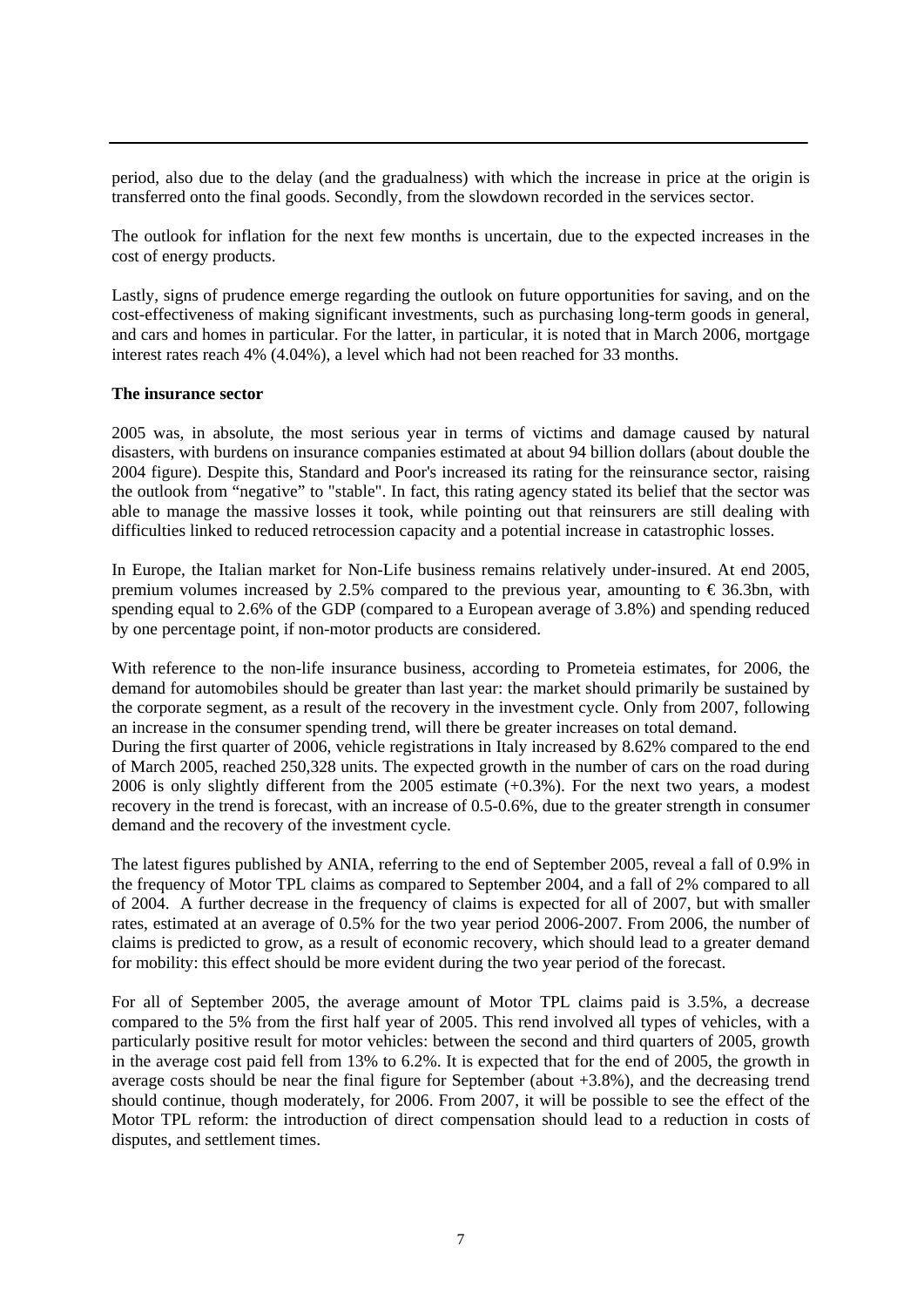The development of premium income for the Motor Business estimates an end 2005 figure slightly growing  $(+0.6%)$ , as a result of both the slow economic context which affected the decisions of household and company spending, and a moderate trend in tariffs.

During the first quarter, the rating agency Moody's assigned a positive outlook for the Italian non-life business. In fact, forecasts are stable, thanks to the constant improvement in financial year results, the relative prudence of the capitalisation ratio, and the solidity of the financial statements, in addition to good prospects for growth of the market, despite the fact that recent developments suggest that Motor TPL prices have already reached their peak, and are beginning to decrease. The forecasts made consider a less articulated cycle, with a gradual decrease in tariffs, but with substantially stable claim rate which, together with a generally prudent investment strategy, consistent reserves and a solid capitalisation ratio, should lead to increased sustainability of profitability and claim/premium ratios. Nonetheless, the performance of tariffs continues to be affected by both the lingering risk of government intervention in prices of Motor TPL policies, due to pressure from consumer associations, and the increase in competition in the sector in question.

Last year was a period of even more evident slowdown in the Land Vehicles class: tariffs decreased and the trend in the economy further penalised the demand for non-obligatory guarantees. For this sector, new elements of support are forecast for the next few years, arising from the recovery of household income and investments, with consequent positive effects on the demand for new automobiles and commercial vehicles.

With reference to the health sector, the outlook is for an increasing growth in premiums deriving from individual policies, for which Prometeia estimates an average yearly increase of 11% for the next two years. In this regard, the bancassurance channel will play a fundamental role in the development of the segment.

More generally, an increase in premium income in the non-motor vehicle classes for the next two years is estimated at about 7%.

Regarding the life business, in Italy, this sector has been going through a long period of growth. From 1999 to the end of 2005, the life market was characterised by growth sustained by premiums from Italian direct business, which were, on average, 13%, with a stock of market reserves which have grown at about 17% per year over the last six years. Despite the fact that "pure risk" products are not very common, the majority of the market is retail. In the first two months of 2006, premiums for new individual policies decreased. However, the future outlook for long term investment and complementary pension fund management remains positive.

On the other hand, the life insurance market should demonstrate smaller growth rates, with a driving role played by unit products and a positive contribution from traditional products. There should be no significant changes in the product composition, with traditional products retaining the largest share of income.

With reference to new life business, after 2005, in which premium income increased by 12% (to  $\epsilon$ 73.5bn), the figures available as at February 2006 demonstrate a reduction in income from new individual policies, amounting to  $\epsilon$  4,289m (-8.5% compared to the same month in 2005). Two months of weak business, from the beginning of the year, resulted in premiums for the sector of  $\epsilon$ 7,764, 10.6% less compared to the same period of the previous year.

The figures are different depending on the distribution channel. In February, premium income from bank and postal branches decreased by 11% compared to February 2005. From the beginning of the year, this figure amounts to  $\epsilon$ 6,035 with a decrease of 11.9% compared to the same period of the previous year. Income from agents also fell as compared to February 2005, a decrease of 10.2%, amounting to  $\epsilon$ 382m (-18.7% considering the figure from the beginning of the year compared to the same period of 2005).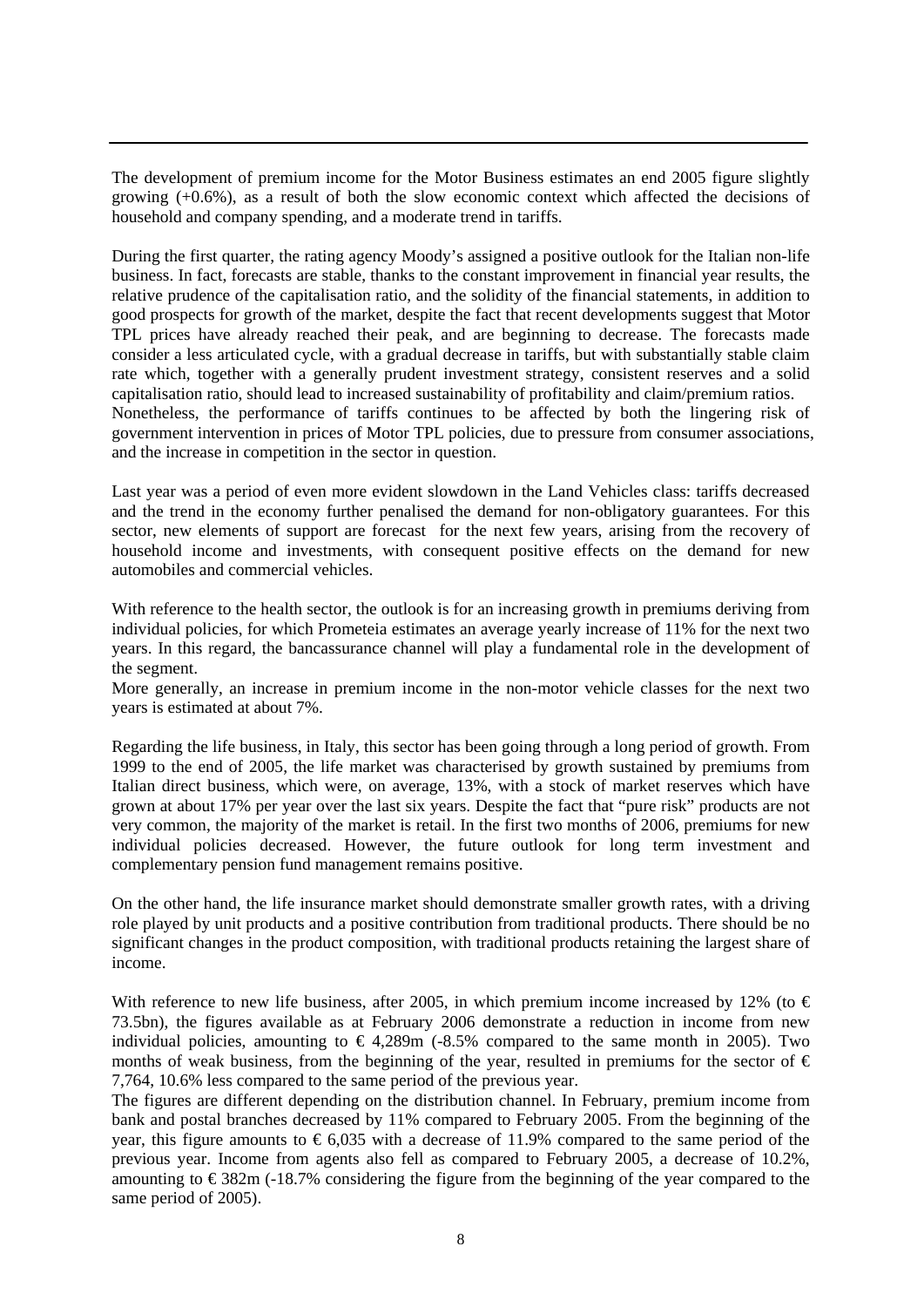This negative trend is also confirmed by financial advisors, whose income decreased by 24.8% compared to the same month in 2005. The only positive change regarded company agencies, whose income increased by 52.3% compared to the same period of the previous year.

Compared to February 2005, the income from traditional policies once again decreased. In particular, income from class I policies fell by 13.8%, while the income for class V policies remained relatively unchanged (+0.9%). From the beginning of the year, the volume of premiums amounts to  $\epsilon$ 3,269m for class I and  $\epsilon$  1,064m for class V. Compared to February 2005, the volume of premiums for the entire linked market (class III) decreased by 6.6%. This was influenced by the decrease in "guaranteed" unit-linked policies (-59.5%) and index-linked policies (- 17.1%). During February, premium income for class III reached  $\epsilon$  1,997m (46.6% of the total new business) broken down as follows: 24.6% for index-linked policies and 22.0% from unit-linked policies. The trend in the opening of new individual pension plans is lively, with an increase of 25.5% compared to February 2005. However, income volumes remain modest: from January, the income was equal to  $\epsilon$ 40m, a growth of 27.4%.

New business remains concentrated on single premium contracts. From the beginning of the year, single premiums decreased by 12%, while annual and recurring policies increased by 6.7% and 10.7% respectively, as compared to the same period of last year.

Recent changes in legal regulations regarding the transparency of complementary pension contracts are certain to affect the life business.

Specifically: with the new regulations on transparency and the placement of life products, the new requirements regard the strengthening of pre-contractual and contractual disclosure of information, the explicit obligation of the broker to evaluate the adequacy of the contract offered, as well as other contractual provisions for the protection of policyholders. The new regulations regarding complementary pensions, which will take effect starting from 01 January 2008, introduces incentives for promoting the subscription of complementary pension plans and new governance rules for pension products.

With reference to managed savings, at the end of February 2006, Assogestione demonstrates gross assets of about €1,080bn (about €956bn at end February 2005). The drivers of this income were the investment funds and SICAV funds, with about  $\epsilon$  599bn ( $\epsilon$  542bn in the same period of 2005), followed by the management of insurance products for  $\epsilon$  194bn ( $\epsilon$  170bn in February 2005). Third place was reconfirmed by retail fund asset management, with  $€19$ bn (about  $€97$ bn in the same period of last year). These are followed by retail monetary asset management with about  $\epsilon$  83bn (about €68bn in February 2005), other management with about €69bn (about €64bn in the same period of last year) pension fund management with € 16 bn (about € 13bn in February 2005).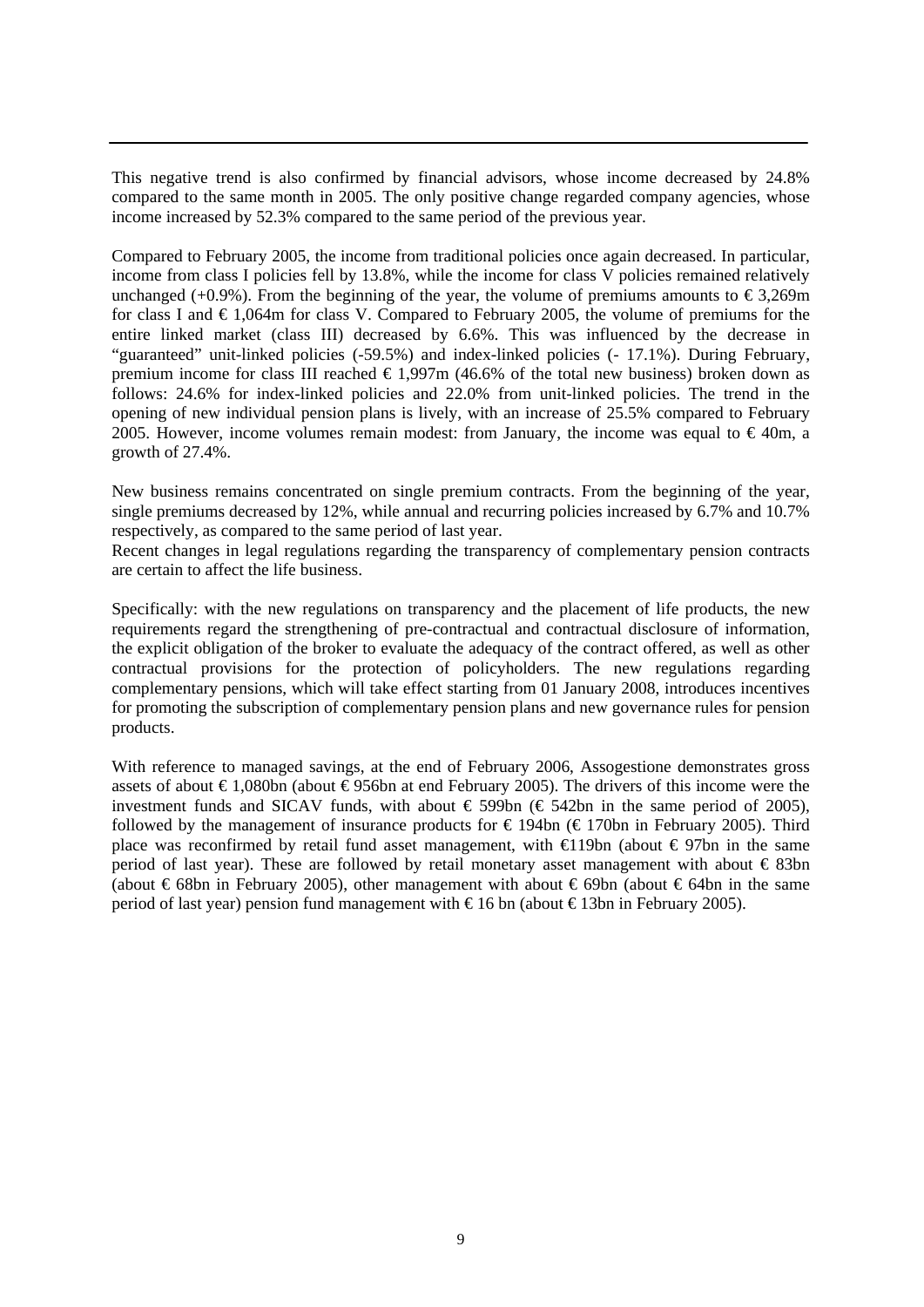### **BASIS OF CONSOLIDATION**

The report on the first quarter for the Fondiaria-SAI S.p.A. Group includes data for the parent company and the 112 Italian and foreign subsidiaries and/or associated companies, of which 18 operate in the insurance sector, 20 in the financial, banking and investment fund management sector, and 74 in the property, agricultural and services sector.

In compliance with par. 19 of IAS 27, the closed property fund Tikal R.E. was entirely consolidated.

During the first quarter, there were no significant variations in the basis of consolidation, with the exception of the following operations:

- the acquisition by Scai S.p.A. of control of the company DIANOS S.p.A.;
- the acquisition by Casa di Cura Villanova S.r.l. of control of the service company FLORENCE S.r.l.;
- the transfer to third parties, by Immobiliare Lombarda, of the shareholding in S.E.P.I. S.r.l., a company providing property services and design;
- the acquisition, by the subsidiary Immobiliare Lombarda, of the 20% share in the company PENTA DOMUS S.p.A.;
- an increase in the Fondiaria-SAI Group's shareholding in the property fund Tikal RE. FOUND (from 77.16 to 78.40% as at 31 March 2006).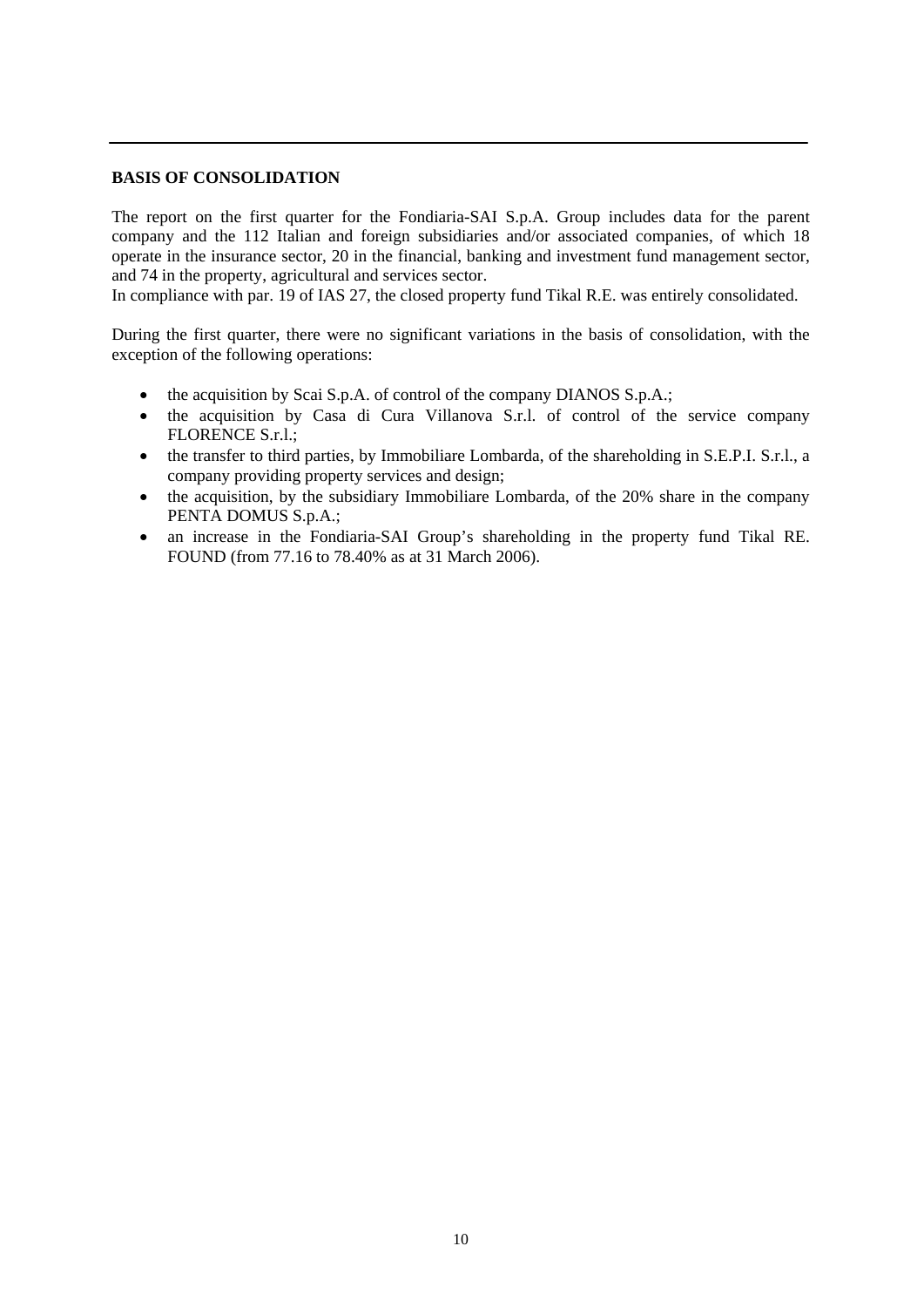# **VALUATION CRITERIA**

The valuation criteria and international accounting principles IAS/IFRS used for the consolidated financial statements closed at 31December 2005 were applied to the quarterly report.

Express reference is made to that published in the file of the consolidated financial statements as at 31 December 2005 for an accurate illustration.

However, the quarterly report is influence by a greater estimative approach and greater use of simplifications; consequently, methodologies are used which, although they make greater use of estimates, are in any case suitable for substantially safeguarding the end of year principles.

In particular, as regards Technical Provisions from the direct business:

• Provision for unearned premiums in the Non-Life Business

Within the scope of that provision, there was no change in the component of the provision for risks compared to 31 December 2005, in the classes in which provision was made at the end of the last financial year, if the trend in current generation does not show significant deteriorations in the claims ratio.

• Provision for outstanding claims in the Non-Life Business

In the non-motor classes, in order to determine the current generation, the operative estimate is used which may be adjusted in those classes where the valuation of the settlement network is not considered sufficiently representative of the level of claims.

For previous generations, the operative estimate is adjusted on the basis of past experience taking account of the result of the reduction for partial and/or total settlements. For the motor classes, the current generation and previous generation are combined, taking account of the average cost of the claims settled and the balance between files closed for claims not followed up and reopened files.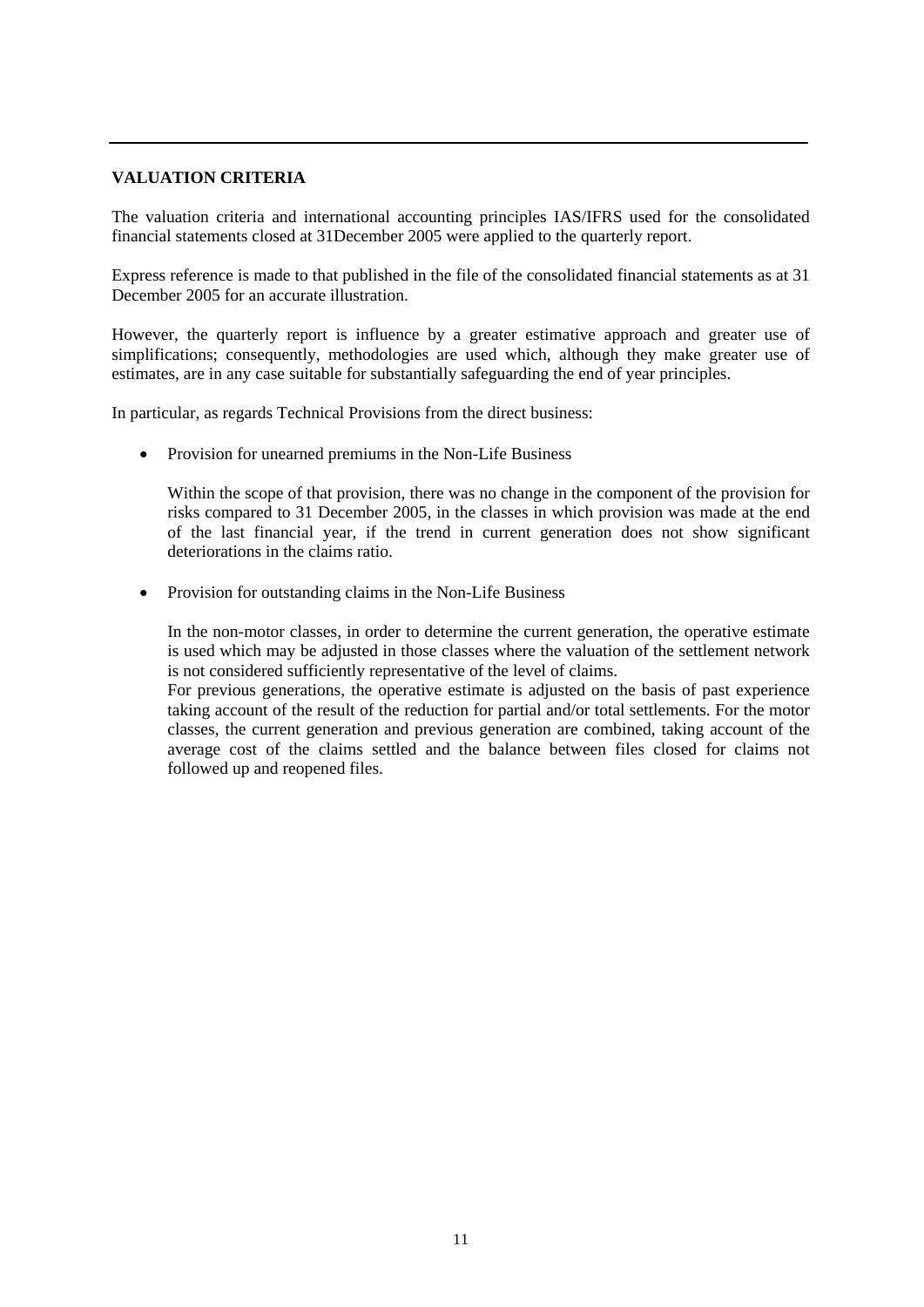#### **FINANCIAL AND ASSET MANAGEMENT**

### **INFORMATION ABOUT THE ASSETS**

The statement below shows the investments and net technical provisions as at 31 March 2006, compared with the corresponding amounts as at 31/12/2005 and 31 March 2005. Note that the data as at 31 March 2005 are also shown in compliance with IAS/IFRS accounting principles.

| (thousand Euro)                                    | 31/03/2006   | 31/12/2005 | Change % | 31/03/2005 |
|----------------------------------------------------|--------------|------------|----------|------------|
|                                                    |              |            |          |            |
| <b>INVESTMENTS</b>                                 |              |            |          |            |
| Property investments                               | 2,034,238    | 2,041,721  | (0.37)   | 2,022,094  |
| Shareholdings<br>in<br>associated<br>subsidiaries, |              |            |          |            |
| companies and joint ventures                       | 68,652       | 71,675     | (4.22)   | 89,834     |
| Investments owned up to maturity                   | $\theta$     | $\Omega$   | $\Omega$ | $\Omega$   |
| Financing and loans                                | 1,431,620    | 1,408,658  | 1.63     | 1,520,078  |
| Financial assets available for sale                | 21,815,373   | 20,972,111 | 4.02     | 19,392,476 |
| Financial assets recorded at fair value in the     |              |            |          |            |
| profit                                             |              |            |          |            |
| and loss account                                   | 5,572,654    | 5,570,855  | 0.03     | 5,168,218  |
| <b>Total investments</b>                           | 30,922,537   | 30,065,020 | 2.85     | 28,192,700 |
| Tangible assets: Property and other tangible       |              |            |          |            |
| assets                                             | 1,111,466    | 1,086,135  | 2.33     | 457,415    |
| <b>Total non-current assets</b>                    | 32,034,003   | 31,151,155 | 2.83     | 28,650,115 |
| Cash at bank and in hand and equivalent            | 652,892      | 526,505    | 24.00    | 577,325    |
| Total non-current assets and cash at bank          |              |            |          |            |
| and in hand                                        | 32,686,895   | 31,677,660 | 3.19     | 29,227,440 |
|                                                    |              |            |          |            |
| <b>NET TECHNICAL PROVISIONS</b>                    |              |            |          |            |
| Non-life technical provisions                      | 10,413,350   | 10,752,732 | (3.16)   | 10,657,066 |
| Life technical provisions                          | 13,749,507   | 13,709,923 | 0.29     | 12,326,157 |
| <b>Total net technical provisions</b>              | 24, 162, 857 | 24,462,655 | (1.23)   | 22,983,223 |
|                                                    |              |            |          |            |
| <b>FINANCIAL LIABILITIES</b>                       |              |            |          |            |
| Subordinated liabilities                           | 485,929      | 483,888    | 0.42     | 394,997    |
| Financial liabilities recorded at fair value in    |              |            |          |            |
| the profit                                         |              |            |          |            |
| and loss account                                   | 3,395,744    | 3,231,858  | 5.07     | 3,335,753  |
| Other financial liabilities                        | 1,520,946    | 1,456,632  | 4.42     | 783,852    |
| <b>Total financial liabilities</b>                 | 5,402,619    | 5,172,378  | 4.45     | 4,514,602  |

The heading Property Investments includes property held by the company for investment purposes and, as such, intended to be used by third parties.

The heading "Shareholdings in subsidiaries, associated companies and joint ventures" includes shareholdings in associated companies which were valued using the net equity method, in addition to the book value of some shareholdings in subsidiaries which were not fully consolidated, as this was totally irrelevant for the purposes of providing a truthful and correct representation, and because they were being restructured and not operational.

Financing and Loans include  $\epsilon$  112,822K for certificates of indebtedness ( $\epsilon$  111,963K as at 31 December 2005),  $\bigoplus 65,296K$  for repurchase agreement transactions ( $\bigoplus 109,630K$  as at 31 December 2005) and  $\in$  70,065K for loans on life policies and other financing and loans ( $\in$  71,291K as at 31 December 2005), including reinsurers' deposit accounts with ceding undertakings of  $\epsilon$  36,503K ( $\text{\textsterling}35K$  as at 31 December 2005) and  $\text{\textsterling}180,555K$  for loans to transferred agents for claim compensation paid to ceded agents ( $\epsilon$ 192,701K as at 31 December 2005).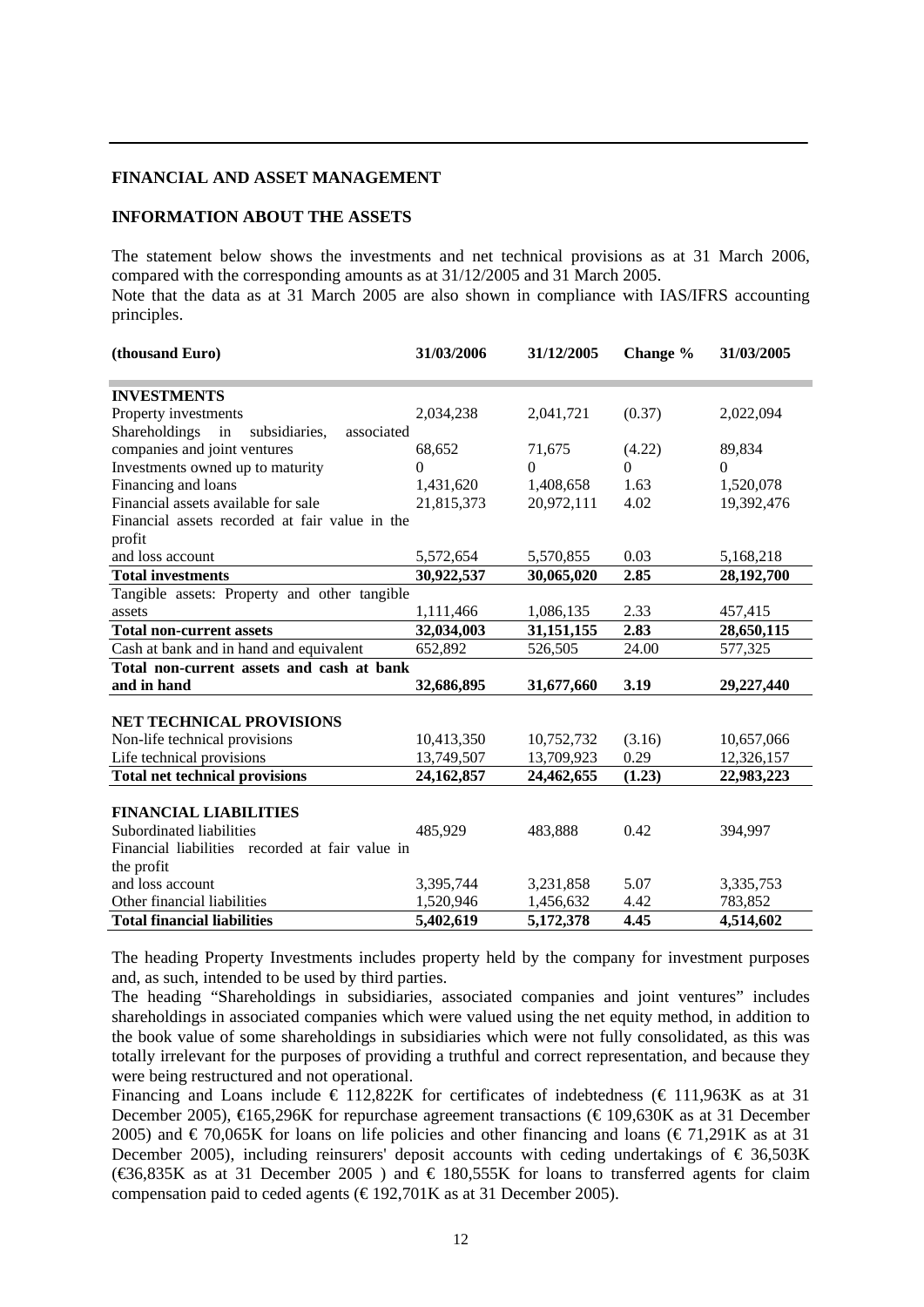The heading also includes  $\epsilon$  153,602K for financing granted by Finitalia to its own customers ( $\epsilon$ 155,036K as at 31 December 2005),  $\epsilon$ 377,241K of loans from the consolidated company Bancasai to the other banks, for interbank deposits (€411,992K as at 31 December 2005) and for  $\epsilon$ 56,075K to banking customers ( $\epsilon$ 56,637K as at 31 December 2005) and the loan secured by a lien on property which can be attributed to the sale of a part of the property assets made in the 2003 financial year for €69,776K (€69,907K as at 31 December 2005). The loan matures in 2010 and provides for partial advance repayments in accordance with the debtor's repayment schedule for the properties in the transaction. The debtor also has the option of total or partial early repayment of the financing at any time.

Finally, the heading also includes a loan for approximately  $\epsilon$ 155m (about  $\epsilon$ 154m as at 31 December 2005), recorded for the future sale of the Banca Intesa shares owned by the parent company through the mandatory convertible loan exclusively in Banca Intesa shares, issued by the subsidiary SAINTERNATIONAL in September 2004. That loan was updated considering the maturity time profile of the future sale underlying the issue of the mandatory convertible loan.

With reference to investments owned up to maturity, the Group did not consider it appropriate to increase the value of any such financial instrument, in line with its portfolio management strategy.

The financial assets available for sale include the debenture securities and shareholdings not classified in any other way. Although this is a residual category, it represents the largest category of financial instruments, in line with the characteristics and aims of the insurance business.

In particular, this heading includes  $\epsilon$  18.041,881K for certificates of indebtedness ( $\epsilon$ 17,200,376K as at 31 December 2005), as well as  $\epsilon$  504,901K of shares in UCIs ( $\epsilon$ 492,407K as at 31 December 2005).

The financial assets recorded at fair value in the profit and loss account include securities held for trading and securities assigned to that category by the Group companies (designated securities).

That heading also includes the investments and financial instruments for insurance contracts or investment contracts issued by insurance companies for which the investment risk is borne by the policyholders.

This heading includes  $\epsilon$ 4,608,159K for certificates of indebtedness ( $\epsilon$ 4,661,888K as at 31 December 2005), €177,022 for capital securities (as at 31 December 2005 €145,912K) €603,071K for shares in UCIs (€ 593,751K as at 31 December 2005) and € 184,402K for other financial investments (€ 169,304K as at 31 December 2005).

In accordance with international accounting standards, properties for direct use by entities which produce consolidated accounts are not considered to be investments: Measures were taken to value these assets within the scope of tangible assets, where the remaining property is included, for which the criteria of IAS 2 were applied. In particular, this heading includes  $\epsilon$ 750m regarding real estate property of the subsidiary Immobiliare Lombarda S.p.A.

Property for the direct use by the Group is recorded at cost and depreciated in accordance with the estimated residual useful life. However, the remaining property is valued at the lower of the cost and market value.

Other tangible assets also include furniture, plant, machinery/equipment and motor vehicles used by the Group for its own business.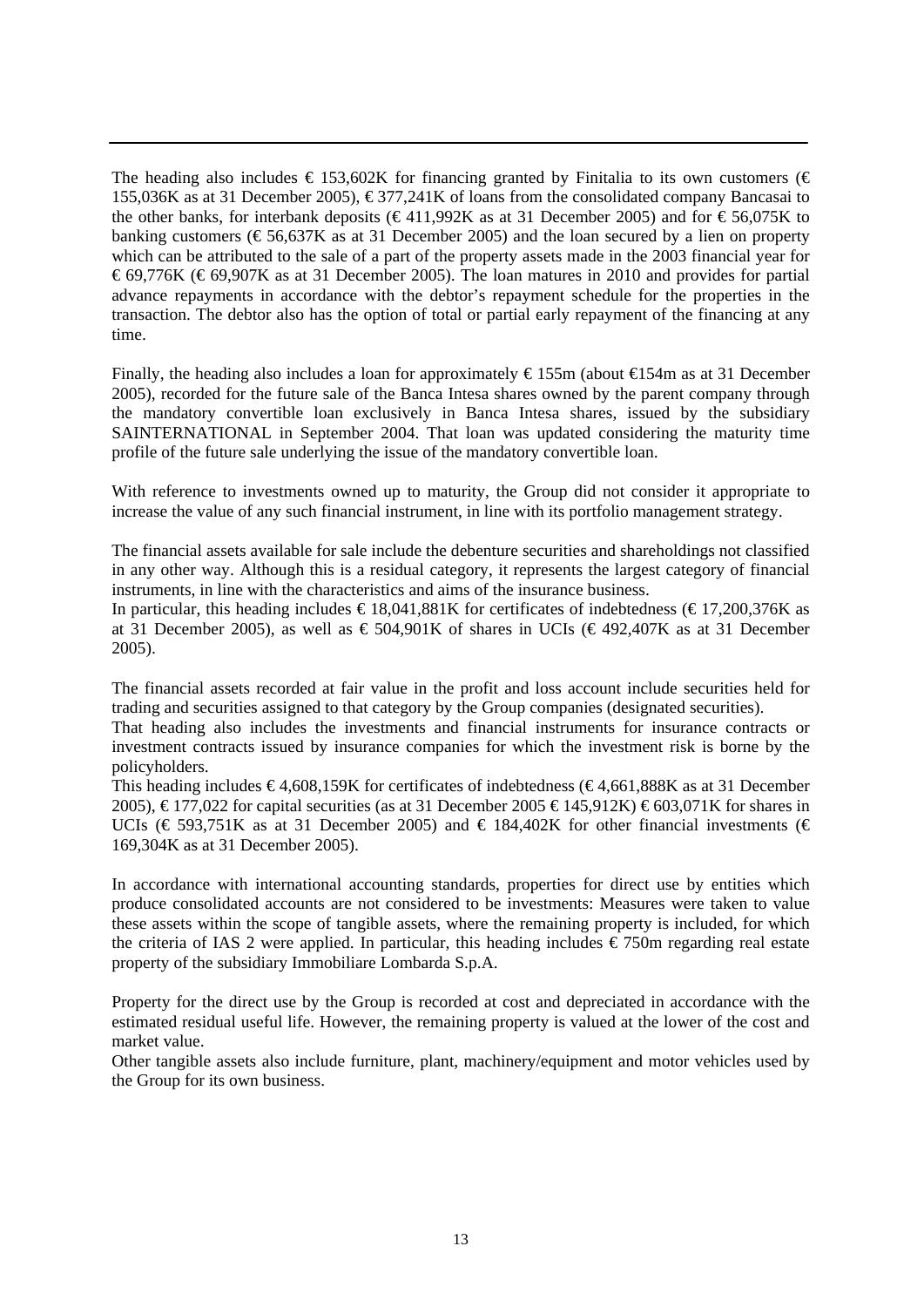#### **Net technical provisions**

The technical provisions of the non-life business as at 31 March 2006 include the provision for unearned premiums ( $\epsilon$ 2,371m), calculated using the pro-rata temporis method, and the provision for outstanding claims  $(\text{\textsterling} 8.042m)$ . With the introduction of the IAS/IFRS international accounting principles, with effect from the 2005 financial year, the equalisation provisions and provisions set up to provide cover for the risks of disasters determined using the flat rate method on the basis of specific regulatory measures are no longer included under that heading. In fact, those provisions are still compulsory for the purposes of producing the statutory financial statements, but are no longer set aside in the consolidated accounts.

The technical provisions in the life business are those relating to insurance contracts governed by IFRS 4. Liabilities for index- and unit-linked policies are governed by IAS 39 (Financial instruments) and are recorded under the financial liabilities, as they are contracts with an insignificant insurance risk.

In accordance with the stipulations of IFRS 4, the technical provisions, recorded in accordance with the previous accounting principles, were subjected to liability adequacy tests which confirmed their reliability for IAS purposes.

It is also pointed out that the technical provisions of the life business were increased by  $\epsilon$  161m, as compared to the value determined by Italian accounting principles, by entering the deferred liabilities to policyholders in the accounts, by applying the shadow accounting technique stipulated in IFRS 4.

## **Financial Liabilities**

The application of the international accounting principles has meant significant changes in the presentation of the Group's financial liabilities. In particular, the widening of the basis of consolidation and the different classification of some insurance contracts as investment contracts affects a large number of headings for which there is no comparison with the presentation of the accounts in accordance with local criteria.

It should also be reported that the higher amount of financial payables does not involve any impact in terms of the burden of the provisions in the Group's accounts, as it is an accounting representation in accordance with the new international standards, which does not have a significant effect on the Group's financial leverage.

The heading liabilities at fair value recorded in the profit and loss account as at 31 March 2006 includes  $\epsilon$  3,267m for the liabilities of financial contracts issued by the insurance companies, dealt with by deposit accounting methodology which essentially stipulates that only income margins are charged to the profit and loss account and premiums written are entered under financial liabilities. The heading also includes approximately  $\epsilon$  128m for hedging derivatives operations entered into by the parent company Milano for which the financial instruments owned by the Group recorded a similar positive variation affecting the profit and loss account.

Financial liabilities include  $\epsilon$  123.7m for the bank borrowings of the subsidiary Finitalia ( $\epsilon$ 115.8m as at 31 December 2005),  $\epsilon$ 305.5m for customers' deposits with the subsidiary BancaSAI ( $\epsilon$ 302.8m as at 31 December 2005),  $\in$  177.0m ( $\in$  176.8m as at 31 December 2005) for debts for a nominal  $\in$ 180.4m , taken out by the subsidiary Sainternational and repayable exclusively in the Banca Intesa shares it owns.

The heading also includes  $\epsilon$ 61.7m for investment contracts taken out by life policyholders valued in accordance with the depreciated cost method,  $\epsilon$  57.4m for repurchase agreements relating to financing taken out by the subsidiary SAI Mercati Mobiliari. The remainder refers to deposits opened with reinsurers.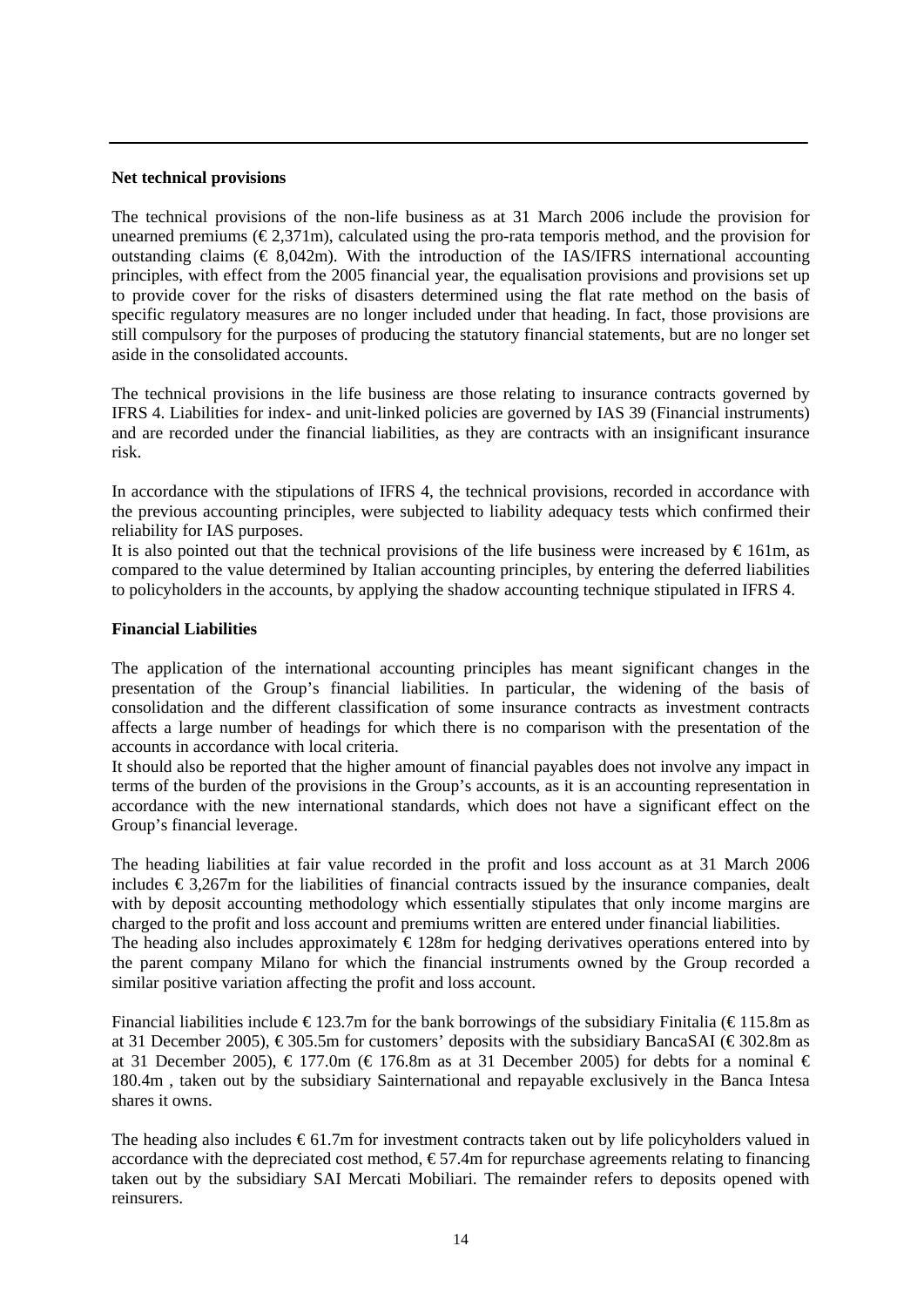Consequently, in order to represent the headings in question correctly, it is considered appropriate to state the headings separately for the single financial payable, understood to be the total amount of the financial liabilities for which it is not possible to establish a specific correlation with the assets headings. The situation is summarised in the statement below.

# **DEBT**

The debt situation of the Fondiaria-SAI Group as at 31 March 2006 is as follows:

| 31/03/2006 | 31/12/2005     | <b>Change</b> |  |
|------------|----------------|---------------|--|
|            |                |               |  |
|            |                | 2.0           |  |
| 177.0      | 176.8          | 0.2           |  |
|            |                |               |  |
| 522.6      | 518.0          | 4.6           |  |
| 1.185.5    | 1,178.7        | 6.8           |  |
|            | 485.9<br>other | 483.9         |  |

The subordinated loan heading includes the financing taken out with Mediobanca in July 2003 and at the same time the early repayment of the loan taken out previously on 12 December 2002. The loan of an amount equal to a nominal  $\epsilon$ 400m was taken out to increase the component elements of the solvency margin.

With reference to the subordinated loan acquired from Mediobanca, the Company established understandings with Mediobanca, after authorisation from ISVAP:

- Several contractual amendments for the subordinated loan itself, regarding, among other things, the reduction of the interest rate, from six month Euribor  $+265$  basis points to six month Euribor  $+ 180$  basis points;
- the stipulation of a new subordinated loan agreement with a term of twenty years (fixed expiry) for a total of  $\epsilon$ 100m at an interest rate of six month Euribor + 180 basis points, with the same characteristics as the aforementioned subordinated loan. This loan contributes, within the limits set forth by the law in force, to a further improvement in the solvency margin, for 25% of the lesser of the available margin and the requested solvency margin.

Within the scope of the agreement illustrated above, the company has also agreed with Mediobanca for the stipulation of a preliminary contract which provides for the future subscription by Mediobanca and Fondiaria-SAI of a further subordinated loan agreement for a total of  $\epsilon$  300m (which Milano Assicurazioni may also adhere to), having similar characteristics to the loans set out above. The use of said loan shall remain the right of Fondiaria-SAI and/or Milano (should it decide to adhere to the agreement), which may access the loan, at their discretion, until 31 July 2007. Said loan may be utilised with a maximum total number of six uses, at the discretion of the company, for a minimum amount of €50m (or multiples thereof) per use.

On 27 September 2004, the Luxembourg subsidiary SAINTERNATIONAL S.A. issued a Convertible and Repayable Debenture Loan exclusively with BANCA INTESA ordinary shares owned by Fondiaria-SAI, maturity date 29 September 2010.

Debentures of a total nominal value of  $\epsilon$  180,400K will be repaid at maturity by handing over 44,000,000 Banca Intesa ordinary shares, formally owned by Fondiaria-SAI, at the exchange price of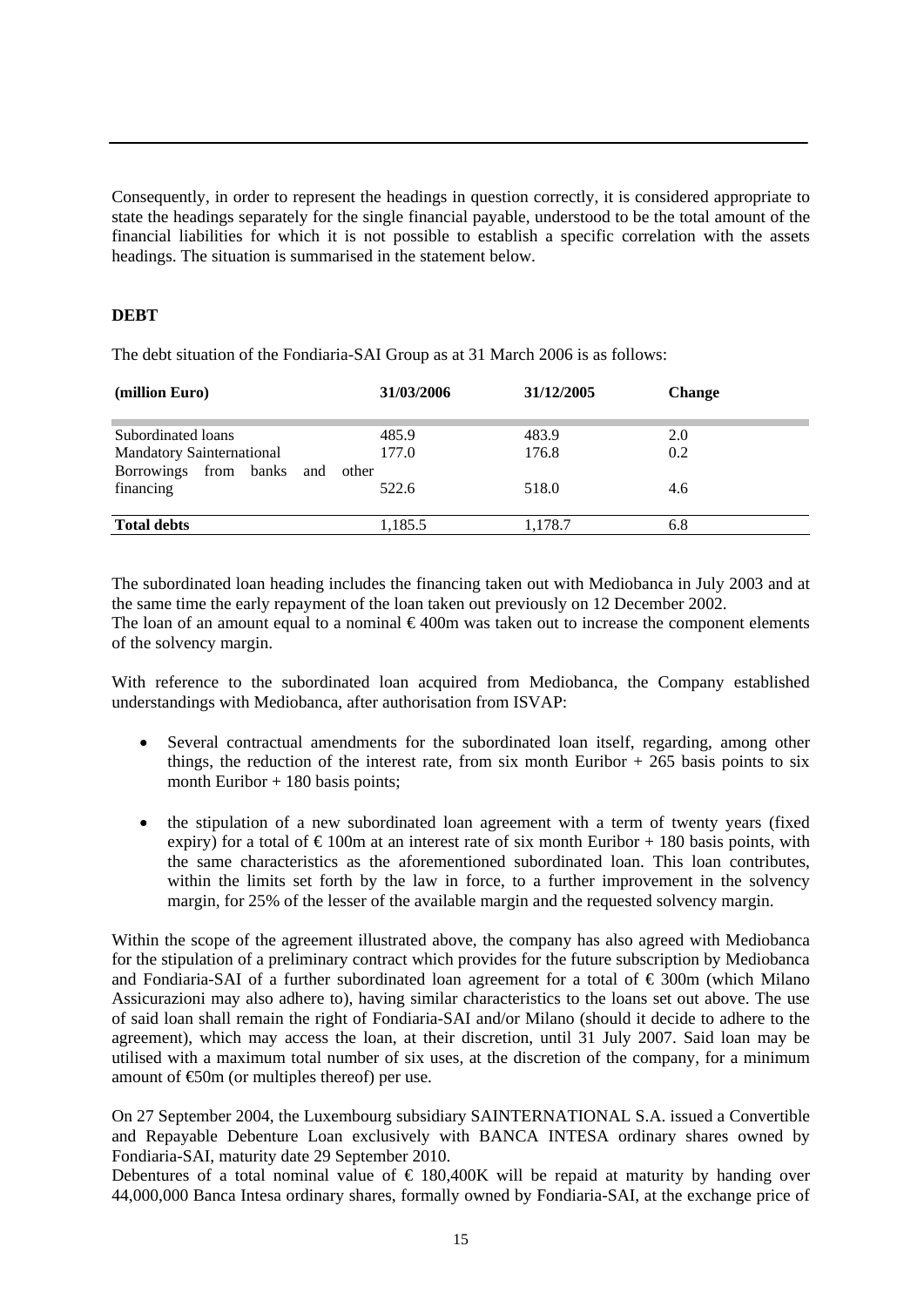$\epsilon$ 4.10 per share and, therefore, with a bonus of 35.13% compared with the price of the Banca Intesa ordinary shares at the time the offer price was set.

The annual coupon for the debentures and the return at maturity is 6.10%.

The debentures were listed on the Luxembourg Stock Exchange on 21 October 2004.

With reference to borrowings from banks and other financing, it is noted that in the first quarter 2006, the total exposure of the Gruppo Immobiliare Lombarda increased by about  $\epsilon$ 922K, from  $\epsilon$ 288,215K as at 31 December 2005 to  $\epsilon$  229,137K. The increase in indebtedness is mainly attributable to the following operations:

- the subsidiary Progetto Bicocca La Piazza S.r.l., whose indebtedness consists of mortgage loans strictly linked to the construction and sale of buildings under construction, reduced its exposure towards banking institutions by about  $\epsilon$  1,135K, as a result of sales agreements stipulated during the quarter.
- the holding company increased its own debt as a result of the charges accrued during the quarter, equal to  $\epsilon$ 2,043K, which will be settled on 31 June 2006.

It is pointed out that the amount of long term mortgage loans held by the subsidiary Progetto Bicocca La Piazza S.r.l., with contract expiry at 31 September 2009, shall decrease starting from the 2nd half of 2006, coinciding with sales activities. Nonetheless, the long term recording of this loan will continue, considering the fact that it is not possible to quantify the amount of the tranches of repayment linked to the deeds of sale provided for 2006.

Loans to shareholders, equal to  $\epsilon$ 6,440K, refer to loans, non-interest bearing since 1 October 1998, granted to Progetto Bicocca la Piazza S.r.l. from Pirelli & C. Real Estate S.p.A., a minority shareholder holding 26%.

The loans described above, both regulated at Euribor with a spread of 0.9%, are guaranteed by mortgages on Group property, more specifically, a first or second degree mortgage on the Progetto Bicocca la Piazza S.r.l. area and first degree mortgages for a total of  $\epsilon$ 408m on property owned by the parent company.

Always referring to borrowings from banks,  $\epsilon$ 170m regards the mortgage stipulated by the closed property fund Tikal R.E. with Banca Intesa, with the latter in the role of Organiser bank, Agents and Financer. The purpose of the loan is to improve the return on own means of the fund, and thus on the capital investment by fund participants. The amount issued, which does not use the entire agreed credit limit, is equal to a total nominal value of  $\epsilon$  280m, and will be used both to invest in new initiatives, and to make improvements in view of future returns or increases in income. The cost of the loan is equal to Euribor plus a variable credit spread from 70 to 110 b.p.

The remaining borrowings refer to bank debt of the subsidiary Finitalia ( $\epsilon$ 124m), and other positions of insignificant unitary amounts.

## **INVESTMENT MANAGEMENT**

At the end of February 2006, the increasing trend in the long term rates of the securities of reference, recorded from the beginning of the year was confirmed.

American interest rates grew slightly, if compared to the robust economic expansion. Probably, the results of the real U.S. GDP in the fourth quarter 2005, which increased less than expected, led other operators to reduce their expectations of economic prospects.

The increase in the first two months of 2006 in the euro area can be attributed to the consolidation of the improvement in the outlook for economic growth, confirmed by the recent figures for the economic trend in the countries in this area. The recent increase in interest rates by the European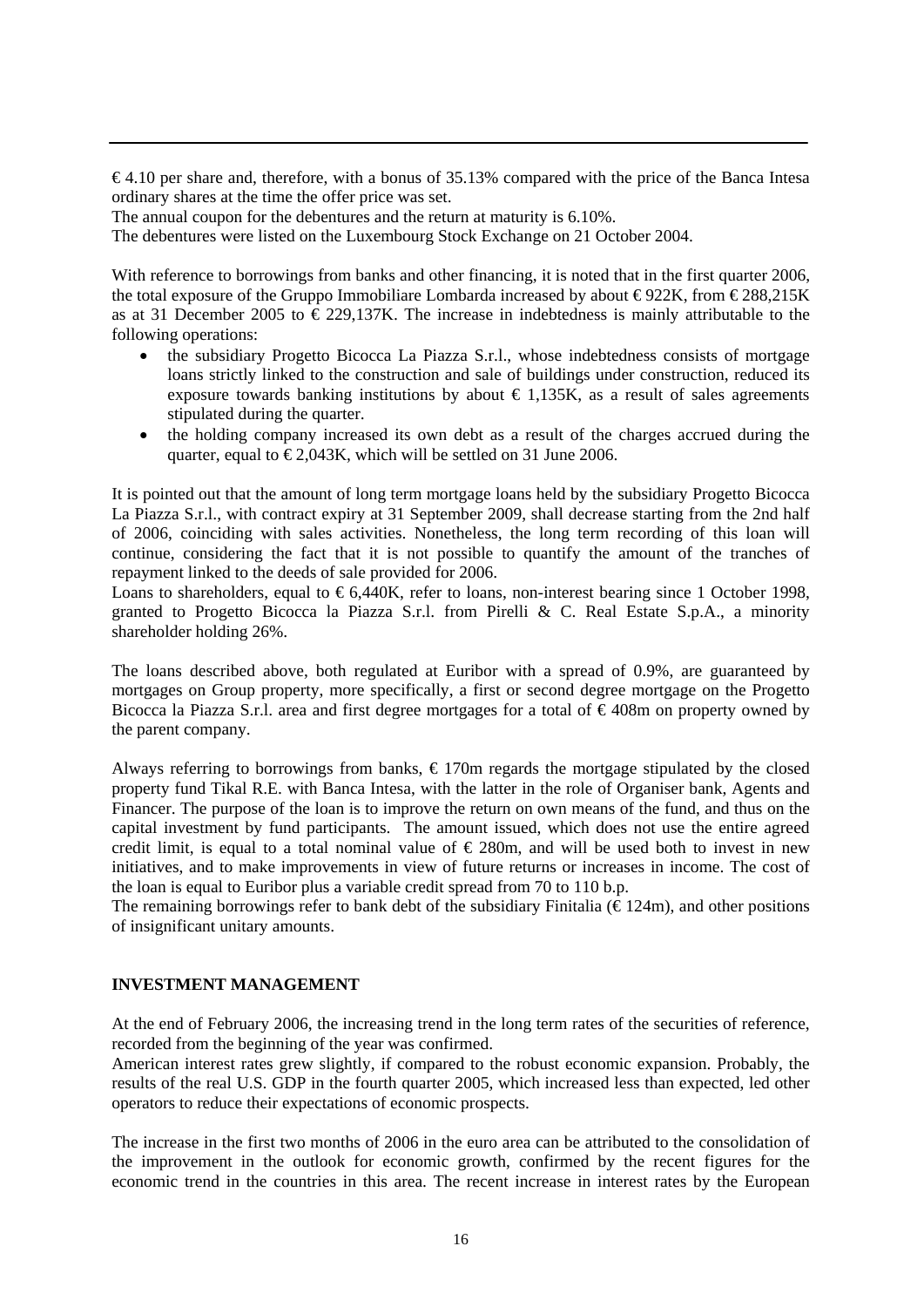Central Bank does not seem to have excessively influenced the performance of European rates, if short and medium term maturities are excluded.

Moreover, during February, the share prices in the markets of the United States and the euro area increased, boosted by the positive (effective and expected) business profits, while securities exchanged on Japanese markets had an abrupt halt, while the appeal of securities and bonds in this country grew.

It is important to note that in the last few months, the share prices of insurance companies have significantly increased. While the share prices of U.S. insurance companies are still affected by heavy charges from the natural catastrophes of last summer, recording earnings no greater than 8% in six months, French insurance companies confirm their positive performance, with share prices rising by about 30% since September 2005. The growth in share prices in other European countries is more contained (slightly higher than 20%).

With reference to the Fondiaria-SAI Group, financial assets developed during the first quarter 2006 were characterised by a diversification of asset allocation, in order to benefit from the strengthening of the stock market, mitigating the disappointing effects of bond performance.

During the quarter, the prudent policy regarding bond duration in the non life business continued, as well as nearing the liability duration in life business.

In detail, the non-life business demonstrates more prudent asset allocation, with a fixed rate component of 64.6%, and a duration of 3.04. The variable rate component, however, has a weight of 33.1%, and a duration of 0.19. Repurchase agreements represent 2.3% of the assets. The total duration of the portfolio is 2.03.

The life business shows a total duration of 5.52 compared to liabilities with longer maturity dates. The business is sub-divided into a fixed rate component of 79.8%, with a duration of 16.84, and a variable rate component of 19.9%, with a duration of 0.28.

In the non-life bonds portfolio, government bonds represent 88.4% and corporate bonds 11.6%; for the life business bonds portfolio, activity concentrated on government bonds for a total of 76.2%, while corporate bonds composed the remaining 23.8%.

With regard to the foreseeable trend in financial management, in the months ahead activity will be focused on reducing interest rate risk to the minimum, while maintaining the current levels of return for the portfolios under management.

#### **Transfer of the shareholding in Swiss Life Holding**

On 11 January 2006, subsidiaries Fondiaria Nederland B.V. and Milano Assicurazioni S.p.A. sold their entire shareholding in Swiss Life Holding to an institutional investor (UBS).

Fondiaria Nederland and Milano Assicurazioni sold 2,000,107 and 828,709 shares of Swiss Life Holding, respectively, for a total of 2,828,816 shares, equal to 8.3753% of the share capital, at the price of 234.75 CHF each. The price was determined by applying a discount of 0.53% compared to the closing price of 236 CHF as at 11 January 2006.

Proceeds from the transaction totalled approximately 664.1m CHF, against a total book value of approximately 702.8m CHF.

As regards the valuation of the shareholding in the 2005 financial statements, Milano Assicurazioni did not carry out any adjustment or write-up, as the sale of the shares in Swiss Life Holding took place, taking into account the book value CHF/€ exchange rate and the conversion CHF/€ exchange rate of the consideration for the sale, at a modest gain of about  $\epsilon$ 336K.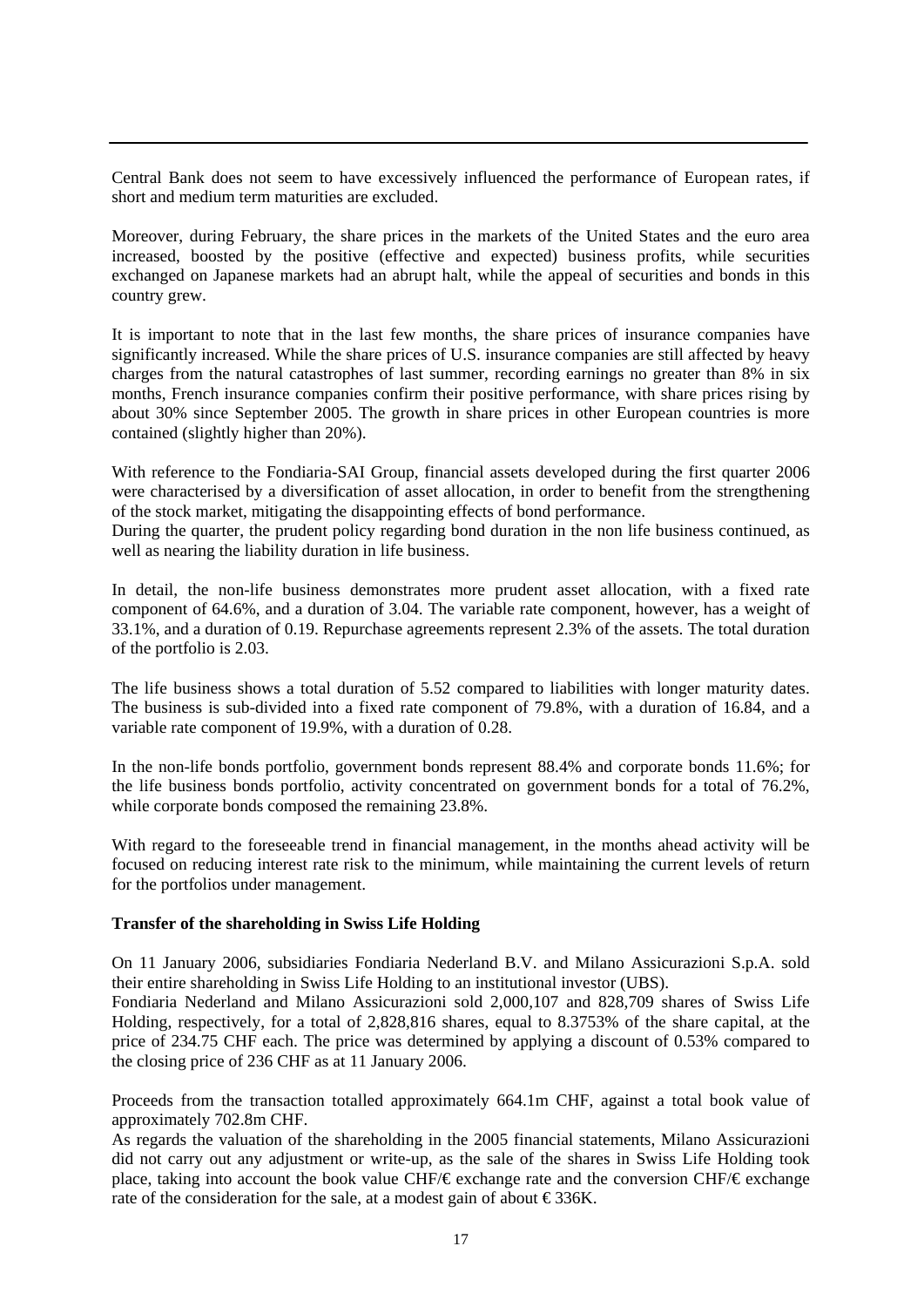Fondiaria Nederland chose to write down the value of its shareholding in Swiss Life Holding, with reference to the performance and the exchange rate at the sale of the shareholding, with a negative impact of  $\epsilon$ 27.1m on the 2005 profit and loss account. However, this decrease in the book value of shareholders' equity for Fondiaria Nederland did not lead to a permanent loss of value for the shareholding in Fondiaria Nederland, as this company possessed gains yet to be recorded deriving from controlling shareholdings (The Lawrence Re and Effe Finanziaria).

During 2004, the Fondiaria-SAI Group had already evaluated, jointly with the Swiss Life Group, the lack of prerequisites for creating the possible joint venture in the Italian life sector.

Taking into account the opportunity provided by the performance of the Swiss Life Holding share price, it was considered important for the Fondiaria-SAI Group, and for said subsidiaries to carry out the sale of the shareholding in very short time, by contacting several institutional investors and inviting those interested to participate in a competitive auction, and to make a firm offer.

This operation allowed for increasing the diversification of asset allocation as well as, in perspective, the flexibility of strategic investments.

#### **Acquisition of Liguria Assicurazioni S.p.A.**

Following the procedure put in place by the seller, aimed at selecting the best bid for the acquisition of a controlling share in the capital of Liguria Assicurazioni S.p.A., which concluded with the acceptance of the bid presented by Fondiaria-SAI, on 24 January 2006, Gaula Consultadoria e Investimentos, a holding company owned by the De Longhi family, and Fondiaria-SAI stipulated a preliminary sale contract for the entire shareholding in Liguria Assicurazioni owned by the seller, equal to 99.97% of the capital, at a price of  $\epsilon$ 144,500K, paid as follows:

- bargain money and advance for a total of  $\epsilon$  7,000,000, upon the signing of the self-same contract;
- the difference at the date of transfer of the shares, at the latter of the following dates: (i) 30 April 2006 or (ii) the last working day of the month in which all suspensive conditions will have been applied, consisting in authorisation from ISVAP in compliance with the law, and approval of the 2005 financial statements of the seller and Liguria Assicurazioni, which must be regularly certified and delivered to Fondiaria-SAI by 30 April 2006.

It is also required that the sellers create a suitable guarantee of their commitments for the buyer.

Liguria Assicurazioni is a company operating in the non-life business, which, in turn, owns 100% of Liguria Vita S.p.A.

The price of  $\epsilon$  144,500,000 could be increased or decreased by an amount corresponding to the net profit or loss of Liguria Assicurazioni and Liguria Vita for the period from 01 July 2005 to 31 December 2005, as resulting from the financial statements of the same as at 31 December 2005, without prejudice, with regard to the net profit, to the maximum limit of  $\epsilon$ 5,000,000.

The price of  $\epsilon$  144,500,000, possibly increased or decreased by net profit or loss as indicated above, should in any event be considered a provisional price. It will be subject to future review in order to take into account the performance of claims arising and reported following the transfer date of the shares and the technical reserves of Liguria Assicurazioni and Liguria Vita, to be carried out with reference to the financial statements of said companies as at 31 December 2010.

Assets in the non-life business represent about 90% of the total assets of the Liguria Group. Premium income is concentrated on small towns in the Centre-North of Italy (67% of premiums). The company operates through a network of 218 agencies and a staff of 118 employees. 60% of the agencies are located in towns of less than 50,000 inhabitants.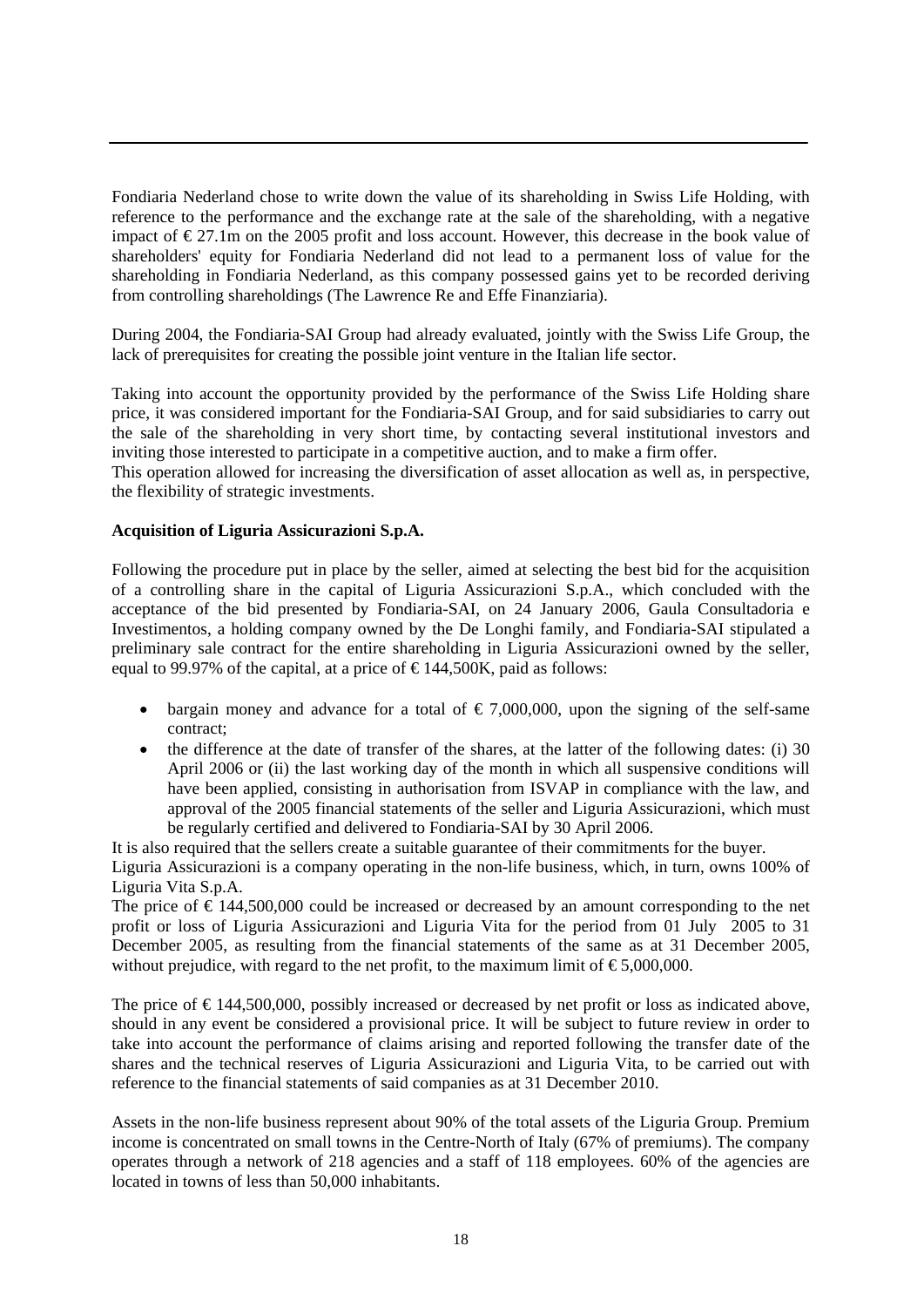During 2005, Liguria Assicurazioni issued premiums for a total of  $\epsilon$ 157.8m, an increase as compared to the previous year (+7.4%). Technical results were positive, for  $\epsilon$ 12.7m, with a profit for the year of €12.2m. The company's shareholders' equity as at 31 December 2005 amounted to €52.7m. The combined ratio at that date was 91.9%.

Always with reference to 2005, Liguria Vita issued premiums for a total of  $\epsilon$  17.8m, with new business remaining concentrated on single premium contracts, ending the year substantially breaking even. As at 31 December 2005, shareholders equity amounted to  $\epsilon$ 5.7m, in line with the same period of the previous year.

The strategic rationale for acquiring the Liguria Group can be summarised as follows:

- increasing the business volume of the Fondiaria-SAI Group;
- developing Fondiaria-SAI's market penetration through the expansion of its distribution network, as a result of the acquisition of Liguria Group's network of agents, characterised by its presence focused on small and medium-sized towns;
- creating value for Liguria Assicurazioni and Liguria Vita by applying competencies developed by Fondiaria-SAI in the areas of claims management, settlement processes and underwriting policies, as well as generally improving financial management.

In April 2006, the company merger operation received authorisation from the Italian Antitrust Authority, and was authorised by ISVAP. The transfer of shares is planned for the month of May.

# **Capitalia Shareholders' Agreement**

With letter dated 11 January 2006, the company declared its willingness to increase its shareholding in CAPITALIA and contained in the Shareholders' Agreement, directly and through MILANO ASSICURAZIONI, from its current 2.57% to 3.50%.

In fact, the possibility was offered, for interested shareholders, to modify the quota of the Agreement, which was reduced following, on one hand, the entrance into the Agreement of several MMC shareholders following the splitting off of MMC (the beneficiary of the transaction was CAPITALIA) and, on the other hand, the addition of further CAPITALIA share to the Agreement, by several shareholders who were already shareholders of MCC and/or FINECO, which involved a further extraordinary merger by incorporation of FINECO into CAPITALIA.

The acquisition of new shares by interested shareholders, to be included in the Agreement was, in fact, made possible for two reasons. On one hand, TORO demonstrated its intention to sell its shareholding (equal to 0.83%) and, on the other hand, as the shareholding currently owned by the members of the Agreement exceeds 30% (30.54%), it is possible to consolidate the shareholding itself, without the obligation of Public Offer, for the maximum amount of 3% yearly, pursuant to art. 45 of the CONSOB Issuers Regulations.

In particular, FONDIARIA-SAI and MILANO purchased part of the shareholding sold by TORO, for a quota slightly higher than 0.5% of the share capital of CAPITALIA. Moreover, these two companies are gradually purchases further CAPITALIA shares on the market, in order to reach 3.50% of its share capital. The operation will require a total expenditure of about  $\epsilon$ 128m.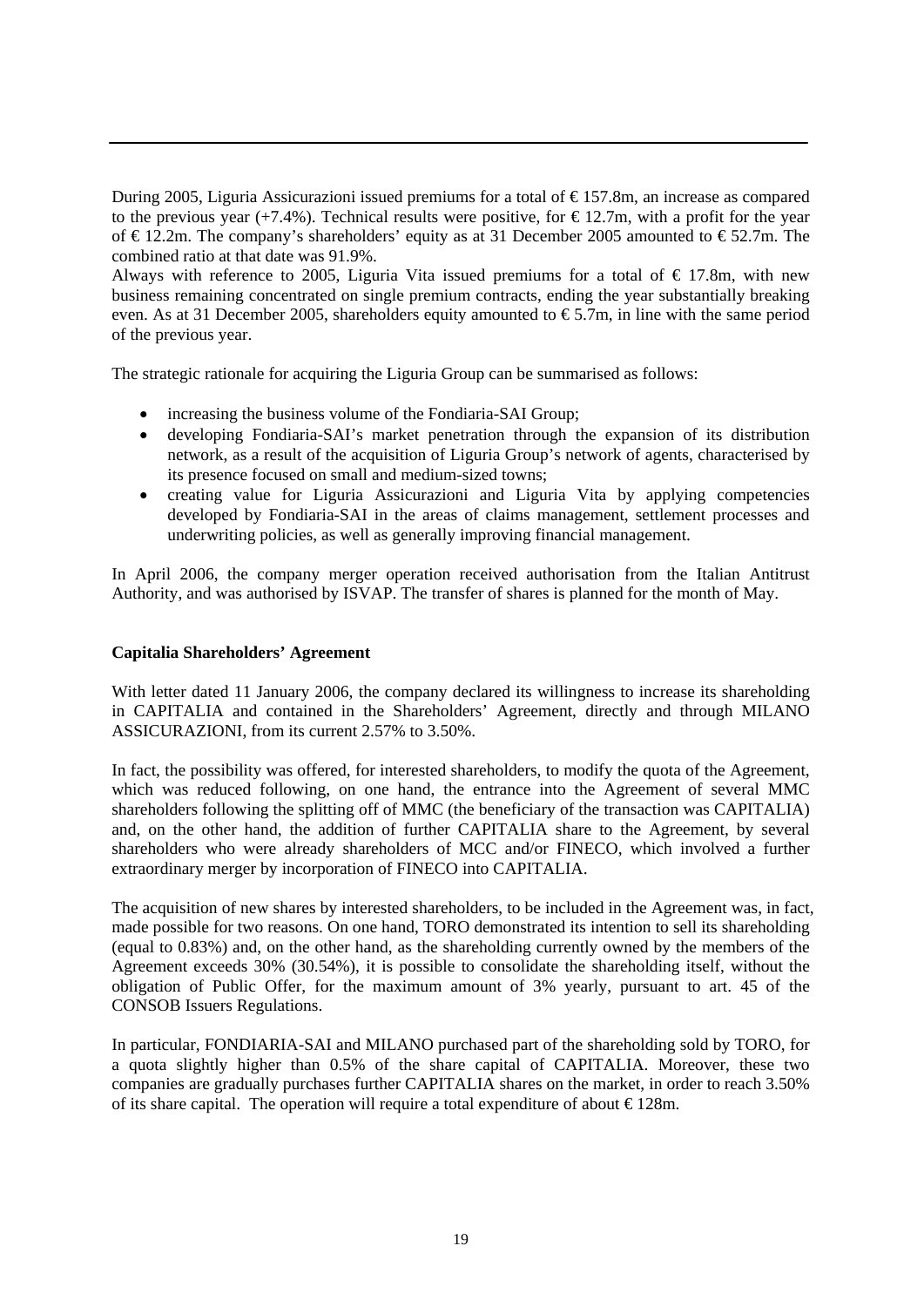#### **OWN SHARES, SHARES OF THE HOLDING COMPANY**

Own shares and shares of the holding company PremaFin Finanziaria owned by the parent company as at 31 March 2006 and 31 December 2005 are set forth in the table below:

| (thousand Euro)                 | 31/03/2006                         |         | 31/12/2005    |                   |
|---------------------------------|------------------------------------|---------|---------------|-------------------|
|                                 | <b>Number</b><br><b>Book value</b> |         | <b>Number</b> | <b>Book value</b> |
| Own shares held by:             |                                    |         |               |                   |
| Fondiaria-SAI                   | 8.590.212                          | 155.022 | 8.075.212     | 138.079           |
| Milano Assicurazioni            | 5.362.557                          | 103.672 | 5.362.557     | 103.672           |
| Sai Holding                     | 1.200.000                          | 28.285  | 1.200.000     | 28.285            |
| <b>Total</b>                    | 15.152.769                         | 287.000 | 14.637.769    | 270.036           |
| Holding company shares held by: |                                    |         |               |                   |
| Fondiaria-SAI                   | 18.340.027                         | 39.816  | 18.340.027    | 36.203            |
| Milano Assicurazioni            | 9.157.710                          | 19.881  | 9.157.710     | 18.077            |
| Saifin - Saifinanziaria         | 66.588                             | 144     | 66.588        | 132               |
| <b>Total</b>                    | 27.564.325                         | 59.841  | 27.564.325    | 54.412            |

It is noted that the objectives of the strategic plan include a programme for repurchasing and cancelling own shares. This initiative is aimed at creating further value for all shareholders.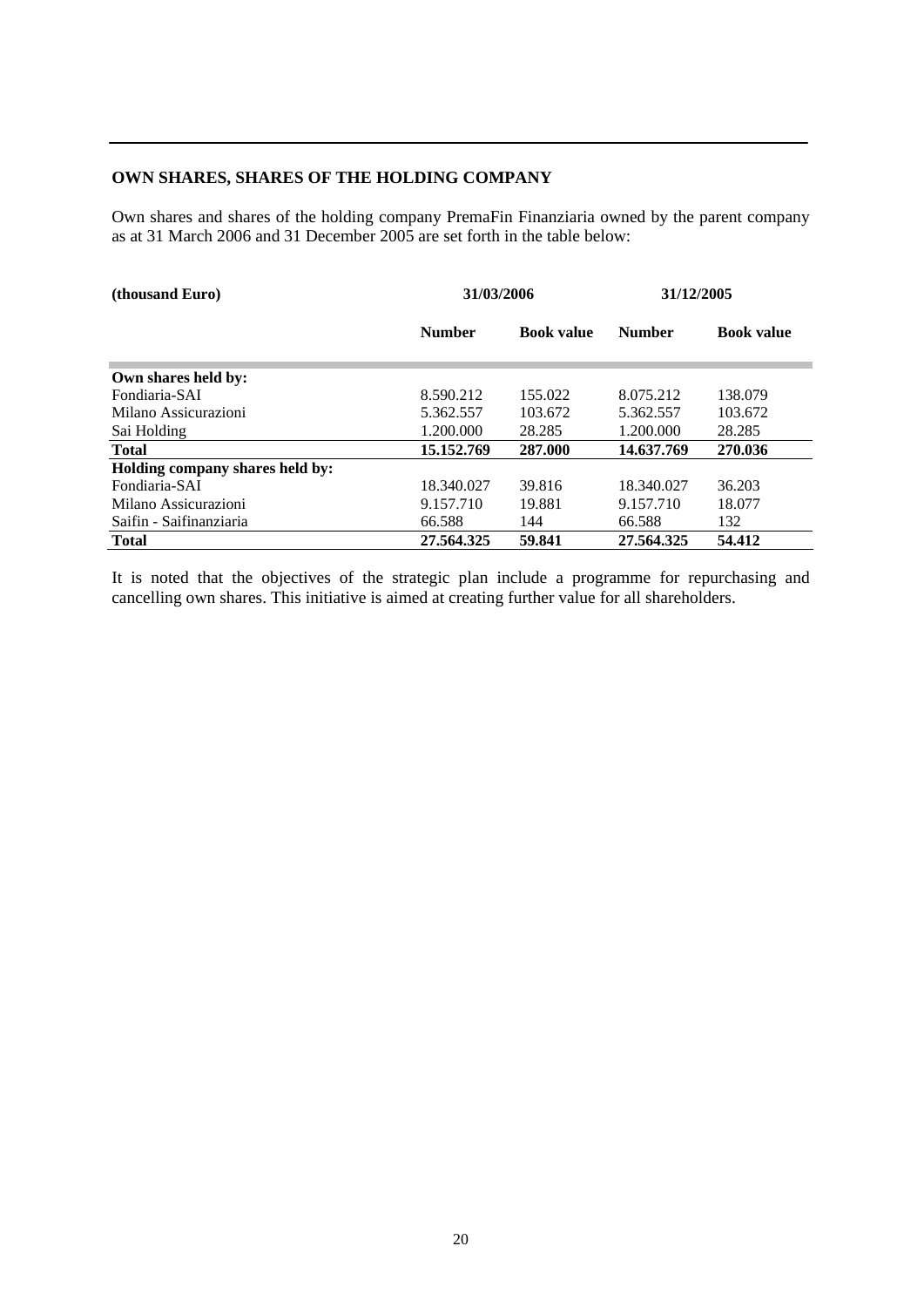# **MANAGEMENT TREND**

# **ECONOMIC DATA**

In order to guarantee a proper comparison, all the data for the first quarter 2005 were set out by applying the IAS/IFRS used at the time the report for the first quarter 2006 was produced. The economic situation for the quarter is set out below, compared with the similar period in the previous year:

| (thousand Euro)                                                            | 31/03/06     | 31/03/05  | 31/12/05   |
|----------------------------------------------------------------------------|--------------|-----------|------------|
| Net premiums                                                               | 2,408,504    | 2,228,847 | 9,096,306  |
| Commissions received                                                       | 19,357       | 18,582    | 53,453     |
| Net income from fin. Instruments, recorded at fair value in the profit and |              |           |            |
| loss account                                                               | 2,644        | 37,833    | 126,561    |
| Income from investments in subsidiaries, associated companies and joint    |              |           |            |
| ventures                                                                   | 12,332       | 417       | 46,838     |
| Income from other financial instruments and property                       | 275,586      | 270,340   | 993,096    |
| - Interest received                                                        | 165,948      | 151,226   | 613,165    |
| - Other income                                                             | 22,287       | 9,493     | 172,411    |
| - Profits realised                                                         | 85,879       | 108,160   | 205,392    |
| - Valuation profits                                                        | 1,472        | 1,461     | 2,128      |
| Other revenue                                                              | 81,164       | 79,502    | 393,594    |
| <b>TOTAL REVENUE</b>                                                       | 2,799,587    | 2,635,521 | 10,709,848 |
|                                                                            |              |           |            |
| Net charges on claims                                                      | 1,855,521    | 1,806,950 | 7,480,620  |
| Commissions paid                                                           | 12,649       | 10,326    | 30,837     |
| Charges from investments in subsidiaries, associated companies and         |              |           |            |
| joint ventures                                                             | $\Omega$     | 155       | 2,976      |
| Charges on other financial instruments and property                        | 44,950       | 37,406    | 198,720    |
| - Interest paid                                                            | 17,518       | 13,252    | 50,078     |
| - Other costs                                                              | 7,651        | 9,665     | 32,771     |
| - Losses realised                                                          | 9,022        | 8,494     | 50,814     |
| - Valuation losses                                                         | 10,759       | 5,995     | 65,057     |
| Operating expenses                                                         | 401,261      | 365,466   | 1,602,649  |
| - Commission and other acquisition expenses on insurance contracts         | 311,578      | 270,939   | 1,219,864  |
| - Investment management charges                                            | 17,152       | 5,002     | 74,522     |
| - Other administration expenses                                            | 72,531       | 89,525    | 308,263    |
| Other costs                                                                | 214,072      | 143,455   | 562,918    |
| <b>TOTAL COSTS</b>                                                         | 2,528,453    | 2,363,758 | 9,878,720  |
| PRE-TAX PROFITS (LOSSES) IN THE YEAR                                       | 271,134      | 271,763   | 831,128    |
| Tax                                                                        | 104,297      | 110,909   | 244,778    |
| PROFITS (LOSSES) IN THE YEAR NET OF TAX                                    | 166,837      | 160,854   | 586,350    |
| PROFITS (LOSSES) ON CEASED OPERATIONS                                      | $\mathbf{0}$ | $\bf{0}$  | 0          |
| <b>CONSOLIDATED PROFITS (LOSSES)</b>                                       | 166,837      | 160,854   | 586,350    |
| PROFITS (LOSSES) IN THE YEAR - GROUP                                       | 134,763      | 128,482   | 465,283    |
| PROFITS (LOSSES) IN THE YEAR - THIRD PARTIES                               | 32,074       | 32,372    | 121,067    |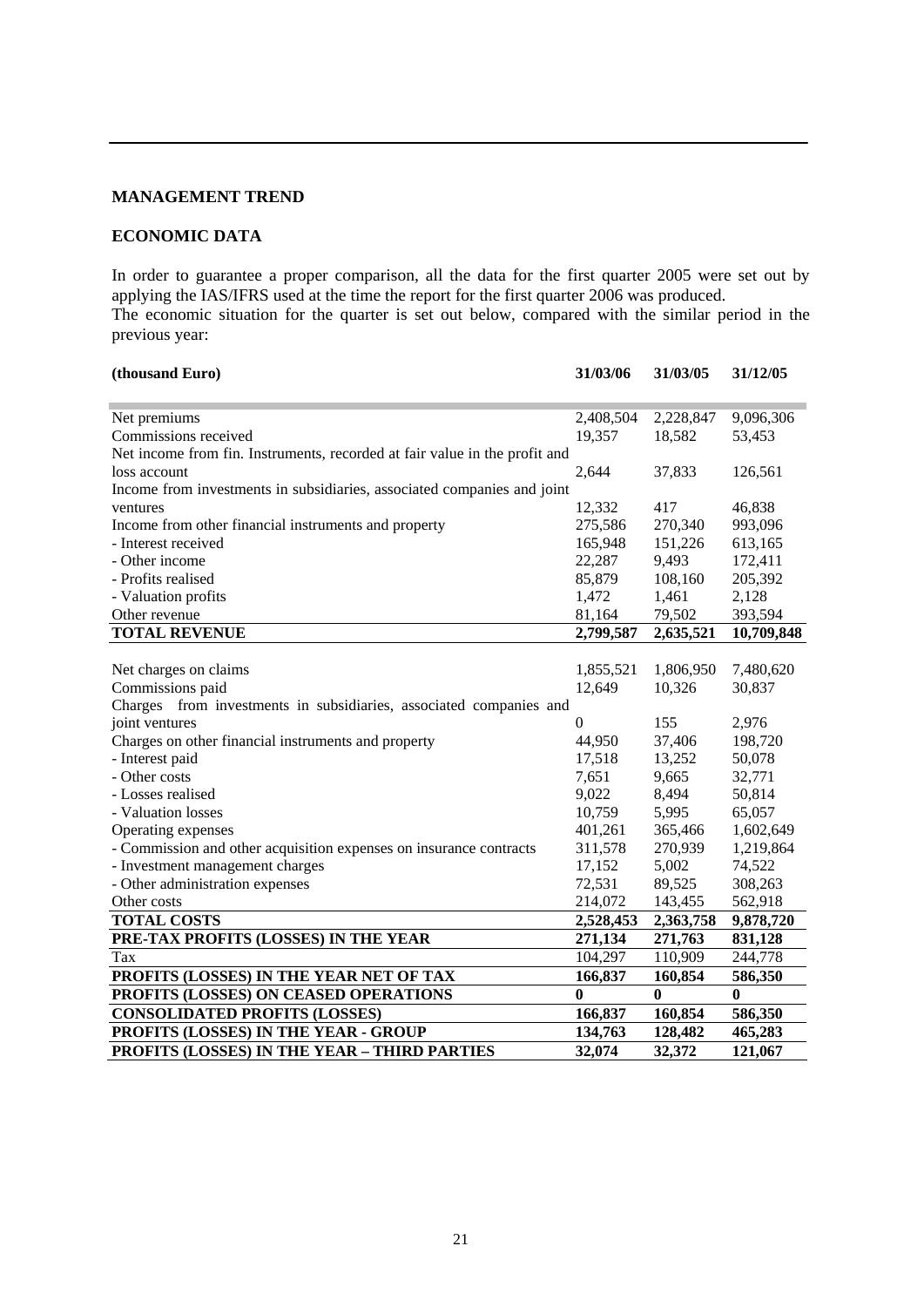During the first quarter of 2006, the business results of the Fondiaria-SAI Group were substantially in line with the strategic plan it presented to the financial community last April.

The positive results resulted considerably from the high level of efficiency reached in technical management, which is now characterised by a large client base, a highly competitive Group product portfolio, unequivocal risk underwriting policies, and the optimisation of claims management through a widespread, developed settlement network.

With reference to the essential aspects of management, as at 31 March 2006, we would highlight:

- the **consolidated result** amounted to  $\epsilon$ 167m compared to  $\epsilon$ 161m from the first three months of 2005;
- the **technical performance in the insurance business** is showing further improvement in the non-life sector. The technical account for the sector, according to charts in the traditional form of representation, reported results of approximately  $\epsilon$  131m ( $\epsilon$  129m as at 31 March 2005). The positive performance of the motor classes contributed to this, in addition to the excellent performance of the non-motor classes.

With regard to the **life segment** , the positive performance in premium income is confirmed for traditional type policies (+ 8.4% at Group level). Moreover, the application of the international accounting principle IFRS 4 involved writing off approximately  $\epsilon$  295m for premiums for index- and unit-linked policies for which no significant insurance risk was identified. The pre-tax profit for the life business, as at 31 March 2006, exceeds  $\epsilon$ 70m;

- **operating costs** totalled €384m (€360m as at 31 March 2005), and represent approximately 16% of the premiums for the period, a substantial improvement compared with the figure for the previous period for comparison (the incidence was approximately 15.9%).
- excluding the contribution of the financial instruments recorded at the fair value in the profit and loss account, the **total gross income from investments** reached  $\epsilon$ 276m ( $\epsilon$ 270m as at 31 March 2005). That amount is adjusted by  $\in$  45m for the corresponding charges. A further  $\in$ 77m of that amount was contributed by the net profits from movable and immovable property. The balance of profit and loss from valuation was negative by approximately  $\epsilon$ 9m;
- **interest expense** of approximately  $\in$  41m is almost entirely chargeable to financial indebtedness.
- the contribution of the **financial instruments recorded at fair value** in the profit and loss account totalled  $\epsilon$ 3m;
- **income from investments in subsidiaries, associated companies and joint ventures** refers to gains achieved by the parent company upon the transfer of shares in the subsidiary Milano Assicurazioni S.p.A;
- the balance of **other revenue and other costs** is negative by € 133m, (€ 64m as at 31 March 2005). These residual type headings include the technical and non-technical income and charges not classified elsewhere, as well as amortisation, depreciation, extraordinary income and charges, as well as the net change in the provisions for risks and charges. the change as compared to 31 March 2005 is essentially a result of the increase in technical charges in the non-life business;
- the **tax burden in the period** fell slightly compared with March 2005, due to the realisation of some shareholdings under the exemption rules.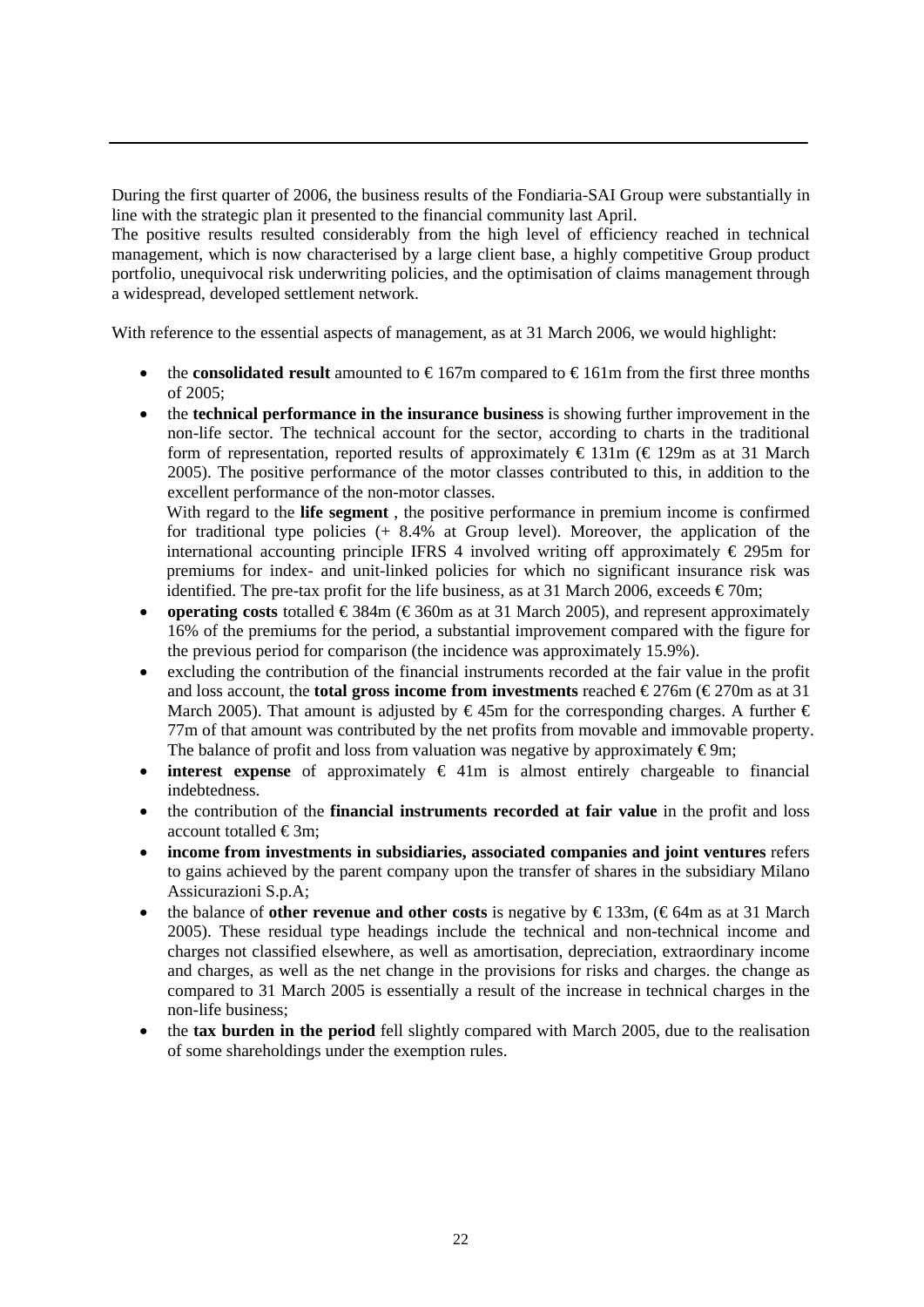The table that follows sets out the pre-tax results broken down each single sector. The property sector includes the results achieved by the subsidiary property companies Immobiliare Lombarda and Nit, as well as the results for the period of the closed property fund Tikal R.E., while the Other Activities sector collects the performance of subsidiaries operating in the financial and diversified services sectors, including Banca SAI, SAI Mercati Mobiliari and Saifin-Saifinanziaria.

| (thousand Euro)                                                                            | <b>Non-life</b> | Life       | <b>Property</b>          | Other<br><b>Activities</b> | <b>Total</b> |
|--------------------------------------------------------------------------------------------|-----------------|------------|--------------------------|----------------------------|--------------|
| Net premiums                                                                               | 1,739,540       | 668,964    |                          |                            | 2,408,504    |
| Net charges on claims                                                                      | (1,143,064)     | (712, 457) | $\overline{\phantom{0}}$ |                            | (1,855,521)  |
| Net commissions<br>Net income from subsidiaries and associated                             |                 | 3,576      |                          | 3,132                      | 6,708        |
| companies                                                                                  |                 | 11,684     | 648                      |                            | 12,332       |
| Net income from investments                                                                | 73,574          | 153,449    | (4,689)                  | 8,302                      | 230,636      |
| Net income from fin. instruments, recorded at<br>fair value in the profit and loss account | 6,556           | (6,243)    |                          | 2,331                      | 2,644        |
| Operating expenses                                                                         | (341, 188)      | (32, 744)  | (13, 558)                | (13, 771)                  | (401, 261)   |
| Other net income and charges                                                               | (135, 837)      | (15,735)   | 15,575                   | 3,089                      | (132,908)    |
| Pre-tax profits (losses) in the year                                                       | 199,581         | 70,494     | (2,024)                  | 3,083                      | 271,134      |
| Income tax                                                                                 |                 |            |                          |                            | (104, 297)   |
| Pre-tax profits (losses) in the year net of tax                                            |                 |            |                          |                            | 166,837      |
| Profits (losses) on ceased operations                                                      |                 |            |                          |                            |              |
| <b>Consolidated profits (losses)</b>                                                       |                 |            |                          |                            | 166,837      |
| Profits (losses) in the year $-$ third parties                                             |                 |            |                          |                            | 32,074       |
| Profits (losses) in the year $-$ Group                                                     |                 |            |                          |                            | 134,763      |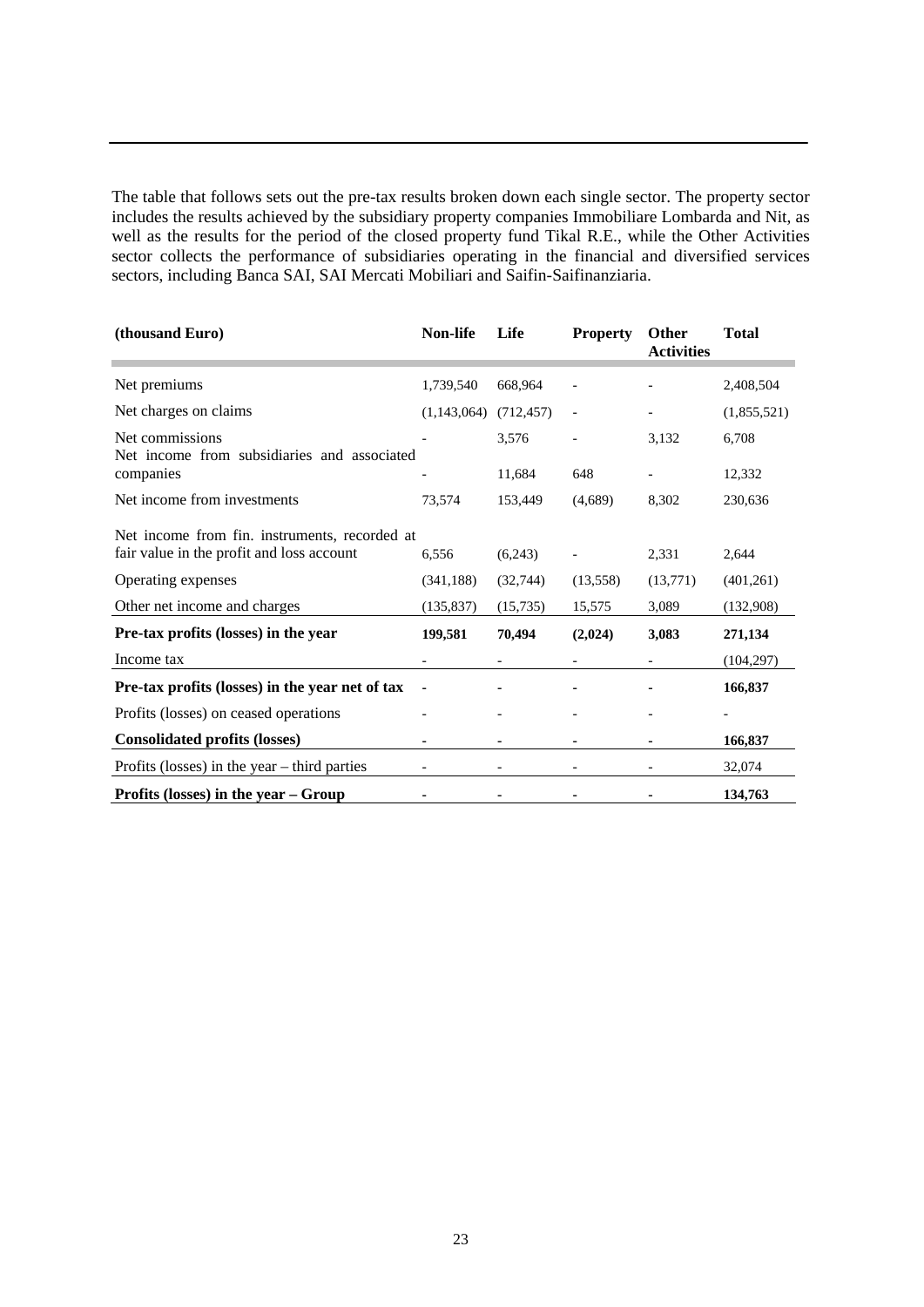#### **NON-LIFE BUSINESS**

At the end of March, the Fondiaria-SAI Group collected premiums for a total of  $\epsilon$ 1,826m (+2.21%) compared to 31/03/05). These are subdivided into categories of assets, set out in detail in the table below:

| (thousand Euro)                          | 31/03/2006 | 31/03/2005 | Change % |
|------------------------------------------|------------|------------|----------|
| <b>NON-LIFE BUSINESS</b>                 |            |            |          |
| Accident and health                      | 167,938    | 166,478    | 0.88     |
| Land vehicles TPL                        | 1,094,703  | 1,071,852  | 2.13     |
| Motor insurance, other classes           | 187,699    | 185,192    | 1.35     |
| Marine, aviation and transport insurance | 50,547     | 47,253     | 6.97     |
| Fire and other property damage           | 159,439    | 156,854    | 1.65     |
| <b>General TPL</b>                       | 126,019    | 120,068    | 4.96     |
| Credit and bonds                         | 20,305     | 19,093     | 6.35     |
| Pecuniary losses                         | 5,909      | 5,200      | 13.63    |
| Legal protection                         | 3,682      | 3,713      | (0.83)   |
| Assistance                               | 8,166      | 7,670      | 6.47     |
| <b>TOTAL</b>                             | 1,824,407  | 1,783,373  | 2.30     |
| <b>INDIRECT BUSINESS</b>                 | 1,626      | 3,255      | (50.05)  |
| <b>TOTAL</b>                             | 1,826,033  | 1,786,628  | 2.21     |

By March, the parent company's premium income from the direct business totalled  $\in$  986,306K  $(+0.04\%)$ , of which  $\epsilon$ 688.178K (-0.54%) was produced by the motor vehicle classes.

The subsidiary Milano Assicurazioni S.p.A. contributed income of  $\epsilon$ 701m (+4.21%) to the result at Group level, deriving from an increase of 4.44% in the motor vehicle classes, and 3.53% in other non life business.

Claims paid in the Italian direct business, up to 31 March 2006 totalled  $\epsilon$ 1,292m (+13.8%), of which €748m related to the parent company (€684m as at 31 March 2005

The loss ratio for the period was approximately 65.71%, a considerable improvement compared to the figure for March 2005. The ratio of operating costs to premiums was stable (19.44% as at 31/03/2006).

The combined ratio shows a ratio of approximately 92.4% (92.2% as at 31 March 2005), substantially stable, as it is increasingly affected by the weight of other technical costs.

With reference to the operating performance of the Motor TPL class, the figures up to 31 March 2006 show a slight increase in the frequency of claims due to, among other things, development actions implemented during the last year, and meteorological and geographical factors partially reabsorbed by the operativity for the month of April.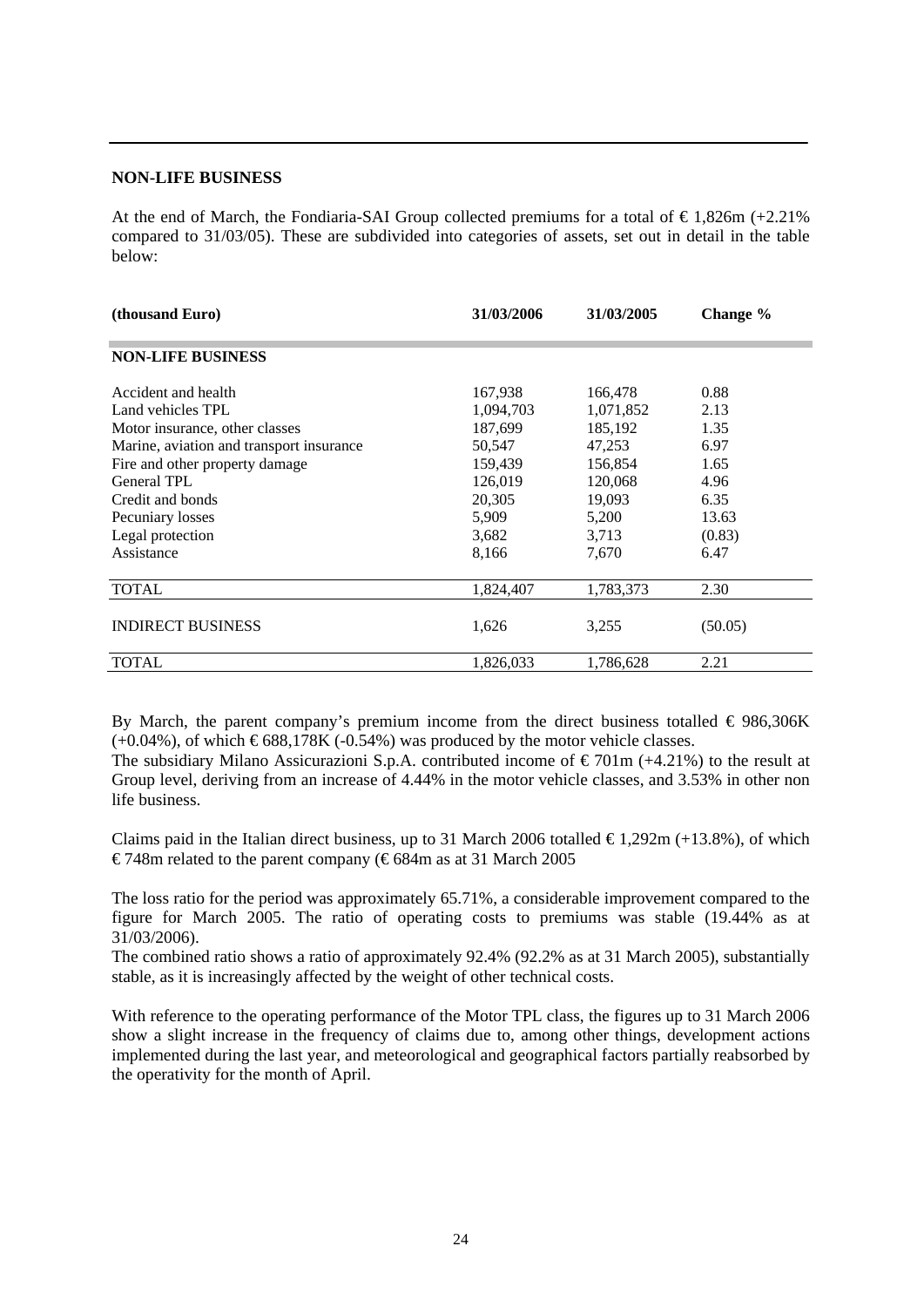With reference to the parent company, the number of claims reported in the Motor TPL class increased by approximately 4.8%, while the average cost of claims paid in the year increased by approximately 2.6%; The corresponding speed of settlement was around 39.6%, an increase as compared to 31/03/2005 (equal to 38.4%).

In particular, the increase in claims for the parent company in the Motor TPL class is primarily characterised by the phenomenon of late claims, widely estimated in the definition of the reserve policy at the end of the last year. In fact, with number of claims made in the first three months of the year rose at a lower rate than last year, to 1.9%.

Performance in the land vehicles – own damage or loss class is positive again, though its trend is still affected by the reduction in tariffs and the economic trend which has penalised the demand for nonobligatory guarantees.

With reference to the parent company's non-motor vehicle classes, premiums written in the Italian direct business totalled  $\epsilon$  298m, an increase of 1.4% compared with the first quarter of 2005. The number of claims reported rose by 8.8%.

Regarding the subsidiary Milano Assicurazioni, the first quarter of 2006 showed pre-tax profit of  $\epsilon$ 93m. This sector has recorded a decreasing trend in the Motor TPL classes as compared to the first quarter 2005, following an increase in claims reported, linked to the strong seasonal effects of the period. The land vehicle class was stable, while the overall results of the other non-life business improved, confirming the high quality of the portfolio acquired.

The profits for subsidiary Sasa, determined based on IAS principles, was equal to  $\epsilon$ 4,338K. Premium income for direct business had a positive increase overall (+11.19%) compared to the figure from the first quarter 2005. The Motor TPL classes drove the increase in premiums, reaching a level of  $\epsilon$ 68,220K (+11.95%). This trend continues to be affected by the opening of new sales channels in the last few financial years. Premiums in the non-life business totalled  $\epsilon$ 30,370K, an increase of 9.66% compared to March 2005.

The number of claims reported, calculated on the basis of the share of co-insurance, increased by 25.5%; the same trend was recording for claims reported in the current generation (+17.5%). The most significant changes were focused in the Motor TPL and Land Vehicle classes.

As regards Siat, the first quarter 2006 demonstrated moderately positive technical operating results, specifically in the "Transport" classes. The transport insurance market was mainly characterised by relatively stable premium rates, and steady rates of claims. In the reinsurance area, reinsurance professionals continue to be selective, paying specific attention to technical performance.

Income for the quarter amount to  $\epsilon$  39.6m, an increase as compared to the same period in the last financial year ( $\epsilon$ 32.8m). These premiums are affected by the ongoing creation of the "Transport" Hub", due to company's concentration of Group business regarding the "Transport" sector in this hub. Production in this sector (specifically in the "Marine" classes) are positively affected by the similar trend in the US dollar. Reported claims have not included any specifically serious claims, while the reduction of the provision for outstanding claims was not shown to be insufficient.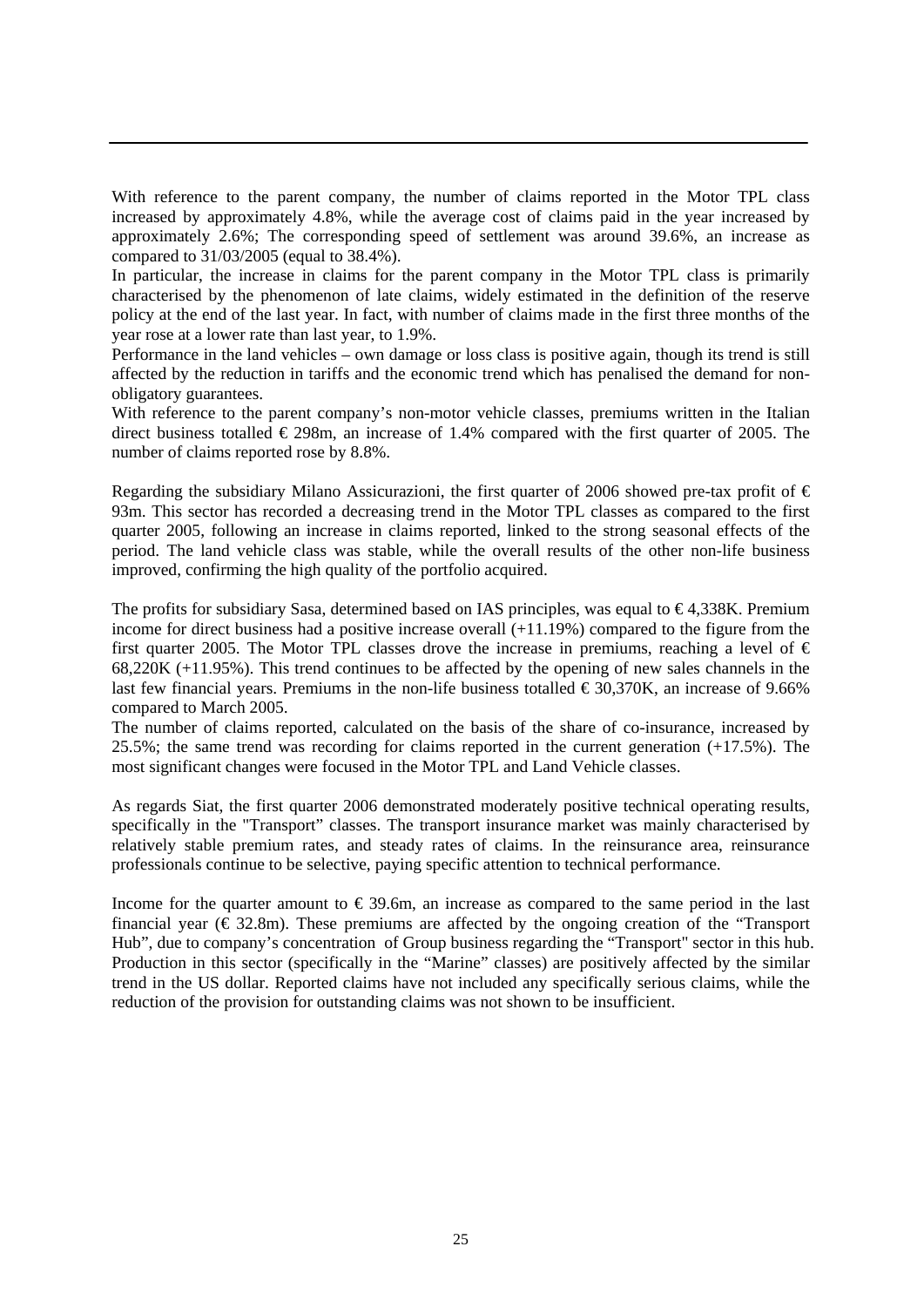|  |  |  | The following table sets out the trend in claims paid and reported for the various classes: |
|--|--|--|---------------------------------------------------------------------------------------------|
|  |  |  |                                                                                             |
|  |  |  |                                                                                             |

|                                    | <b>Claims</b> paid<br>(million Euro) |         | <b>Claims reported</b><br>(Number) |         |         |          |
|------------------------------------|--------------------------------------|---------|------------------------------------|---------|---------|----------|
|                                    | 03/2006                              | 03/2005 | % Change 03/2006                   |         | 03/2005 | % Change |
| Accident and health                | 95.6                                 | 89.2    | 7.19                               | 73,009  | 68,561  | 6.49     |
| Land vehicles TPL                  | 903.9                                | 801.0   | 12.85                              | 268,489 | 244,854 | 9.65     |
| Motor insurance, other classes     | 82.5                                 | 71.9    | 14.72                              | 62,717  | 53,595  | 17.02    |
| Marine, aviation and transport 6.8 |                                      | 6.8     | (0.82)                             | 1,027   | 1.093   | (6.04)   |
| insurance                          |                                      |         |                                    |         |         |          |
| Fire and other property damage     | 98.7                                 | 82.5    | 19.68                              | 49,355  | 41,266  | 19.60    |
| General TPL                        | 80.0                                 | 69.4    | 15.37                              | 27,380  | 24,190  | 13.19    |
| Credit and bonds                   | 18.6                                 | 11.1    | 67.96                              | 258     | 253     | 1.98     |
| Pecuniary losses                   | 2.0                                  | 1.3     | 50.68                              | 1,027   | 1,448   | (29.07)  |
| Legal protection                   | 0.3                                  | 0.2     | 64.59                              | 555     | 817     | (32.07)  |
| Assistance                         | 3.9                                  | 2.1     | 81.98                              | 17,973  | 15,648  | 14.86    |
| <b>TOTAL</b>                       | 1.292.4                              | 1,135.5 | 13.81                              | 501,790 | 451,725 | 11.08    |

The increase in the number of claims reported is mainly attributable to both the strong seasonality components linked to adverse weather, and to increased evidence of late claims in the Motor TPL and General TPL classes, which were already the subject of increases to reserves at the end of 2005.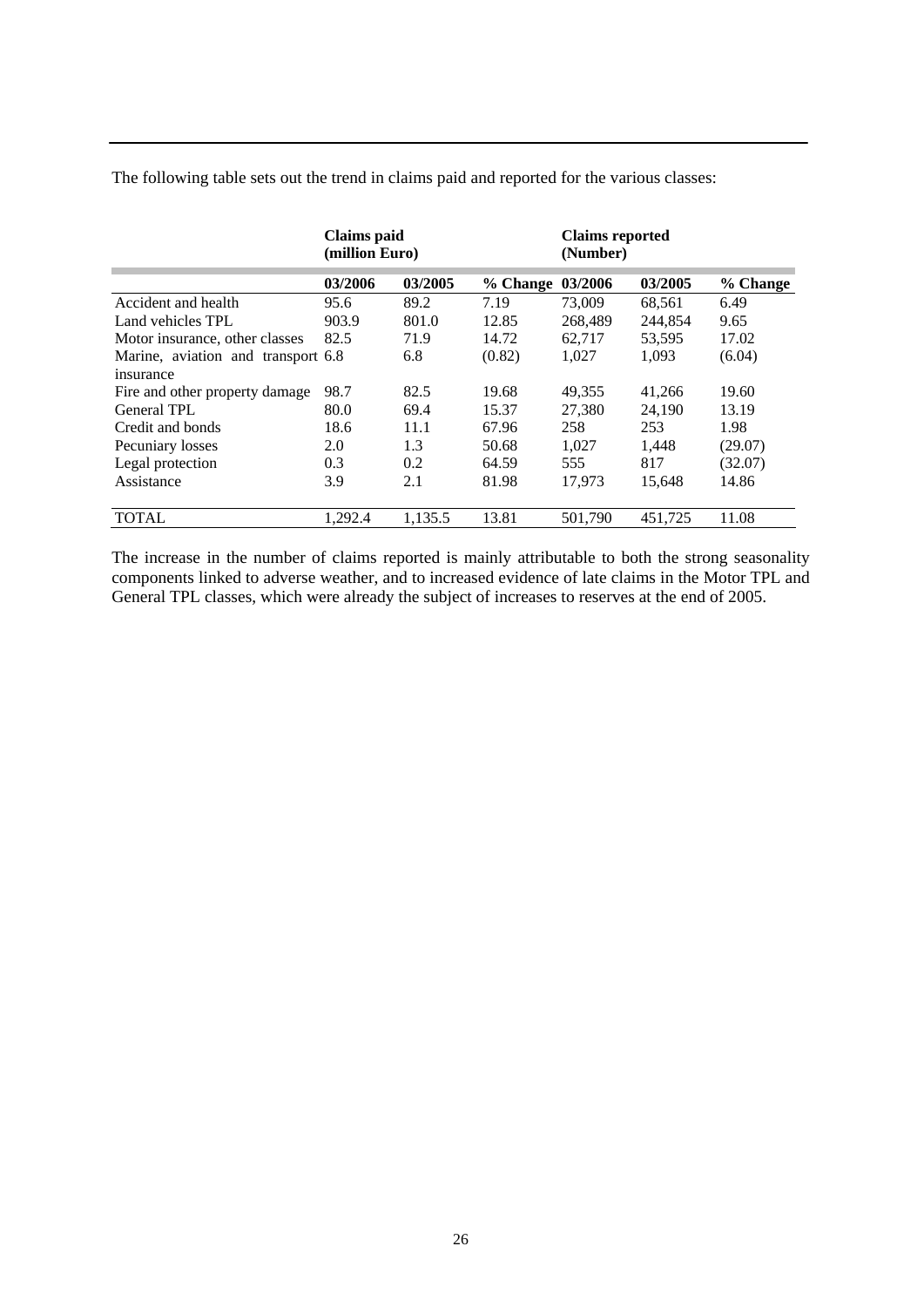### **LIFE INSURANCE BUSINESS**

Premiums written in the life business totalled  $\epsilon$  671,851K, and increase of 18.4% compared to the figure as at 31/03/2005, already re-presented in compliance with IAS/IFRS principles. The new accounting approach involved the writing off of premiums entered into the accounts according to the old accounting criteria, for a total of  $\epsilon$ 295m, of which  $\epsilon$ 10m refer to class VI.

These are subdivided into categories of assets, set out in the table below:

| (thousand Euro)                                                                   | 31/03/2006 | 31/03/2005 | Change % |
|-----------------------------------------------------------------------------------|------------|------------|----------|
| <b>LIFE BUSINESS</b>                                                              |            |            |          |
| $I$ – Life insurance<br>$III$ – Insurance in points I and II                      | 286,280    | 264,017    | 8.43     |
| linked to investment funds<br>$IV$ – Health insurance pursuant to art. 1 lett. d) | 1,656      | 1,298      | 27.58    |
| EEC Dir. 79/267<br>V – Capitalisation operations in art. 40 of                    | 19         | 26         | (26.92)  |
| Legislative Decree no. 174 of 17/3/95                                             | 381,899    | 299,656    | 27.45    |
| <b>TOTAL</b>                                                                      | 669,854    | 564,997    | 18.56    |
| <b>INDIRECT BUSINESS</b>                                                          | 1,997      | 2,508      | (20.37)  |
| TOTAL                                                                             | 671,851    | 567,505    | 18.39    |

Parent company premium income from direct business for the first quarter 2006 amounts to approximately  $\epsilon$  393m (7.6%). This figure incorporates the full application of IFRS 4, consequently writing off premiums headings for all income components for which there is no significant insurance risk. The increase is mainly attributable to traditional type income (12%, over  $\epsilon$ 165m).

Summed with financial contracts, the income of the parent company in the first quarter 2006 would amount to approximately  $\epsilon$ 404m (7.9% in analogous terms).

In the individual insurance segment, continued development was carried out of initiatives for promoting sales of Class I products, which, as a general trend, offer greater profit margins for the Group and added value for customers.

The first three months of the financial year were characterised by the continued action to protect the segment of capital maturing on life and capitalisation policies.

As regards the individual products Open Unico, Open Risparmio and Open Protetto, the company continues to offer products linked to segregated accounts for customers' specific savings and investment requirements.

The market trend in the corporate segment (including also Institutional Customers with considerable amounts of money to invest) continued acquiring capitalisation products. The Conto Aperto Corporate product launched last year continues to maintain high levels of satisfaction from its target customers.

In light of the recent reform of supplementary pension plans, more specifically for those aspects which involve the maturing employee severance indemnities (TFR/TFM), the company is promoting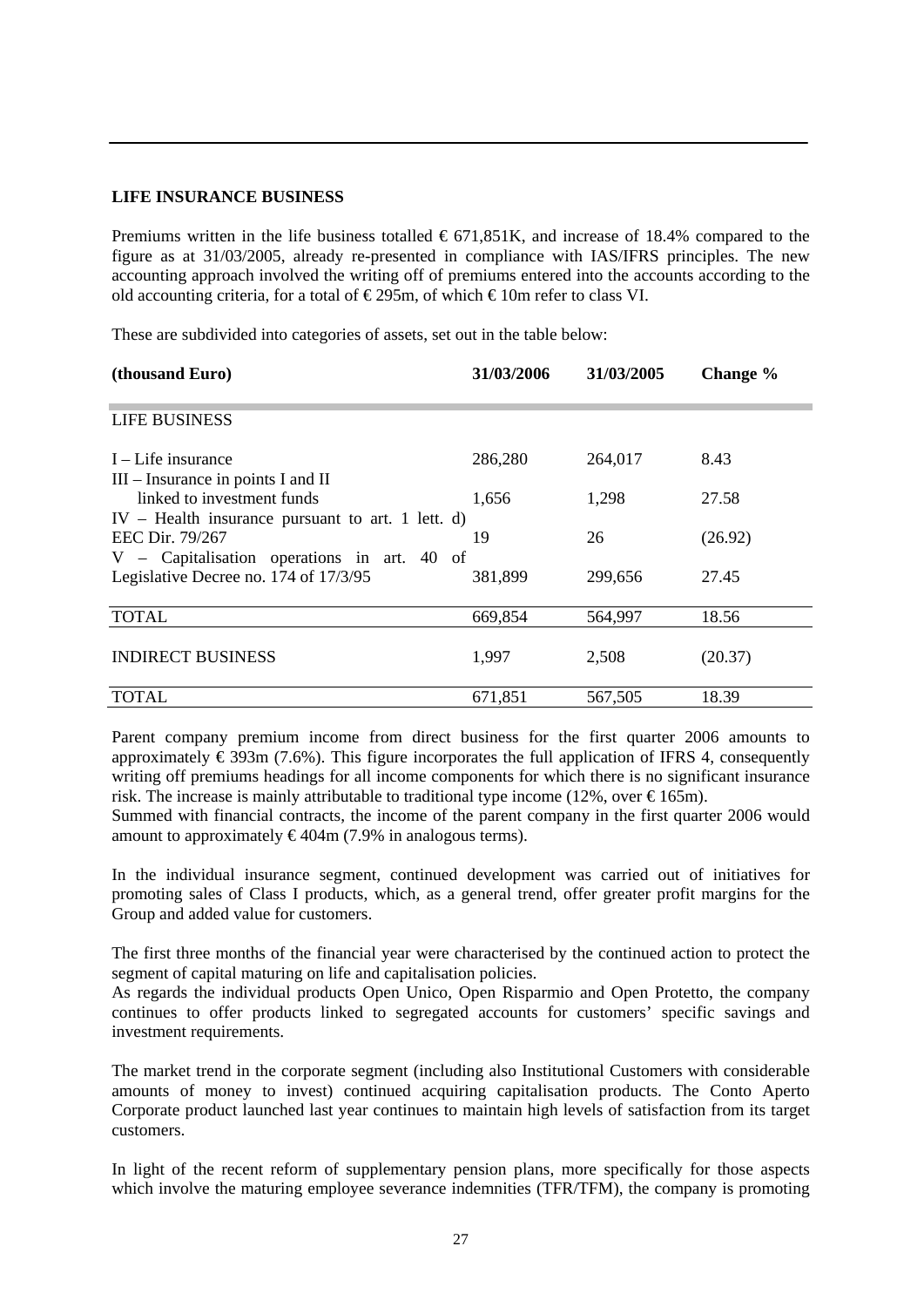the new, recently launched products, VALORE TFR and VALORE TFM. This activity is achieving significant results in terms of the distribution level of said products.

The programme of development of the customer portfolio regarding life insurance products, which begun during the last financial year, was also extended to the protection of matured policies, and is allowing for positive effects on the distribution of the products PLURAL VITA GRUPPI and PLURAL VITA DIRIGENTI, which were also recently updated, with significant increases in premium income.

With regard to the performance of the Open Pension Funds, during the first quarter, the market was considerably static, and the Group's income from new members was slightly less than that of the same period in 2005, though flows from contributions increased.

The life business of the subsidiary Milano Assicurazioni recorded a 21.78% increase in premiums written compared with 31 March 2005,  $\epsilon$ 162m against  $\epsilon$ 133m. This development is mainly due to traditional type products (+ 22.5%), while index type insurance products were not the subject of commercial initiatives in the quarter in question.

With regard to Novara Vita, premium income reached  $\epsilon$  17.4m, a decrease of 25.6% compared to 31 March 2005.

Vice versa, total income, that is, including investment contracts in the life business, reached  $\in$  189m, an increase of over 54%. The new Index Calliope, issued in January 2006, contributed significantly to this result.

With reference to Po Vita, its commercial performance as at 31 March demonstrated premium income of  $\epsilon$ 172m, a significant increase compared to the figure from March 2005 (equal to  $\epsilon$ 54m).

Total income, including investment contracts in the sector, amounts to  $\epsilon$ 390m (+ 224%).

The significant volume of new production as at 31 March 2006 is a result of the capacity of the network to concentrate the sale of policies into the first part of the year.

Overall, sales to retail customers, the real customers base for Po Vita products, are highly positive. It is worth mentioning the start up of the significant season of natural contractual maturities, for products under Separate Management. The possibility of extension has been made available for these products, for which the customer is required to apply approximately 50%.

With regard to Sasa Vita, the first quarter showed positive results, determined according to international accounting principles, and equal to  $\epsilon$ 1,728K. This results is influenced by the moderate income from investment and risk policies, though there was a decrease in significant acquisitions of policies for large amounts. From the second quarter, a substantial recovery is expected, as a result of the probable positive conclusion of negotiations which begun in the last few months, for the subscription of the abovementioned agreements, as well as the positive results achieved with the first Index issued for the year ( $\epsilon$ 7.8 m sold).

#### **Bancassurance partnership with Banca Popolare di Milan**

On 21 December 2005, Fondiaria-SAI subscribed and agreement with the Banca Popolare di Milano Group in order to develop a wider project for business partnership with Banca Popolare di Milano (BPM) in the bancassurance sector. This agreement will be implemented through agreements in the life business, through the acquisition of shareholding, possibly controlling, in the capital of Bipiemme Vita S.p.A., as well as in the non-life business and in banking and financial services.

On 29 November 2995, the Board of Directors of BPM resolved to accept the offer to jointly develop, exclusively with the Fondiaria-SAI Group, bancassurance activities in the life business and, more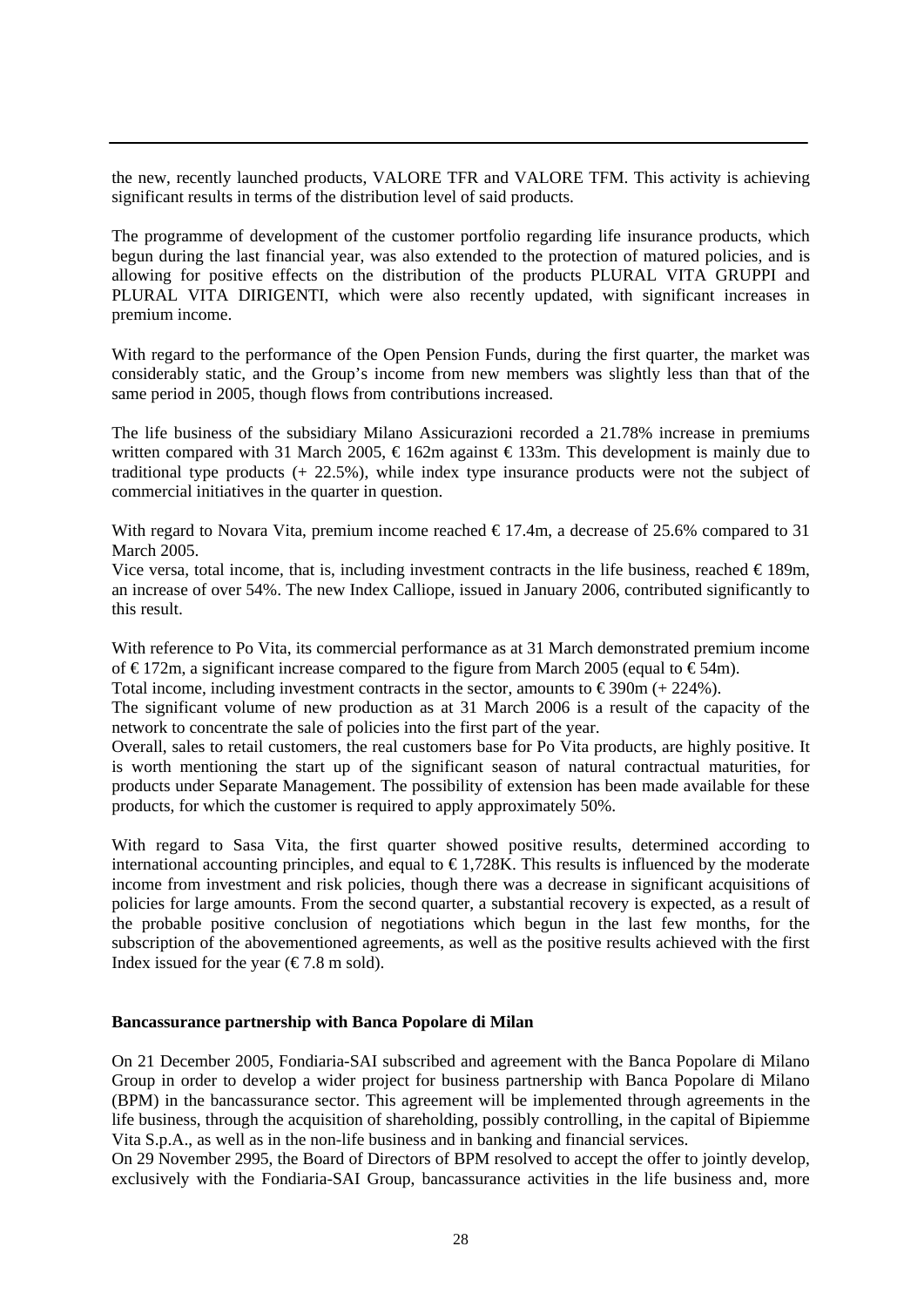generally, to subscribe a Framework Agreement containing guidelines for the wider project mentioned above.

Subsequently, on 7 February 2006, Fondiaria-SAI, in agreement with subsidiary Milano Assicurazioni, designated the latter to purchase the aforementioned shareholding in the capital of Bipiemme Vita.

Pursuant to the Framework Agreement mentioned above, and after obtaining authorisation from the competent Supervisory Authorities, Milano will initially purchase from BPM and from the subsidiary Banca di Legnano, a share equal to 46% of the share capital of Bipiemme Vita S.p.A., with the possibility of transferring control of the latter from the BPM Group to Milano, through the sale of a further two shares equal to 4% and 1% respectively, at two separate times, within 31 December 2006, and 30 June 2007 respectively.

BPM and Milano are set to subscribe a shareholders' agreement containing the rules of corporate governance for Bipiemme Vita, as well as the business aspects of the partnership. The agreement specifies that Bipiemme Vita shall continue to have access to the distribution network of the BPM Group for 5 years, starting from the closing, with the possibility for renewal for a further 5 years, through joint agreement of the parties.

The price of 46% of Bipiemme Vita was set at  $\epsilon$ 94.3m, corresponding to  $\epsilon$ 205m as the total value of the company. Bipiemme Vita is the insurance company of the BPM Group, which operates through about 700 branches of the Group. The financial statements as at 31 December 2005 (drafted according to Italian accounting principles) showed premium income of  $\epsilon$ 632m ( $\epsilon$ 518m in 2004) and net profit of  $\epsilon$ 24m ( $\epsilon$ 12m in 2004). Shareholders' equity amounted to  $\epsilon$ 67m, while total technical reserves were equal to  $\text{\textsterling}3.255m$ .

Bipiemme Vita's business plan, which formed the basis for the valuations used to determine its price, forecast an increase in new business premiums from  $\epsilon$ 481m for total 2004, to over  $\epsilon$ 750m in 2010, and an increase in net profit from  $\text{\textsterling}11m$  in 2004 to  $\text{\textsterling}25m$  in 2010.

The aforementioned price is intended as a provisional price, identified using an appraisal value approach. The definitive price on the closing date, expected within the first half of 2006, will be equal to the provisional price revalued between the signing date and the closing date at a rate to be agreed, net of 2005 dividends, and increased by any capital increased paid (both pro-rata).

The purchase price for the following shares of 4% and 1% of the capital of Bipiemme Vita has been stipulated in an amount corresponding to the definitive price paid for the 46%, revalued at the date of settlement of the use of options, at the reference rate, net of any dividends distributed, and increased by any increases in capital paid (both pro-rata) from the closing date to the respective settlement dates of the prices of said options.

The put and call options on 4% of Bipiemme Vita can be used during the period September-December 2006. The call option of Milano is conditional on the execution of the agreement regarding banking and financial services. The use of these options would lead to joint control and governance.

The put and call options on the remaining 1% of Bipiemme Vita, with the consequent acquisition of control, and total consolidation by Milano, can be used during the period March-June 2007. BPM may only use the put option on 1% after using the put option on 4%. The use of Milano's call option will be subject to approval by a joint committee composed of four members (two from each party) called from time to time to evaluate the execution and results of the agreement.

In the current market context, which is characterised by the customers' renewed focus on traditional insurance products, this partnership will allow Bipiemme Vita to benefit from the technical and commercial know-how of a leading insurance operator, favouring the development of new products and improving penetration on BPM customers. Milano Assicurazioni will benefit from the BPM Group's expertise in commercial banking.

For the BPM Group, this agreement will provide greater technical-management support for insurance services, required for pursuing significant objectives of growth in production volumes through a range of products that respond better to the needs of its customers. These products also refer to the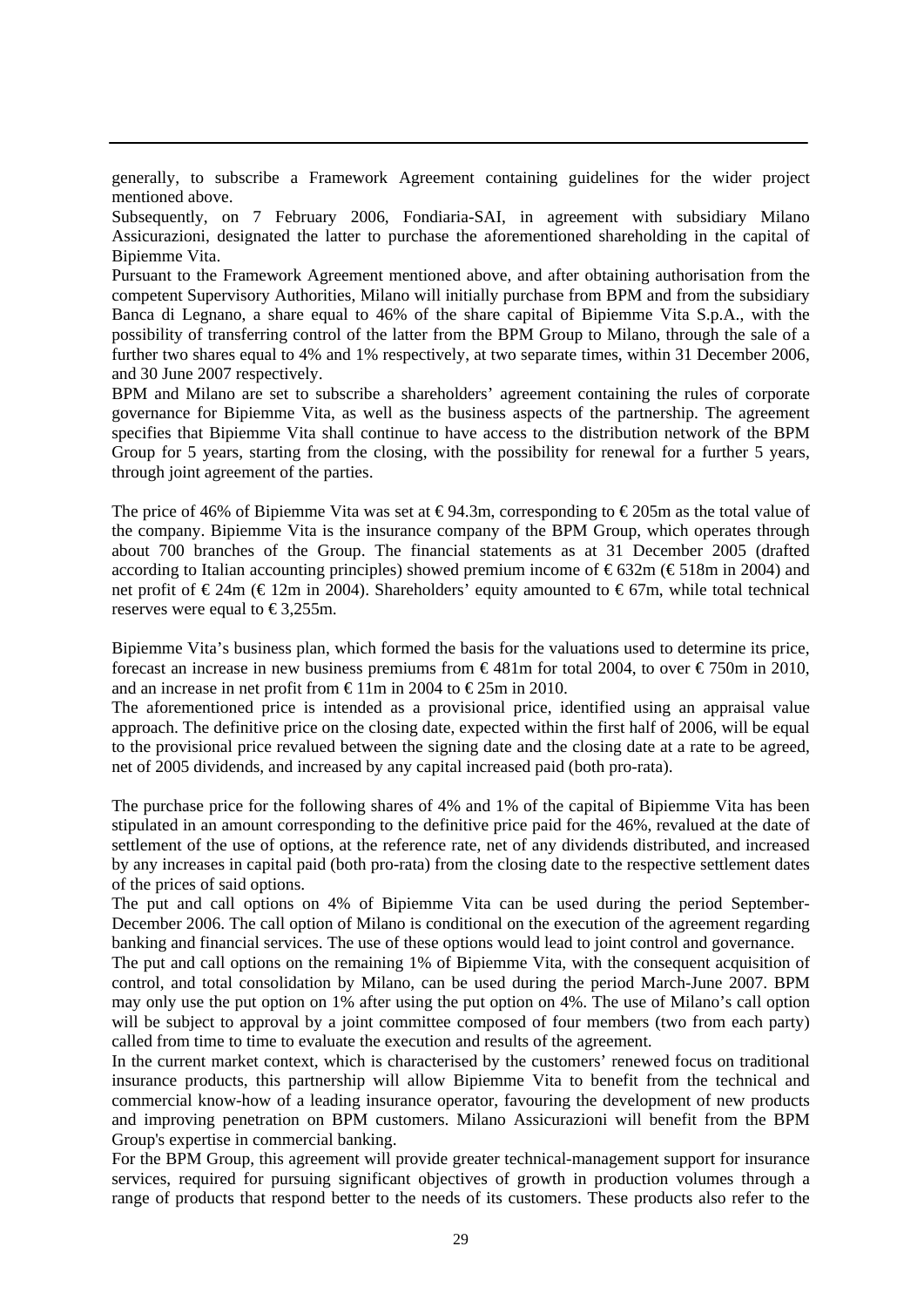assistance that banks and insurance companies will be able to provide households and small-medium enterprises in view of the future development of complementary pensions.

For the company and for the Fondiaria-SAI Group, this agreement is a further opportunity for development in the life business. The operation, from the business point of view, fits perfectly with the current bancassurance agreements of the company and the Fondiaria-SAI Group, which will continue to have strategic value within the policies of growth for the company and the Group.

In April 2006, the company merger operation received authorisation from the Italian Antitrust Authority, and was authorised by ISVAP. The transfer of shares is planned for the month of June.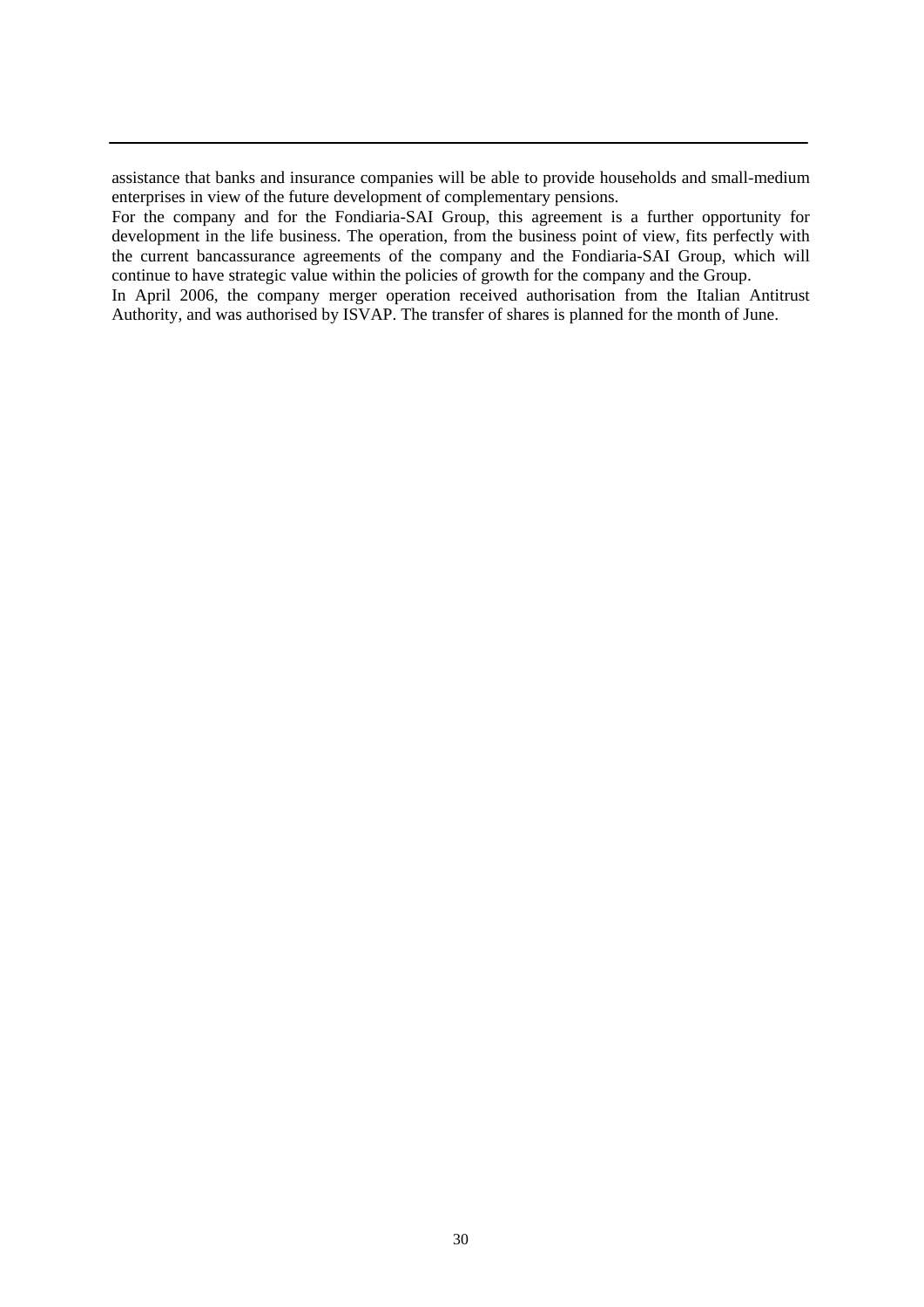#### **PROPERTY SECTOR**

The results for the property sector include the business of Gruppo Immobiliare Lombarda, the subsidiary Nit and other minor companies, as we as the closed property fund Tikal R.E.

The economic results of the sector, before taxes, was negative, for  $\epsilon$  2.0m, and influenced by the depreciation of the property in the Tikal fund, and by limited operativity during the period.

Specifically, as concerns the Gruppo Immobiliare Lombarda, management was not characterised by any significant events, and the costs and revenues regarding leasing maintained steady levels. Moreover, there were no significant sales of property carried out.

## **Property Portfolio**

Among the main operations involving the property portfolio during the 1st quarter 2006, it is worth noting that the parent company Fondiaria-SAI purchased the building located in Turin, in Corso Vittorio Emanuele 48, where the Headquarters and General Management of Banca SAI is located. The price was equal to  $\epsilon$ 22,660K. The subsidiary Milano Assicurazioni sold the commercial building located in Milan, in via De Grassi 8, at a price of  $\in$  13,500K, achieving a gain of  $\in$  12,066K.

With reference to the closed property fund Tikal R.E., launched in 2004 by SGR, and operating within the insurance group, during the quarter, part of the commercial building located in Milan, in via Tocqueville 13 was sold, at a price of  $\epsilon$ 35,000K.

#### **Shareholdings**

With reference to property shareholdings, on 24 March, the subsidiary Immobiliare Lombarda Spa., with a deposit of  $\epsilon$ 24,000, equal to 20% of its share capital, created the company Penta Domus Spa. Through a specifically created special purpose vehicle, of which it will control 50% of the capital, this company will manage the recovery and development of an area located in the district, known as "Spina 3" in Torino.

On 28 March, the subsidiary Immobiliare Lombarda Spa paid the amount of  $\epsilon$ 2m as an advance of 40% of the total, for the purchase of 50% of the capital of Quadrante Spa, which owns an area located in Rome, in the neighbourhood of Torre Spaccata. During the first quarter,  $\epsilon$  297,300 was paid for subscription of share capital of subsidiary Metropolis Spa, and  $\epsilon$ 2,973K as a loan, to allow for the start of operations regarding the redevelopment of the ex Manifattura Tabacchi area in Florence.

On 29 March, the subsidiary Immobiliare Lombarda Spa sold 100% of the capital of S.E.P.I., at a price of  $\in 700K$ .

#### **Leasing of the property named "Principi di Piemonte" to Atahotels**

On 31 January 2006, Fondiaria-SAI stipulated a leasing agreement with Atahotels, regarding the hotel/conference centre property complex named "Principi di Piemonte" in Turin. This complex is currently undergoing renovation and finishing works, which are expected to be completed within the end of this year.

The term of the lease has been established, in compliance with the law, as nine years. The term, as well as the payment of the lease instalment, starts from 1 January 2007, the date set for the definitive completion of all work on the complex. Upon the expiration of the first nine years, the agreement shall be tacitly renewed at the same conditions, for a further nine years.

The agreement states that Atahotels is entirely responsible for the supply of equipment and all else required for its provision of hotel and restaurant services.

Nonetheless, taking into account the Winter Olympics, and considering the necessity to take advantage of the opportunities provided by said event, the parties demonstrated their reciprocal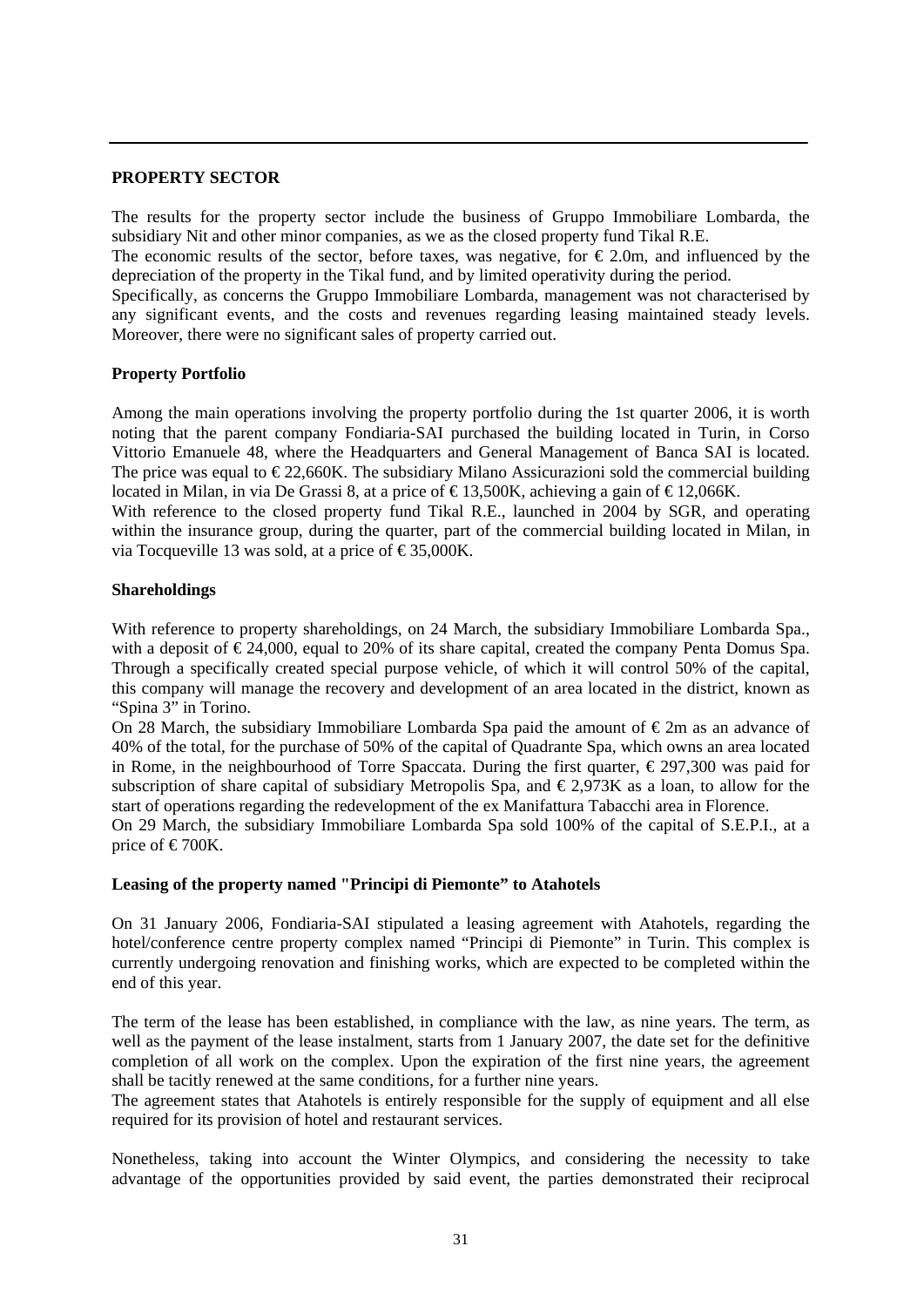interest in moving up the date of delivery of the property, with respect to the conclusion of works and the start date of the lease.

In this regard, on 1 February, Fondiaria-SAI delivered the complex to Atahotels, for the purposes of making it possible to begin operations in conjunction with the Olympics, and allowing the possibility of hosting important participants (also institution) for the opening ceremony of the Winter Games.

The annual lease instalment is agreed from this moment between the Parties as 18% of the total amount of income (net of VAT as provided by law), calculated excluding the compensation for accessory services provided to customers. In any case, it is understood that the lease instalment that Atahotels shall pay to Fondiaria-SAI for the leasing of the complex, for the entire duration of the relationship shall not be less than an annual amount calculated as 5% of the book value of the property, intended as the minimum guaranteed annual instalment.

Nonetheless, the Parties have agreed that for the first five years of the lease, considering the charges for Atahotels related to the start up phase of the lease of the complex and for investments made in this regard, the instalment and the minimum guaranteed annual instalment shall be determined at a lower rate, gradually increasing to reach the abovementioned amount starting from the fifth year, and for the remaining term of the lease.

Considering Atahotels to be a related party of the company, specific fairness and legal opinions were acquired in this regard, from KPMG Corporate Finance and Ashurt legal firm respectively.

Based on the estimates performed, KPMG Corporate Finance considered the lease instalment to represent a suitable return, also considering the valuation of the complex performed by the company Scenari Immobiliari S.r.l., referred to in the fairness opinion itself.

Ashurts legal firm made recommendations regarding the text of the agreement; such suggestions were incorporated into the definitive document.

In approving the operation, the Fondiaria-SAI Board of Directors took into account the following:

- the strategic and business value of the operation as a whole and, in this regard, the company's interest in stipulating a lease agreement;
- the methods of determining the terms and conditions of the deal, with specific attention to legal and fiscal aspects;
- the lack of atypical and/or unusual characteristics of the lease agreement and the opportunity for advance delivery of the complex to allow for opening to the public in conjunction with the Olympic events.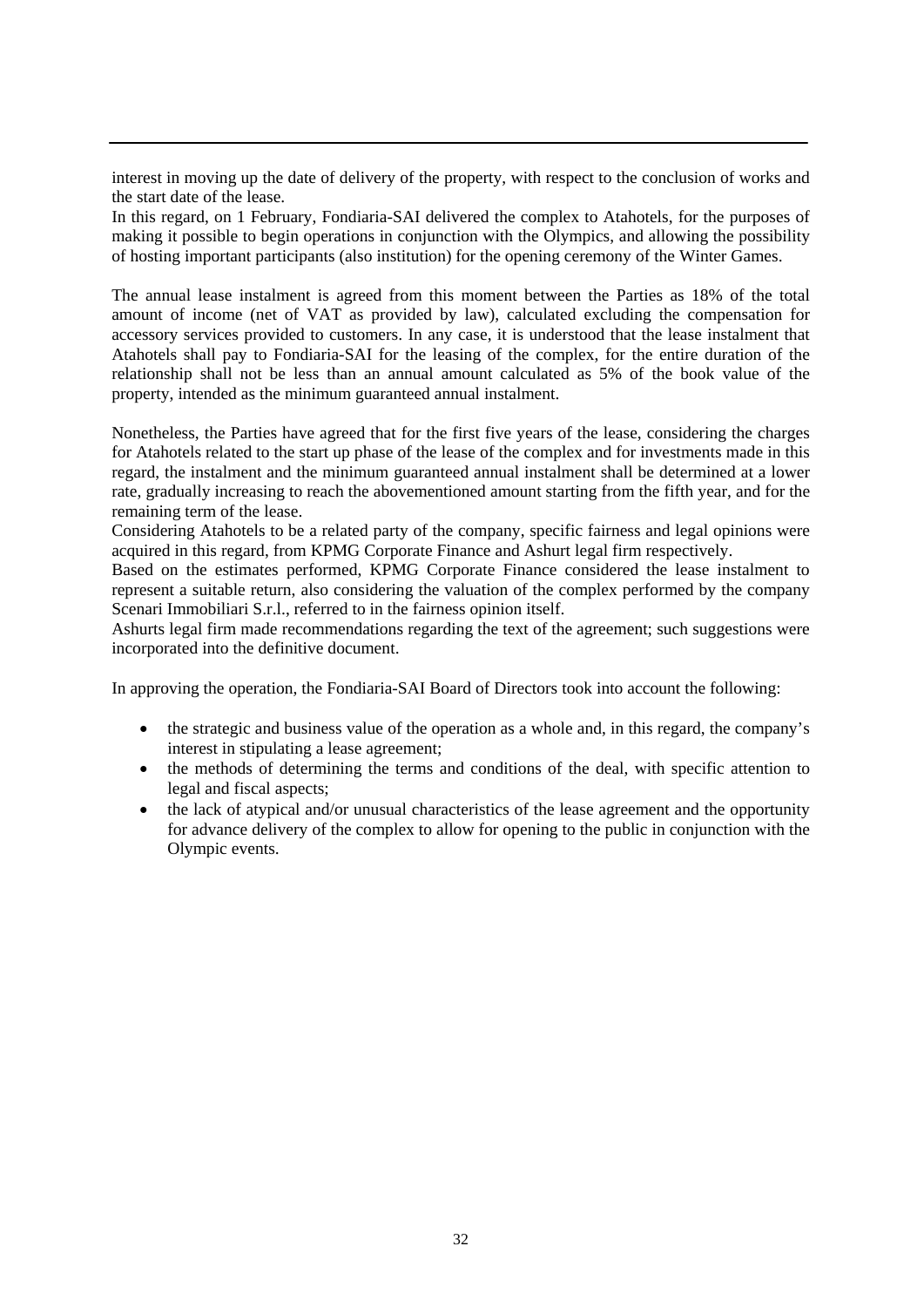## **"Ex Varesine" property project**

During the first months of 2006, negotiations were defined with the American property group Hines, for a further joint venture with the Fondiaria-SAI Group in order to create a property development project for the area in Milan known as "Ex Varesina". This area is contiguous with the area known as "Garibaldi Repubblica", which is the subject of a similar agreement concluded last year by the subsidiary Milano Assicurazioni, with the same leading U.S. property group.

This area is comprised of a lot of approximately 32,000 m2, located next to Piazza della Repubblica and Garibaldi station. The project includes the development of 82,000 m2 of Gross Floor Area (GFA) for office, commercial and residential use, which will proceed in the same time frame as that of the site "Garibaldi Repubblica", in order to create elements of continuity which will directly link the two areas.

42,000 m2 of the area will be used for offices, 7000 m2 for shops, 33,000 m2 for residences, and a further 15,000 m2 may be developed for car parks and/or for activities of general interest.

More specifically, in executing the agreement, on 12 April 2006, Fondiaria-SAI, directly and through its subsidiary Immobiliare Lombarda, purchased a share of 28% of the share capital in a Luxembourgian special purpose vehicle. This vehicle owns 20% of Premafin Finanziaria S.p.A. and 51.9% of a company whose capital will be divided among the Hines Group, the Galotti Group (a Bologna property group) and Monte dei Paschi di Siena. Through a Luxembourgian subholding, the special purpose vehicle controls an Italian special purpose vehicle which develops building areas.

The remaining 0.1% of the special purpose vehicle will be owned by a company (the "General Partner"), of which the Hines Group owns 51% and the Galotti Group 49%. The Hines Group and Galotti Group will operate as developers of the initiative, while Fondiaria-SAI will fill the role of financial investor in the operation.

The total financial commitment of Fondiaria-SAI and its subsidiary Immobiliare Lombarda has been provisionally estimated as  $\epsilon$ 47m for the period 2006-2011, against expected profits for the same period of € 33m. The investment will primarily be carried out through interest-bearing loans granted to the special purpose vehicles and a small share of capital grants.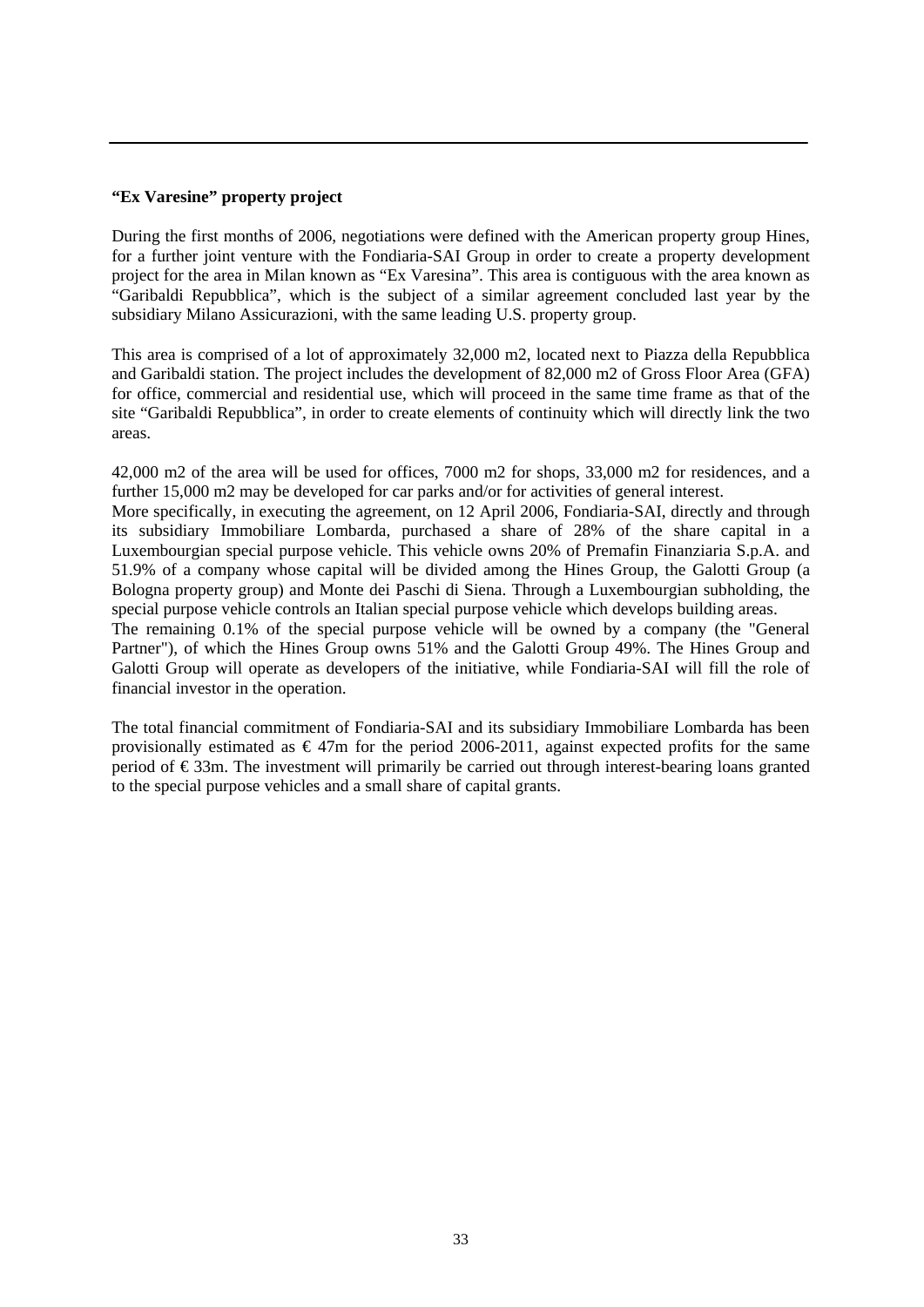## **OTHER ACTIVITY**

This sector includes the Group companies operating in managed savings, the financial companies, and the subsidiary Banca Sai.

Pre-tax profits for the sector were approximately  $\epsilon$ 3m, as a result of the positive contribution from the financial companies. Vice versa, the subsidiaries Banca Sai and Sai Mercati Mobiliari showed negative results for the period, confirming a revenue flow which is not yet able to absorb the related overheads.

In particular, in this context, the profit and loss account of Banca Sai showed a loss of  $\epsilon$ 1,887K ( $\epsilon$ 2,275K as at 31 March 2005).

During the quarter, Banca Sai continued to expand the services offered to customers, regarding current accounts, payment services, credit and debit cards, home banking and credit allocation. At the end of the first quarter 2006, the number of existing current accounts equalled 13,231 (11,592 as at 31 March 2005). Loans to customers, net of doubtful loans, amount to  $\epsilon$ 67.555K, compared to  $\epsilon$ 21.391 at the end of the first quarter 2005. Direct deposits from customers totalled  $\epsilon$ 417,453K ( $\epsilon$ 335,063K) as at 31 March 2005).

The development of the placement of financial products continued (mutual funds, SICAV, asset management in securities and funds), recording an increase compared to the previous quarter, both in terms of gross deposits (€95,809K compared to €34,936K as at 31 March 2006) and net deposits (€ 39,854K compared to 5,231K as at 31 March 2005). An important contribution to the total results of net deposits of managed savings products derived from the activities carried out by the Florence branch, which opened in October 2005 ( $\in$  15,113K). The contribution from the insurance sales network was €19,647K.

During the period, the intermediation margin increased from  $\epsilon$ 1,911K to  $\epsilon$ 3,011. This increase can be attributed to the increase in interest margin, from  $\epsilon$ 1,208K in 2005 to  $\epsilon$ 2,303K. The improvement in the interest margin is primarily due to the increase in volumes of loans to customers, and the increased property investments carried out by the Bank.

Sai Mercati Mobiliari Sim S.p.A. closed with a loss of about  $\in$ 861K. The primary causes are both the results of independent operators who, due to the tensions in the markets where they operate, were unable to maintain the positive performance of the past, and the pursuit of the strategic plan, containing the operational and development strategy for 2006, which has not yet been able to obtain the best results due to organisational and logistics issues.

Finitalia S.p.A., which operates in the consumer credit sector, disburses personal loans and loans for the acquisition of insurance products to the best customer policyholders of the Group, through the Group's network of insurance companies. The first quarter profits were  $\epsilon$ 263K, compared to  $\epsilon$ 140K in the first quarter 2005. During the first quarter of this year, the company disbursed  $\epsilon$  36,789K against  $\epsilon$  31,926K in the same period of the previous year, an increase of 15.2%. This increase is especially due to financing of premiums (Finitalia and ex-My Fin), which amounted to  $\epsilon$  16,976K against  $\text{\textsterling}11,744K$  of March last year, an increase of 44.5%.

Gross loans amounted to  $\in$  161,668K, a decrease compared to December 2005 ( $\in$  162,990). Net exposure towards Credit Institutions amounted to  $\epsilon$ 120,221K as at March 2006, against  $\epsilon$ 122,368K in December 2005, a decrease of about  $\epsilon$ 2m.

The interest margin was  $\epsilon$  3.543K, compared to  $\epsilon$  2.724K for the same period of 2005, above all attributable to the increased revenues from interest income.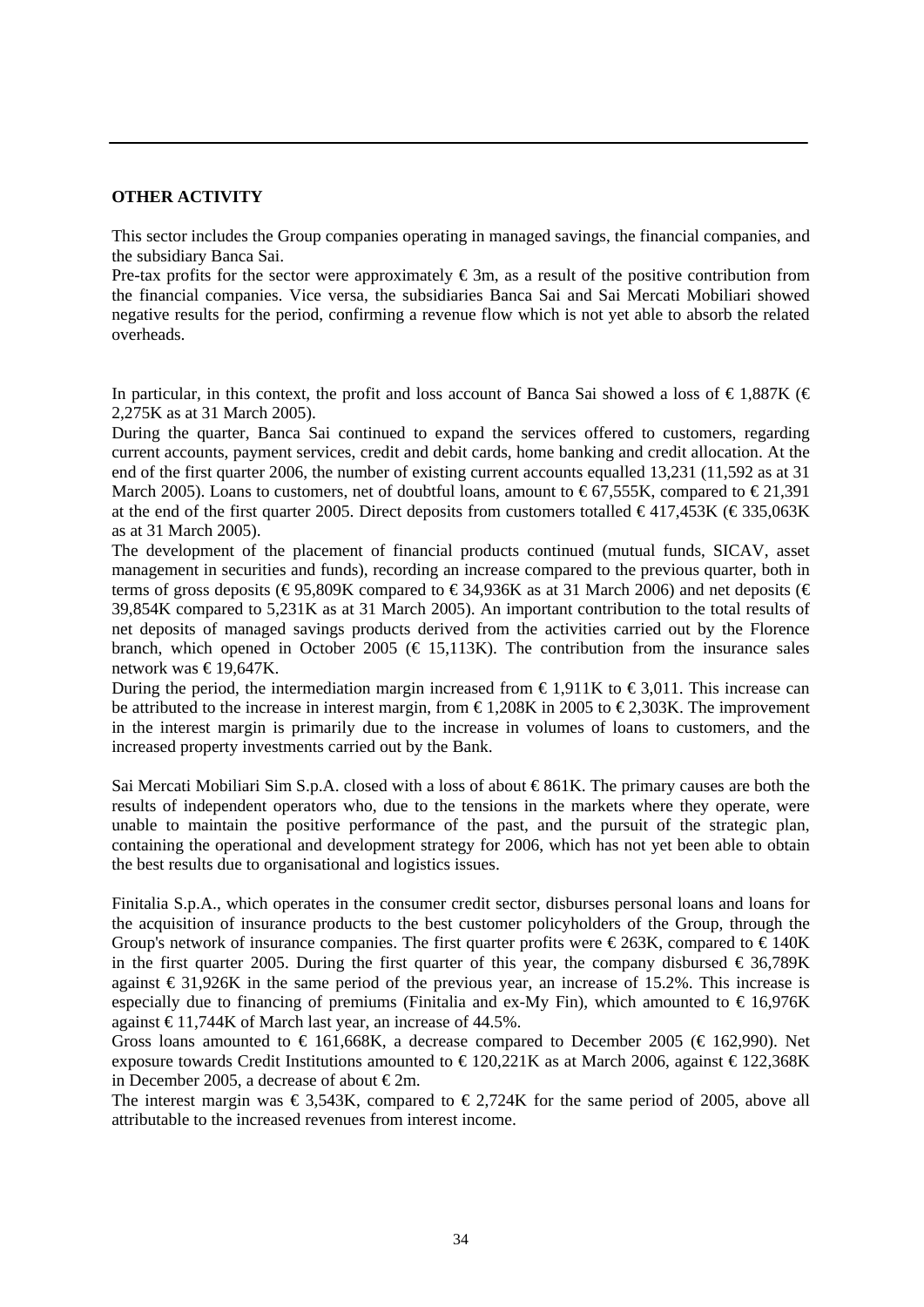# **OTHER INFORMATION**

### **Sales organisation and staff**

It is reported that, as at 31/03/2006, the Fondiaria-SAI Group has 5,905 employees (5,852 as at 31 December 2005), of which 2,691 employees of the parent company (2,673 as at 31 December 2005) and 3,214 employees of the subsidiaries (3,179 as at 31 December 2005).

With reference to the first quarter 2006, the territorial distribution of the Fondiaria-SAI agencies is as follows:

|              | Fondiaria<br><b>Mandate</b> | Fondiaria<br><b>Mandate</b> | <b>Total</b><br>as<br>31.03.06 | <b>Total</b><br>at<br>at as<br>31/12/2005 |
|--------------|-----------------------------|-----------------------------|--------------------------------|-------------------------------------------|
| North        | 424                         | 251                         | 675                            | 693                                       |
| Centre       | 205                         | 153                         | 358                            | 361                                       |
| South        | 175                         | 149                         | 324                            | 329                                       |
| <b>TOTAL</b> | 804                         | 553                         | 1.357                          | 1.383                                     |

As at 31/03/2006, Group income was produced mainly by 3,529 agencies (3,555 as at 31 December 2005), which operate through 2,827 points of sales (2,858 as at 31 December 2005) representing the traditional sales channel.

## **External relations and communications**

#### **External relations**

The most significant initiatives in the first three months of the financial year were:

- The launch of the new product "La Mia Assicurazione CASA", through the definition of the communication concept and the creation of a rich set of communication tools to support local marketing initiatives. On this occasion, a new approach was used, which is even more attentive to the requirements of transparency and risk prevention which, as highlighted by the supervisory body, improve disclosure of contractual information for the protection of policyholders.
- The upgrading of the entire company communication system of Società Immobiliare Lombarda.

Within the scope of the brand identity activities, the application of the Group Style Chart was extended to all Group companies, for the purpose of continuing to strengthen the awareness of the presence of the Fondiaria-SAI group in its different business areas.

With reference to ISVAP circular 533/D on the introduction of new obligations on transparency in the life insurance market, the parent company is continuing its support for the agencies, providing, on the whole, communication tools (such as product communications kits) customised based on the specific requirements of local marketing.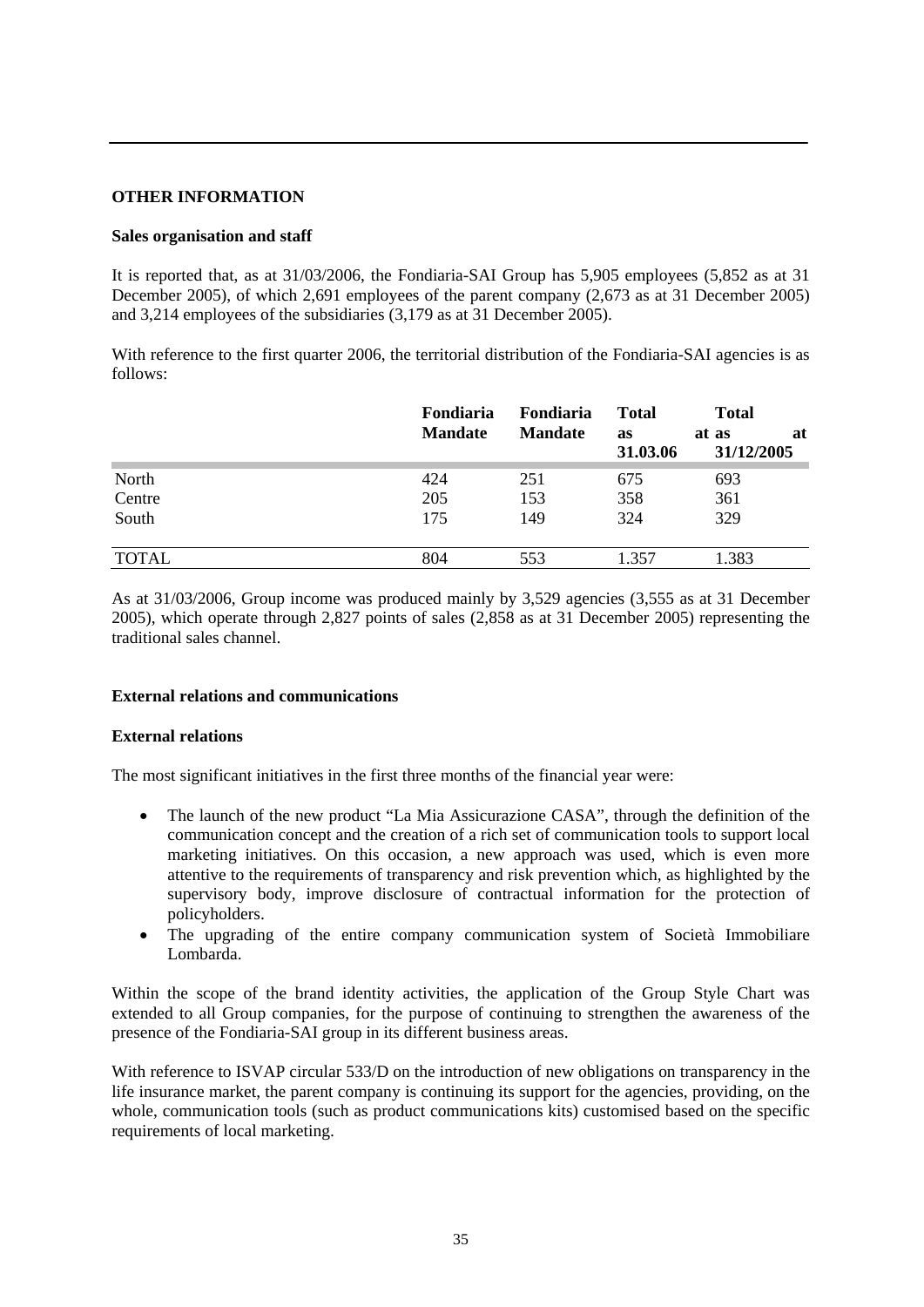## **Internal Communication**

In order to harmonise the integration of existing company cultures in the Group, in the first quarter, the planning and study of numerous Internal Communication tools continued, through the creation of paper documents, on-line initiatives and internal events which involved and will involve the Group companies in the next few months.

The most important activities include:

- The sharing of information through the NEWS newsletter, and the TEAM in-house paper, targeted to all employees of the group and its distribution networks.
- Customer loyalty initiatives for the best clients (Club Assicurati), through the creation of a thrice-yearly magazine, LINEA DIRETTA CLUB.
- The creation of the 2005/2006 Gift Catalogue, intended for all employees and all distribution networks, for the management of promotional gifts of the Group.
- Continuing completion of the Group's Intranet.
- The organisation of events intended for agents (such as the "Best Agents 2004 Award" and the "25 anni & più" meeting).

# **Customer Service**

With reference to ISVAP circular no. 518/D of 21 November 2003, in force since 1 April 2004, regarding the management of complaints, overall, the level of complaints remained relatively stable (+0.8%) compared to the first quarter of 2005.

This stability can also be seen in the ratio of ordinary complains (776) and ISVAP complaints (322); the prevalence of the former is also determined by increased sensitivity of the Commercial and Claim Networks in managing disputes involving policyholders. Regarding Formal Notices, ISVAP has almost completed suspended notifications in this first quarter, as a consequence of the introduction of the Private Insurance Code, for which the Supervisory Authority is carrying out accurate verifications of the planned new system of sanctions. Therefore, we shall delay progressive calculation to next quarter, should the situation return to normal.

## **Customer loyalty**

As regards activities aimed at customer loyalty, the new version of the Club Assicurati is now active, valid for the two year period 2006-2007.

The unique feature of the new Club is based on "Last Minute" offers, which can be accessed both through the company internet site and through the special insert in the Linea Diretta Club magazine.

The members of the Club include the top customers referred by the agencies of the Sai Division, the Fondiaria-SAI employees who have joined, members of the Seniores Group SAI Division, and Fondiaria-SAI customers involved in the Private Insurance initiative.

Already in the first quarter, the flexibility of this initiative allowed for new memberships upon request by the Agencies, and for the conclusion of a proposal of collaboration with Milano Assicurazioni in order to extend Club membership to their customers of Private Insurance.

The main commitments for the current year involve:

- Consolidation of the Group's visual identity system, through the progressive extension of its elements to all institutional and product communications, on-line and off-line.
- Development of initiatives and instruments aimed at promoting the new structure of products offered at points of sale.
- Further consolidation of internal communications of the Group, through the creation of new communications instruments, both on paper and on-line.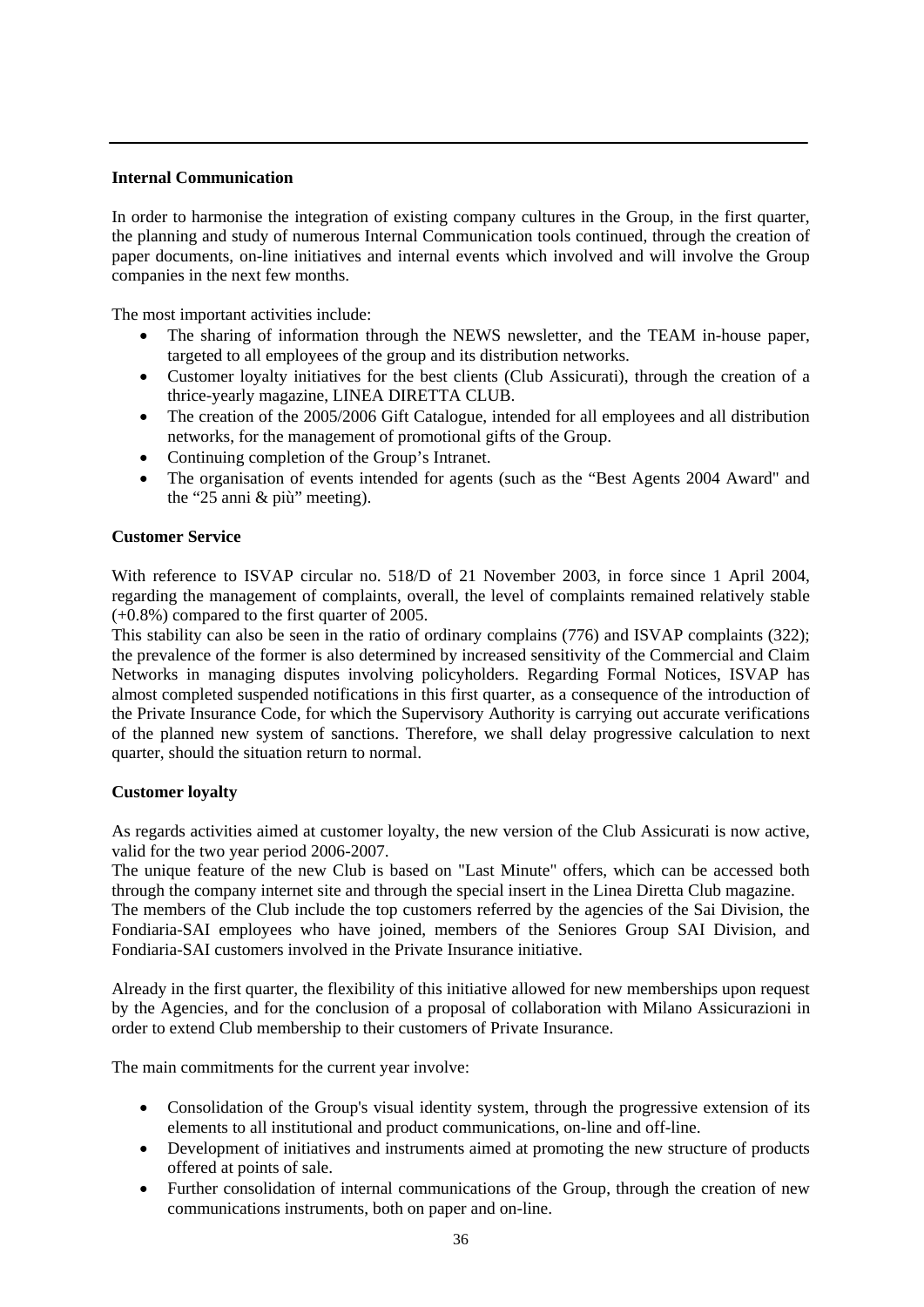- Progressive reduction in response times to customer complaints.
- Identification of actions aimed at containing the number of Formal Notices.
- Completion of the new Club Assicurati.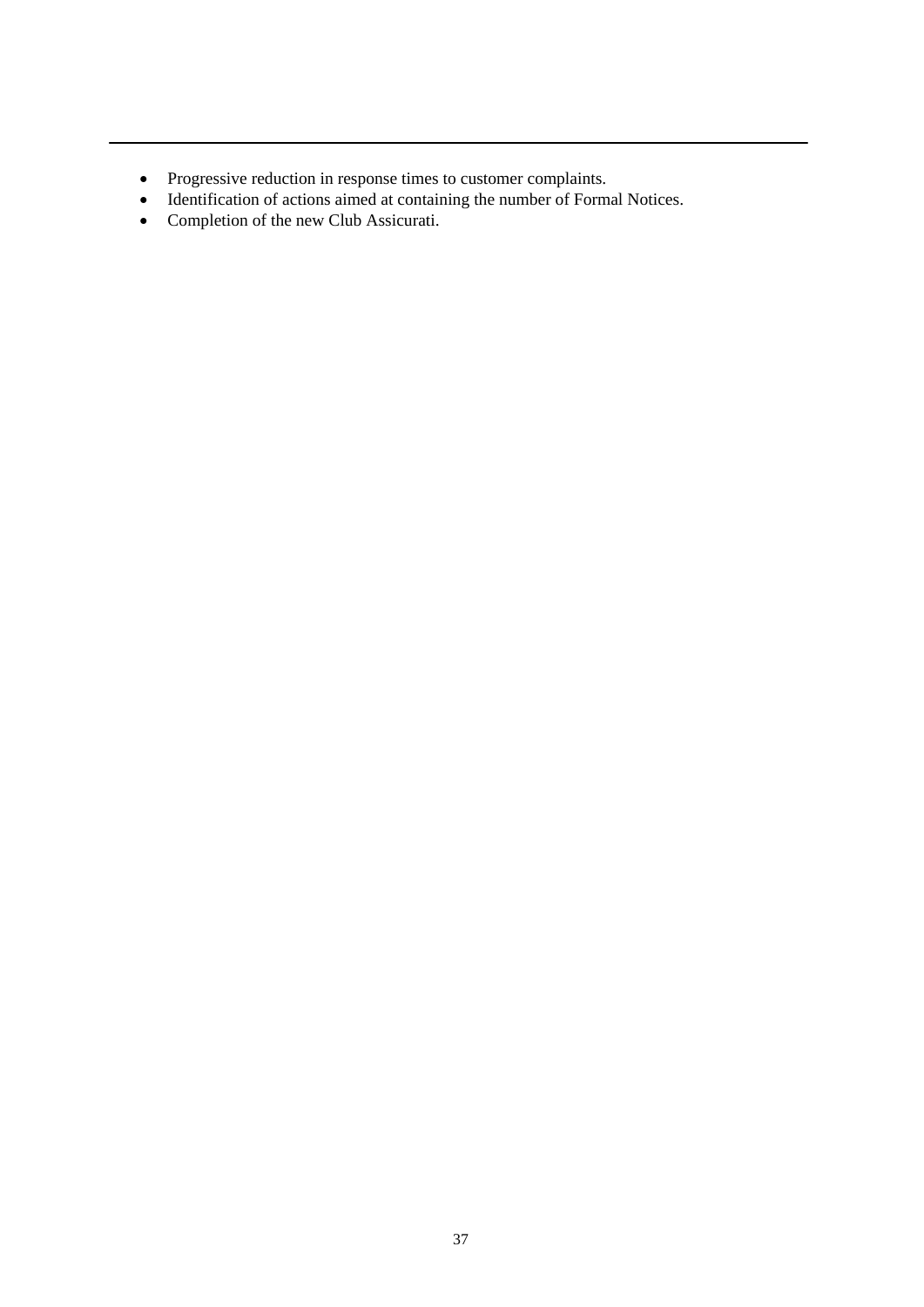# **SIGNIFICANT EVENTS OCCURRING AFTER THE END OF THE QUARTER**

# **FONDIARIA-SAI Strategic Plan for the three year period 2006-2008**

In April 2006, the new 2006-2008 Strategic Plan of the Fondiaria-SAI S.p.A. Group was presented to the financial community.

Increasing value for shareholders is the objective of the new plan, to be carried out using the following drivers: increasing the diversification of the business in order to reduce risk, creating new opportunities for development, increasing profitability, acting on the platform which the Group currently uses in its operations, as well as new opportunities for growth which are currently developing, including streamlining capital management.

The objectives regarding the current platform are as follows:

- becoming a leader in the Retail Non-Motor business, with a growth rate of 15%, through an intense programme of sales campaigns, the addition of new salespeople and the launch of differentiated development plans involving over 5,000 agents;
- maintaining leadership in the Motor segment, by maintaining the current level of profitability, and extending the new product "Nuovo Prima Global" to the entire Group;
- keeping the combined ratio level substantially unchanged, while creating a more balanced portfolio mix in order to achieve satisfying long term results;
- increasing the Life business by developing new business in annual premiums, increasing the involvement of agent networks using new methods of management and expanding business in the bancassurance sector;
- developing the Asset Management business through the acquisition of a network of financial advisors and the re-launch of Banca Sai with campaigns focused on the current financial advisors.

In terms of new opportunities for growth, the Group's targets are as follows:

- collecting 170,000 policies through the direct channel by developing its subsidiary Dialogo Assicurazioni through focused investments, in order to acquire new customers who will be the target of cross-selling activities for non-motor products, using the traditional networks;
- developing the Bancassurance P&C channel to reach 2,700 branches, both through commercial agreements and joint ventures with banking partners, using the Group's knowhow in a dedicated organisation, and operating on products with low levels of loss ratio;
- expanding our presence abroad in markets in the Mediterranean and Eastern European areas, by creating dedicated holding companies in partnership with players having extensive knowledge of the countries where they will operate.

The objective of streamlining capital management will enable us to develop drivers of growth for all shareholders, compatible with the minimum levels of capitalisation required by the Supervisory Body. This will allow the Group to realise the following objectives over the three years of the plan:

- offering attractive dividend programmes (with payouts growing by 60% for the parent company);
- continuing to strengthen equity, with the objective of an improvement in company rating.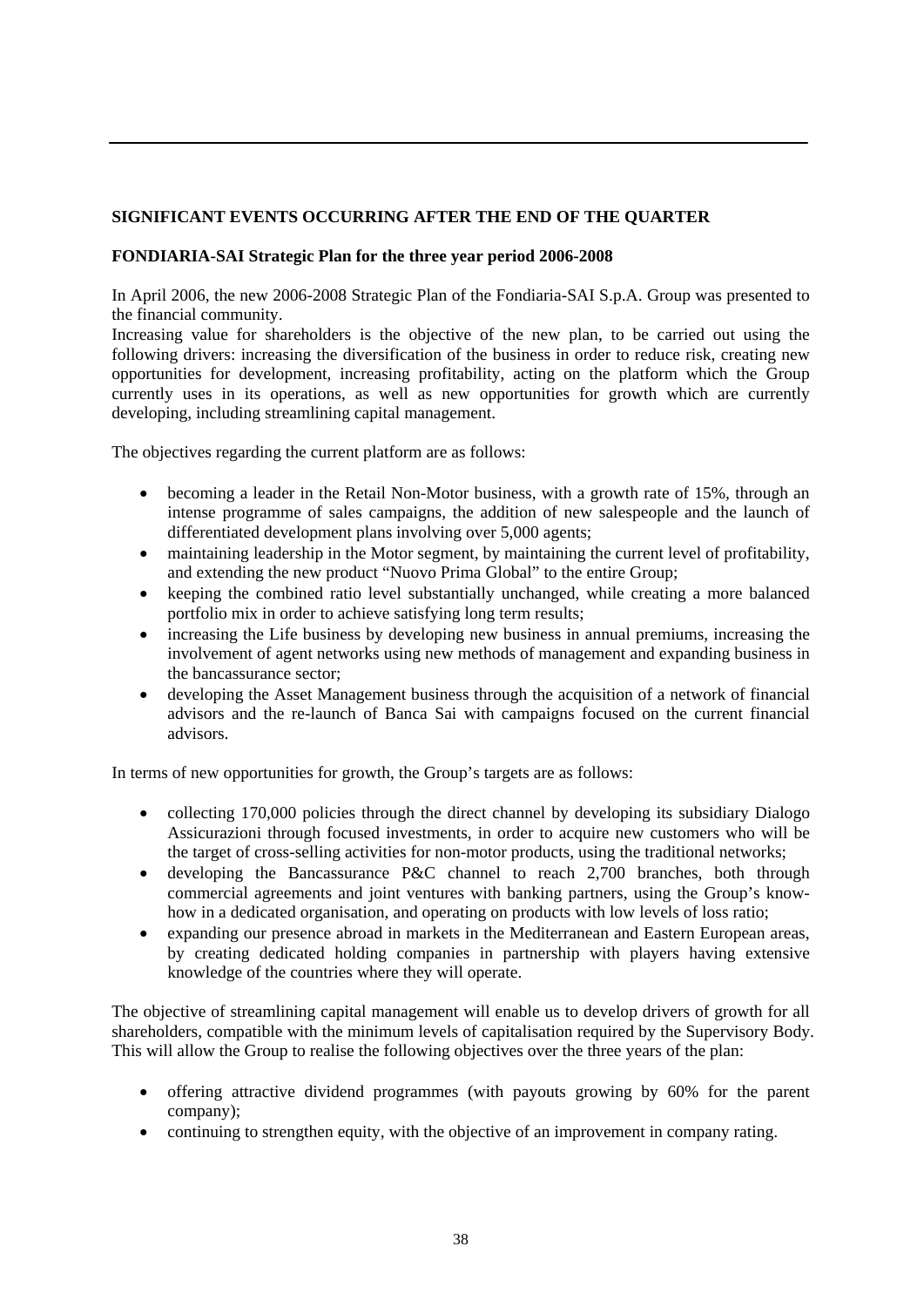#### **Acquisition of shareholding in Banca Leonardo**

In April 2006, through its 100%-owned subsidiary Saifin-Saifinanziaria S.p.A., and upon obtaining authorisation from the Bank of Italy, Fondiaria-SAI acquired approximately 4.5% of the share capital of Banca Leonardo, and subscribed a share of 5.15% of the capital increase of the bank, in order to allow for the acquisition, following the capital increase, of a 5% shareholding.

Taking into account that the unit price of the shares, both for purchase and subscription, the total investment amounts to  $\epsilon$ 23.3 million.

This operation fits within the larger project regarding Banca Leonardo, which includes the purchase of 100% of the capital of the bank itself by a group of investors (including the Fondiaria-SAI Group), and subsequent recapitalisation aimed at strengthening the bank's current operations, as well as the use of the bank as a vehicle for developing investment banking activities and, more specifically, corporate finance advisory, merchant banking and private equity operations.

Fondiaria-SAI's interest in the project is motivated by the possibility of creating forms of cooperation between the Group and Banca Leonardo, with time frames and methods to be agreed, aimed at:

- distributing insurance products in the life and non-life business;
- meeting insurance needs deriving from the activities of Banca Leonardo and its subsidiaries;
- favouring contacts between the Fondiaria-SAI Group and the investee companies of Banca Leonardo, promoting the insurance activities of Fondiaria-SAI in order to favour the stipulation of insurance contracts.

#### **Acquisition of shareholding in EX VAR SCS**

On 12 April 2006, Fondiaria-SAI and its subsidiary Immobiliare Lombarda Spa acquired 17.99% and 10% respectively of the share capital of the Luxembourg company EX VAR SCS, with a payment of €55,382 for Fondiaria-SAI and € 30,770 for Immobiliare Lombarda. In conjunction with the operation, in the form of shareholders' loans, Fondiaria-SAI deposited approximately  $\epsilon$ 9,260K and Immobiliare Lombarda deposited approximately  $\epsilon$  5,144K. This operation also involves Premafin Finanziaria, with a share of 20%. The company being purchased controls a property development company regarding the area in Milan known as ex-Varesine.